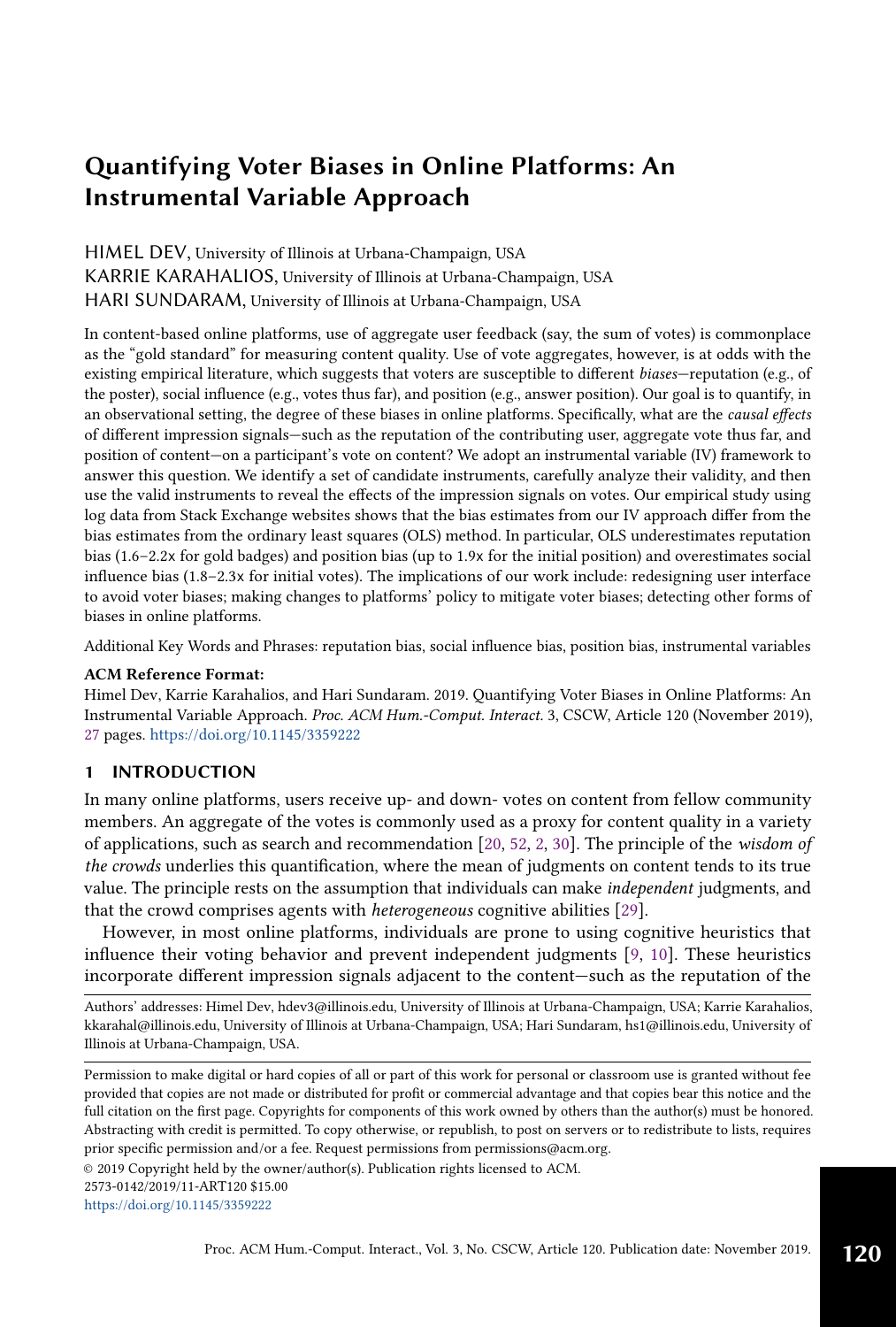contributing user [\[7\]](#page-24-3), aggregate vote thus far [\[28\]](#page-25-3), and position of content [\[36\]](#page-25-4)—as input to help individuals make quick decisions about the quality of content. Prior literature suggests that the use of impression signals as shortcuts to make voting decisions results in biases [\[36,](#page-25-4) [28\]](#page-25-3), where the aggregate of votes becomes an unreliable measure for content quality. We designate these biases as voter biases, which stem from the use of impression signals by voters.

There is a plethora of research on detecting and quantifying voter biases in online platforms [\[51,](#page-26-2) [38,](#page-25-5) [34,](#page-25-6) [43,](#page-26-3) [36,](#page-25-4) [33,](#page-25-7) [59,](#page-26-4) [28,](#page-25-3) [54,](#page-26-5) [57,](#page-26-6) [9,](#page-24-1) [1,](#page-24-4) [23\]](#page-25-8). Broadly, researchers have adopted one of the following two approaches: 1) conduct experiments to create different voting conditions for studying participants [\[51,](#page-26-2) [38,](#page-25-5) [43,](#page-26-3) [36,](#page-25-4) [28,](#page-25-3) [1,](#page-24-4) [23\]](#page-25-8); 2) develop statistical models to analyze historical voting data [\[34,](#page-25-6) [33,](#page-25-7) [59,](#page-26-4) [54,](#page-26-5) [57,](#page-26-6) [9\]](#page-24-1). Both approaches have limitations. First, it is hard to perform randomized experiments in actual platforms due to feasibility, ethical issue, or cost [\[44\]](#page-26-7). In addition, researchers not employed at a social media platform are at a disadvantage in conducting such experiments on that platform. Second, statistical models on voter biases often lack causal validity: the derived estimates measure only the magnitude of association, rather than the magnitude and direction of causation required for quantifying voter biases. These limitations of prior research motivate the present work.

Present Work. In this paper, we quantify the degree of voter biases in online platforms. We concentrate on three distinct biases that appear in many platforms—namely, reputation bias, social influence bias, and position bias. Reputation bias captures how the reputation of a user who creates content affects the aggregate vote on that content; social influence bias captures how the initial votes affect the subsequent votes on the same content; position bias captures how the position of content affects the aggregate vote. We study these biases in an observational setting, where we estimate the causal effects of their associated impression signals on the observed votes.

The key idea of our approach is to formulate voter bias quantification as a causal inference problem. Motivated by the successes of the instrumental variable (IV) framework in studying causal phenomena in Economics and other social science disciplines—e.g., how education affects earnings [\[11\]](#page-24-5), how campaign spending affects senate elections [\[18\]](#page-25-9), and how income inequality affects corruption [\[32\]](#page-25-10)—we adopt the IV framework to solve our bias quantification problem. The IV framework consists of four components: outcome (dependent variable), exposure (independent variable), instrument (a variable that affects the outcome only through the exposure), and control (other covariates of interest). We operationalize these IV components using variables compiled from log data. We use impression signals as exposure, aggregate feedback as the outcome, and estimate the causal effect of exposure on the outcome by identifying proper instrument and control.

Identifying an instrument is hard [\[5\]](#page-24-6). A valid instrument must satisfy three conditions as follows. First, the relevance condition requires the instrument to be correlated with the exposure. Second, the exclusion restriction requires that the instrument does not affect the outcome directly. Third, the marginal exchangeability requires that the instrument and the outcome do not share causes. Of these three conditions, only the relevance condition is empirically verifiable; the remaining two conditions need to be justified through argumentation [\[27\]](#page-25-11). Using large-scale log data from Stack Exchange websites, we identify a set of nuanced instrumental variables for quantifying voter biases. We carefully analyze our proposed instruments to reason about their ability to meet the three instrumental conditions and then select a final set of instruments. We use the final instruments to estimate the causal effects of impression signals on the observed votes using two-stage least squares (2SLS) regression. These regression coefficients provide unbiased causal estimates for quantifying voter biases.

This paper makes the following contributions.

Bias quantification. We quantify three types of voter biases by estimating the causal effects of impression signals on the aggregate of votes. Prior research has either used randomized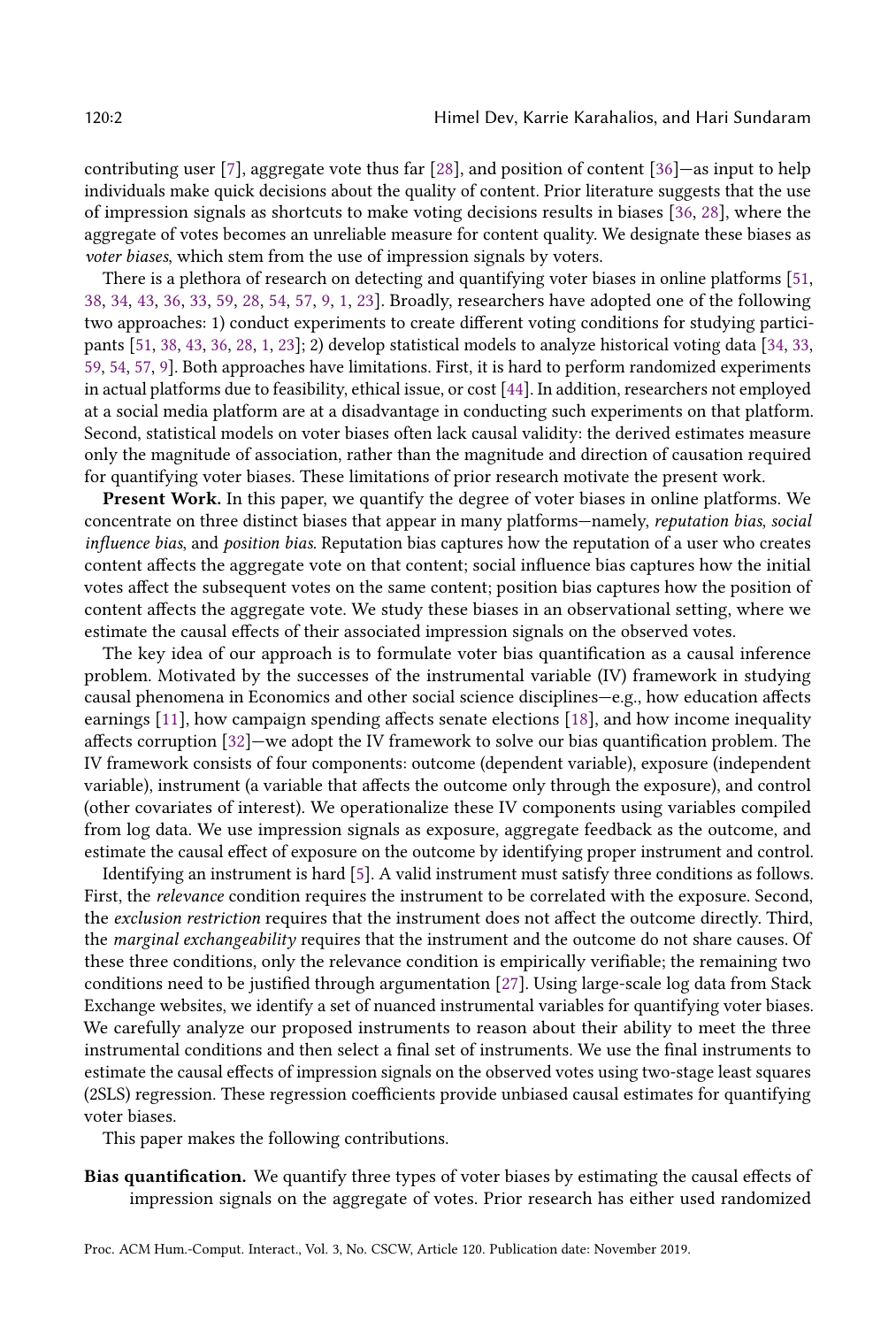experiments or statistical modeling for quantifying voter biases. While the former can help us identify causal effects, randomized trials are not an option for researchers who work outside the social media platform with observational data. Statistical models help us identify correlation, not causation. In contrast, we use an instrumental variable framework by first identifying a set of instrumental variables and then carefully analyzing their validity. The significance of our contribution lies in our framework's ability to identify from observational data, causal factors (impression signals) that affect an individual's vote.

Findings. We find that prior work on bias estimation with observational data has significantly underestimated the degree to which factors influence an individual's vote. Our empirical results show that OLS underestimates reputation bias (1.6–2.2x for gold badges) and position bias (up to 1.9x for the initial position), and overestimates social influence bias (1.8–2.3x for initial votes). Furthermore, we find that different impression signals vary in their effect: the badge type (gold, silver, bronze) plays a bigger role in influencing the vote than does reputation score. Also, we find the degree to which each impression signal influences vote depends on the community. This result is significant for two reasons: first, the influence of some of these factors is much more (∼100% more) than previously understood from statistical models on observational data; despite statistical models estimating regression coefficients, prior work used these coefficients to impute causation, an incorrect inference. Second, had platforms attempted to de-bias with results from prior work, they would have significantly underestimated the effects of reputation and answer position.

Significance. Our identification of causal factors that influence votes has a significant bearing on research in voter bias in particular, as well as the broader CSCW community. First, there are practical implications. Impression signals (answer position, user reputation, prior vote) play a significant role in influencing an individual's vote, at times twice as much as previously understood. Furthermore, the effect of these signals varies by community type (with different content and social norms governing discussions). Second, our work has implications on the future interface design of these platforms. For example, these platforms may conceal impression signals prior to the vote, or delay the vote itself to address social influence bias. Future research is needed, however, to understand the effect of these suggestions. Third, our work informs policy. By identifying causal factors, our work offers social media platforms a way to transparently de-bias votes. The de-biasing may be community dependent. Finally, by introducing the instrumental variable approach to the CSCW community, to identify causal factors from observational data, we hope that more researchers will adopt it to study other questions of interest: e.g., gender and racial bias online.

The rest of this paper is organized as follows. We define our problem in Section [2](#page-2-0) and discuss the related work in Section [3.](#page-4-0) We describe our data in Section [4.](#page-6-0) We then explain how our method works in Section [5.](#page-8-0) Section [6](#page-15-0) reports the results of our study. We discuss the implications of our research in Section [7](#page-21-0) and the limitations in Section [8.](#page-23-0) Finally, we conclude in Section [9.](#page-24-7)

# <span id="page-2-0"></span>2 VOTER BIAS

The goal of this paper is to quantify the degree of voter biases in online platforms. We concentrate on three distinct biases: reputation bias, social influence bias, and position bias. To quantify these biases, we estimate the causal effects of their associated signals on the observed votes. In Figure [1,](#page-3-0) we present a sample page from ENGLISH Stack Exchange, annotated with different signals that may induce the above-mentioned biases.

Reputation Bias. In content-based platforms (such as Stack Exchange and Reddit), reputation system incorporates the votes on content into the content creator's reputation [\[42,](#page-26-8) [49\]](#page-26-9). In Stack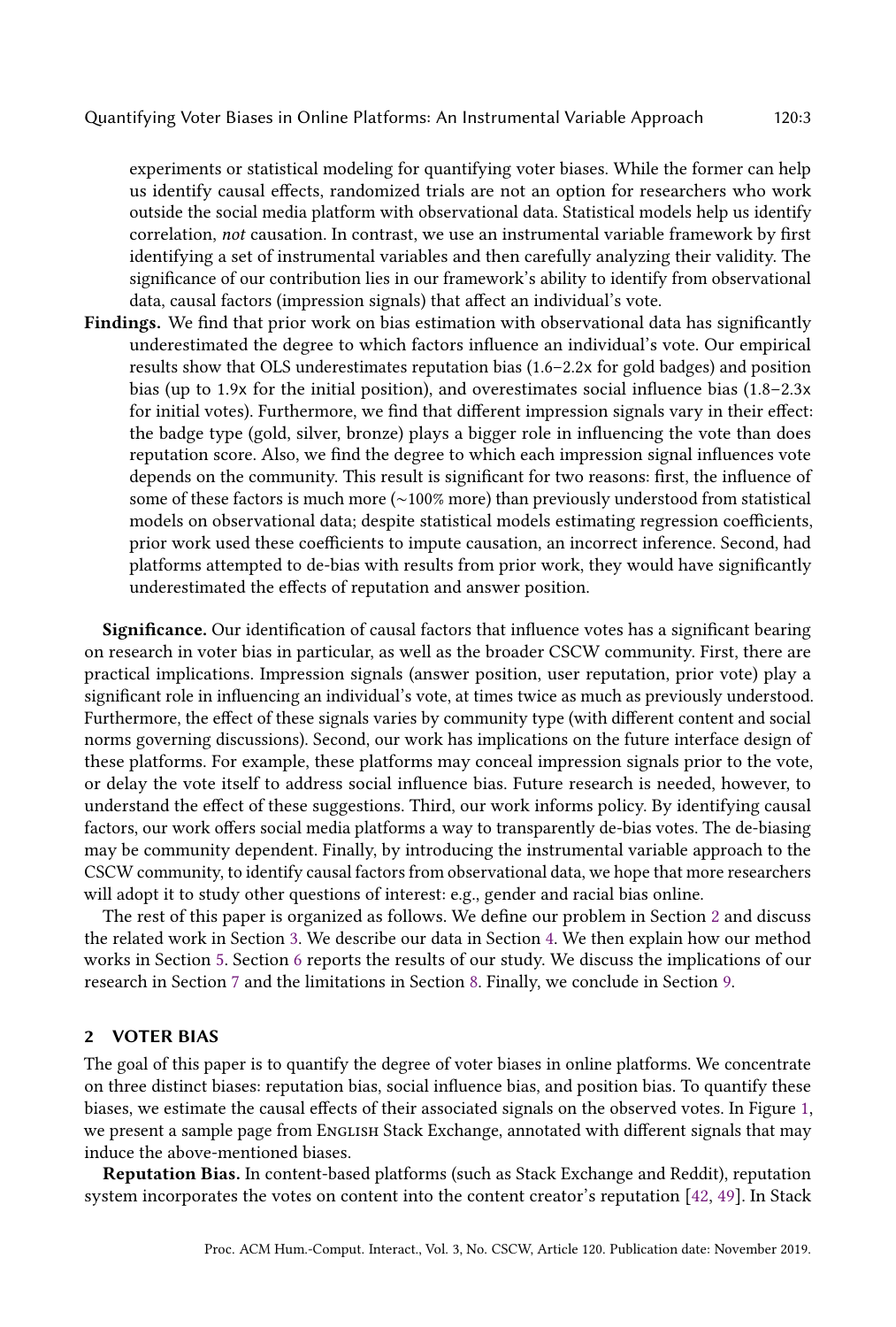<span id="page-3-0"></span>

| 2 Answers                                                                                                                             | oldest<br>active.<br>votes                                    |
|---------------------------------------------------------------------------------------------------------------------------------------|---------------------------------------------------------------|
| Aggregate Vote Thus Far<br>Assuming you want to be honest, but also brag suitably about your accomplishment:                          |                                                               |
| I overhauled the manufacturing process.                                                                                               |                                                               |
| Take apart (a piece of machinery or equipment) in order to examine it and repair it if necessary.<br>Analyse and improve (a system)." |                                                               |
| Example: "The steering box was recently overhauled."                                                                                  |                                                               |
| https://en.oxforddictionaries.com/definition/overhaul                                                                                 | Reputation Score and Badges                                   |
| share improve this answer                                                                                                             | answered Sep 26 '16 at 2:16<br>aparente001<br>14.9k 34 36 071 |
| add a comment                                                                                                                         |                                                               |

Fig. 1. A sample page from English Stack Exchange, annotated with different signals that may induce voter biases. For all answers to a question: 1) the score at top left corner shows the aggregate vote thus far (social signal), which may induce social influence bias; 2) the statistics at bottom right corner shows the reputation score and badges acquired by the answerer (*reputation signal*), which may induce reputation bias; 3) the answers are presented in a sequential order (position signal), which may induce position bias.

Exchange, for example, votes on content translate into reputation score and badges for the contributing user [\[42,](#page-26-8) [4\]](#page-24-8). The reputation score and badges acquired by each user are visible to all community members, who may use this information to infer the quality of the user's future contributions. Inferring content quality based on user reputation forms the basis of reputation bias—when the reputation of a user influences the votes he/she receives on content. We know from prior work that reputation exhibits a Matthew effect [\[41\]](#page-26-10): early reputation increases the chances of future reputation via upvotes. Consider a counterfactual scenario, where two users with different levels of reputation create "identical" content; then, reputation bias implies that the user with a higher reputation will receive more upvotes.

Social Influence Bias. The concept of social influence in collective action is well-known [\[38\]](#page-25-5): contrary to the wisdom of the crowds principle, individuals do not make independent decisions; instead, their decision is influenced by the prior decision of peers. Social influence affects a variety of user activities in online platforms, including voting behavior on content [\[54,](#page-26-5) [28,](#page-25-3) [9,](#page-24-1) [10\]](#page-24-2). Since most platforms reveal the aggregate vote thus far, the initial votes act as a social signal to influence the subsequent voters, forming the basis of social influence bias. We know from prior work that for platforms that reveal social signal, users exhibit a herding effect [\[23\]](#page-25-8): the first few votes on content can unduly skew the subsequent votes. Consider a counterfactual scenario, where two "identical" content initially receive dissimilar votes; then, social influence bias implies that the content with higher aggregate vote thus far will receive more upvotes.

Position Bias. Many online platforms present content in some order, using a list-style format. For example, in Stack Exchange, answers are sorted based on the aggregate vote thus far. The position of content in a list-style format plays a critical role in deciding how many users will pay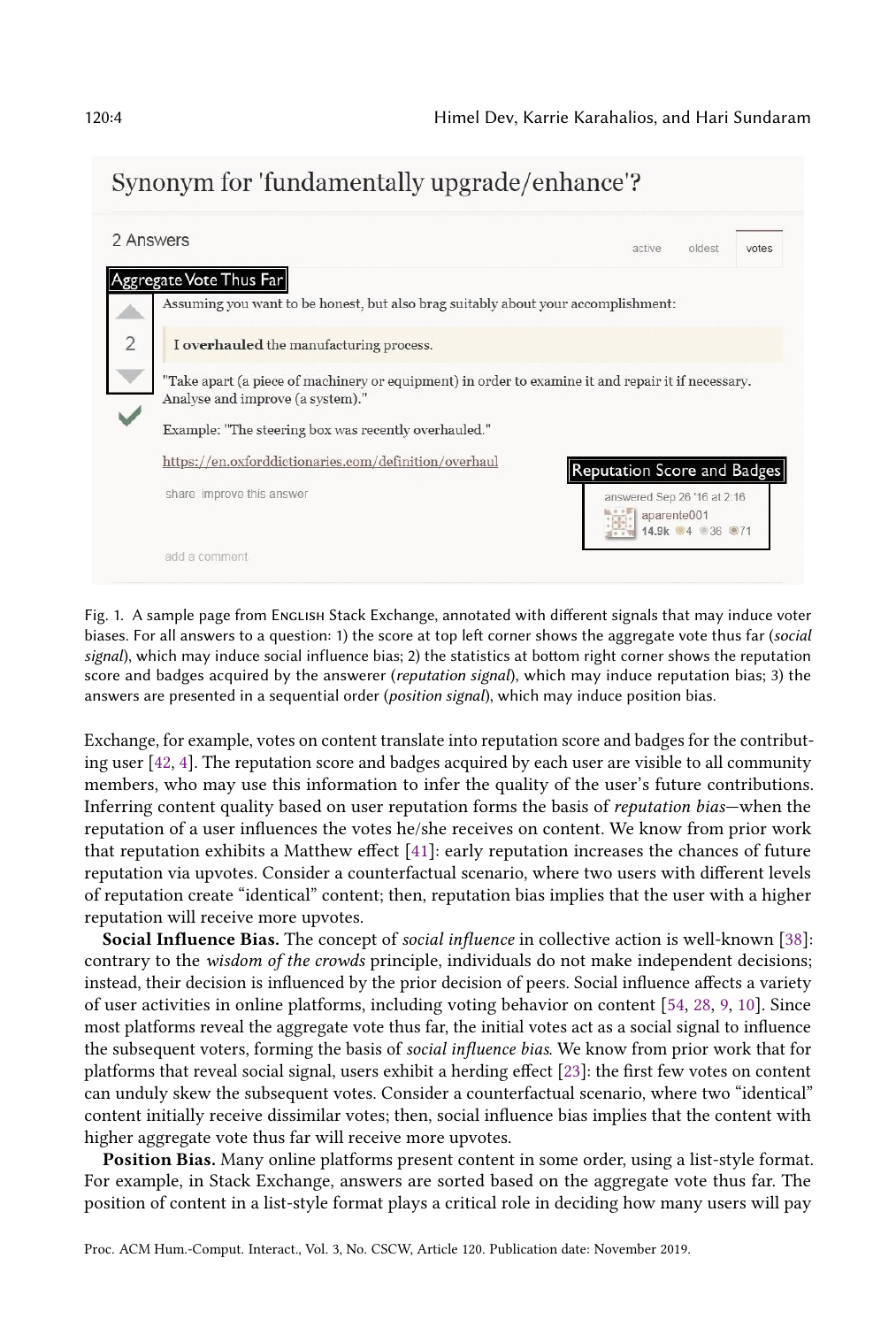attention to it, and interact with it via clicks [\[63\]](#page-26-11) or votes [\[36\]](#page-25-4). Users pay more attention to items at the top of a list, creating a skewed model of interaction for the items. A consequence of this skewed interaction is position bias—when the position of content influences the votes on it. Consider a counterfactual scenario, where two "identical" content are located in different positions within a web page; then, position bias implies that the content at the higher position will receive more upvotes.

Relationship between Social Influence and Position. In many platforms, the presentation order of content depends on the aggregate user feedback. In Stack Exchange sites, the default presentation order of answers is the aggregate vote thus far. Quora uses a wide variety of factors to decide the order of answers, including the upvotes and downvotes on the answers. Such votedependent ordering scheme imposes a critical challenge in estimating the causal effects of social influence signal and position signal, as the two signals vary together. As such, the lack of longitudinal variation in the relationship between the two signals makes it difficult to isolate the effects of their corresponding biases.

### <span id="page-4-0"></span>3 RELATED WORK

Our work draws from and improves upon, a rich literature on online voting behavior and voter biases. Since this paper focuses on quantifying voter biases, we provide a taxonomy of related work on voter biases (Table [1\)](#page-4-1).

<span id="page-4-1"></span>

| <b>Bias</b>                        | Approach                 | <b>References</b>                           | Summary                                                                                                                                                                                                      |
|------------------------------------|--------------------------|---------------------------------------------|--------------------------------------------------------------------------------------------------------------------------------------------------------------------------------------------------------------|
| Reputation<br><b>Bias</b>          | Correlation<br>Study     | [7], [45], [55],<br>$[46]$ , $[37]$ , $[8]$ | Show some evidence of correlation between past reputation and current<br>success [7, 45, 55, 46, 37, 8].                                                                                                     |
| Social<br>Influence<br><b>Bias</b> | Randomized<br>Experiment | [51], [38], [43],<br>[1], [23]              | Create different decision making (say voting) conditions for study<br>participants by varying the availability of preceding decisions [51, 38, 1],<br>and purposefully engineered initial decision [43, 23]. |
|                                    | AMT<br>Simulation        | $[28]$ , $[12]$ , $[10]$                    | Simulate alternative voting conditions of platform in Amazon Mechanical<br>Turk (AMT) by varying the availability of preceding decisions [28, 12, 10].                                                       |
|                                    | Statistical<br>Model     | [34], [33], [59],<br>[54], [57], [9]        | Develop statistical model for quantifying bias: Pólya Urn [34, 57],<br>nonparametric significance test [33], additive generative model [59],<br>Poisson regression [54], logistic regression [9].            |
|                                    | Matching<br>Method       | $[61]$ , [35]                               | Contrast aggregate user feedback (say ratings) on the same object in<br>two different platforms via matching [35].                                                                                           |
| Position<br><b>Bias</b>            | Randomized<br>Experiment | $[36]$ , $[28]$ , $[1]$                     | Create different decision making (say voting) conditions for study<br>participants by varying content ordering policies [36, 28, 1]                                                                          |
|                                    | Statistical<br>Model     | [54], [57], [31]                            | Develop statistical model for studying bias: Poisson regression [54],<br>Pólya Urn [57], counterfactual inference [31].                                                                                      |
|                                    | Matching<br>Method       | $[48]$ , [63]                               | Contrast aggregate user feedback (say ratings) for objects occupying<br>similar positions [48, 63].                                                                                                          |

Table 1. A taxonomy of existing literature on voter biases.

Voting Behavior. Recent research has made significant advancements towards the understanding of rating and voting behaviors in online platforms [\[19,](#page-25-15) [53,](#page-26-17) [56,](#page-26-18) [21,](#page-25-16) [22\]](#page-25-17). Gilbert [\[19\]](#page-25-15) reported the widespread underprovisioning of votes on Reddit: the users overlooked 52% of the most popular links the first time they were submitted. Using data from Amazon product reviews, Sipos et al. [\[53\]](#page-26-17) showed that users do not make independent voting decisions. Instead, the decision to vote and the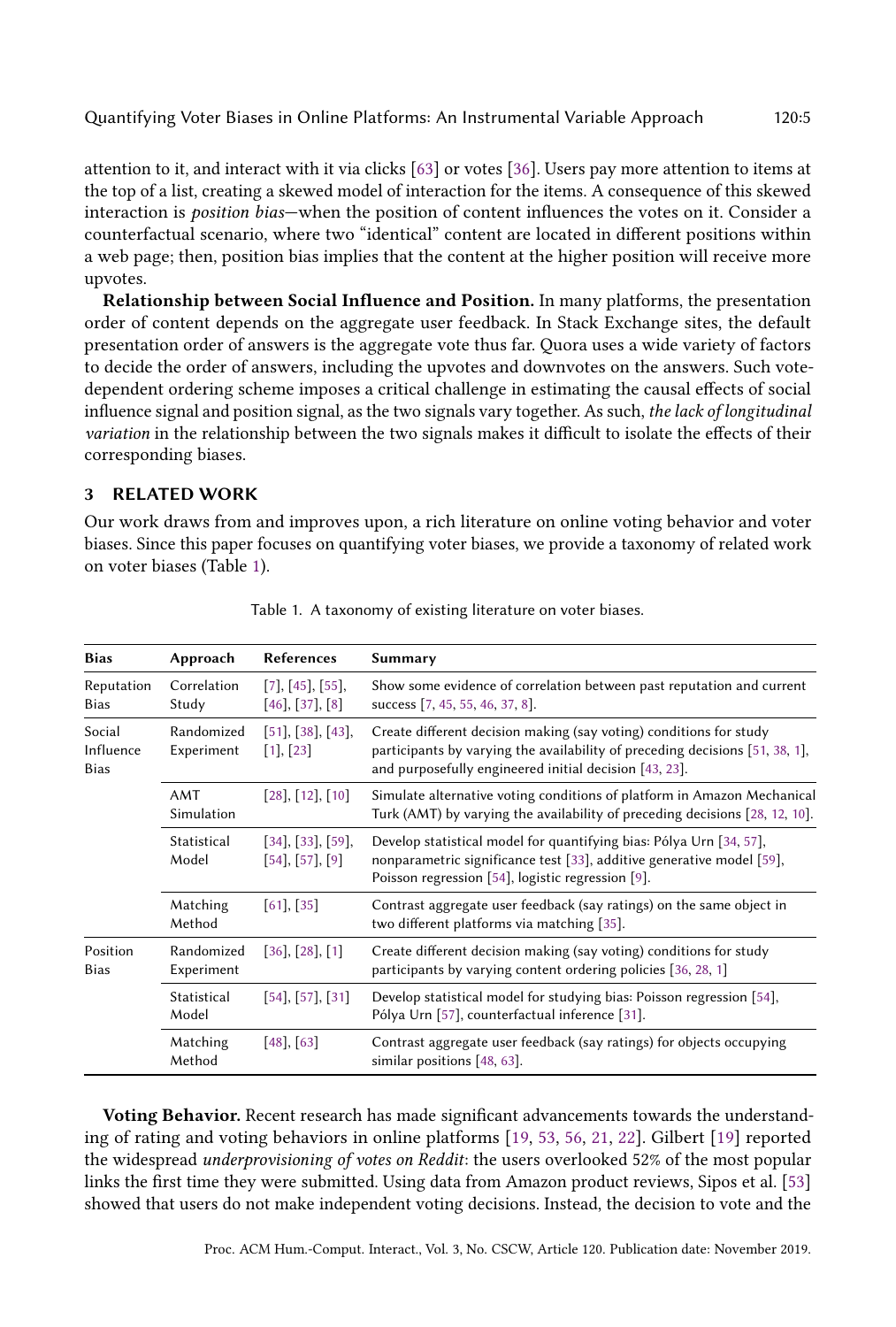polarity of vote depend on the context: a review receives more votes if it is misranked, and the polarity of votes becomes more positive/negative with the degree of misranking. Glenski et al. [\[21\]](#page-25-16) found that most Reddit users do not read the article that they vote on. In a later work, Glenski et al. [\[22\]](#page-25-17) used an Internet game called GuessTheKarma to collect independent preference judgments (free from social and ranking effects) for 400 pairs of images. They found that Reddit scores are not very good predictors of the actual preferences for items as measured by GuessTheKarma. In this paper, we study three distinct cognitive biases that affect user voting behavior. We quantify these biases by estimating the causal effects of their associated signals on the observed votes.

Reputation Bias. Prior works on online reputation suggest that past reputation may be useful in predicting current success [\[7,](#page-24-3) [45,](#page-26-12) [55,](#page-26-13) [46,](#page-26-14) [37,](#page-25-12) [8\]](#page-24-9) (also known as "superstar economics" [\[39\]](#page-25-18)). Beuscart et al. [\[7\]](#page-24-3) observed that in MySpace Music, most of the audience is focused on a few stars. These stars are established music artists who signed on major labels. Based on a user study on Twitter, Pal et al. [\[45\]](#page-26-12) reported that the popular users get a boost in their authority rating due to the "name value". Tausczik et al. [\[55\]](#page-26-13) found that in MathOverflow, both offline and online reputation are correlated with the perceived quality of contributions. Paul et al. [\[46\]](#page-26-14) found that Quora users judge the reputation of other users based on their past contributions. Liang [\[37\]](#page-25-12) showed that in Reddit, users with higher comment karma tend to produce questions and comments with higher ratings. Budzinski et al. [\[8\]](#page-24-9) analyzed a sample of YouTube stars to show that past success positively and significantly influences current success. While these prior studies show the evidence of reputation bias, they do not provide any bias quantification. In this paper, we provide a quantification of reputation bias through causal estimates.

Social Influence Bias. Since the musiclab experiment by Salganik et al. [\[51\]](#page-26-2), a large body of work has been devoted to the social influence bias [\[61,](#page-26-15) [38,](#page-25-5) [34,](#page-25-6) [43,](#page-26-3) [33,](#page-25-7) [54,](#page-26-5) [28,](#page-25-3) [57,](#page-26-6) [1,](#page-24-4) [9,](#page-24-1) [10\]](#page-24-2), and its resultant herding effect [\[59,](#page-26-4) [12,](#page-24-10) [23,](#page-25-8) [35\]](#page-25-13). A majority of the work tends to fall into one of two categories—1) Experimental Study: randomized experiment [\[51,](#page-26-2) [38,](#page-25-5) [43,](#page-26-3) [1,](#page-24-4) [23\]](#page-25-8), simulation via Amazon Mechanical Turk (AMT) [\[28,](#page-25-3) [12,](#page-24-10) [10\]](#page-24-2); and 2) Observational Study: statistical model [\[34,](#page-25-6) [33,](#page-25-7) [59,](#page-26-4) [54,](#page-26-5) [57,](#page-26-6) [9\]](#page-24-1), matching method [\[61,](#page-26-15) [35\]](#page-25-13). Randomized experiments provide a nuanced way to quantify the degree of social influence bias in online platforms; however, often, these experiments are infeasible due to ethical issues, or cost. AMT based simulations fall short in representing the actual voting conditions of a platform. Prior observational studies have used a wide variety of statistical models—Pólya Urn [\[34,](#page-25-6) [57\]](#page-26-6), nonparametric significance test [\[33\]](#page-25-7), additive generative model [\[59\]](#page-26-4), Poisson regression [\[54\]](#page-26-5), logistic regression [\[9\]](#page-24-1)—for quantifying social influence bias. However, these studies lack causal validation: the estimates measure only the magnitude of association, rather than the magnitude and direction of causation. For example, in a regression-based herd model, herding behavior could be correlated with the intrinsic quality of content [\[57\]](#page-26-6). Therefore, it is difficult to separate the social influence bias from the inherent quality and quantify its effect. In this paper, we adopt the method of instrumental variables to quantify social influence bias.

Position Bias. In recent years, there has been significant interest in studying position bias in online platforms [\[48,](#page-26-16) [63,](#page-26-11) [36,](#page-25-4) [28,](#page-25-3) [54,](#page-26-5) [57,](#page-26-6) [1,](#page-24-4) [31\]](#page-25-14). Notably, researchers performed several experimental studies in AMT, where they created different voting conditions for study participants by varying content ordering policies [\[36,](#page-25-4) [28,](#page-25-3) [1\]](#page-24-4). Hogg et al. [\[28\]](#page-25-3) revealed that social signals affect item popularity about half as much as position and content do. Abeliuk et al. [\[1\]](#page-24-4) showed that the unpredictability of voting outcome is a consequence of the ordering policy. Lerman et al. [\[36\]](#page-25-4) found that different policies for ordering content could improve peer recommendation by steering user attention. In this paper, we study position bias in an observation setup, in which it is difficult to isolate the position bias from the social influence bias. To address this problem, we develop a joint IV model that quantifies both position bias and social influence bias.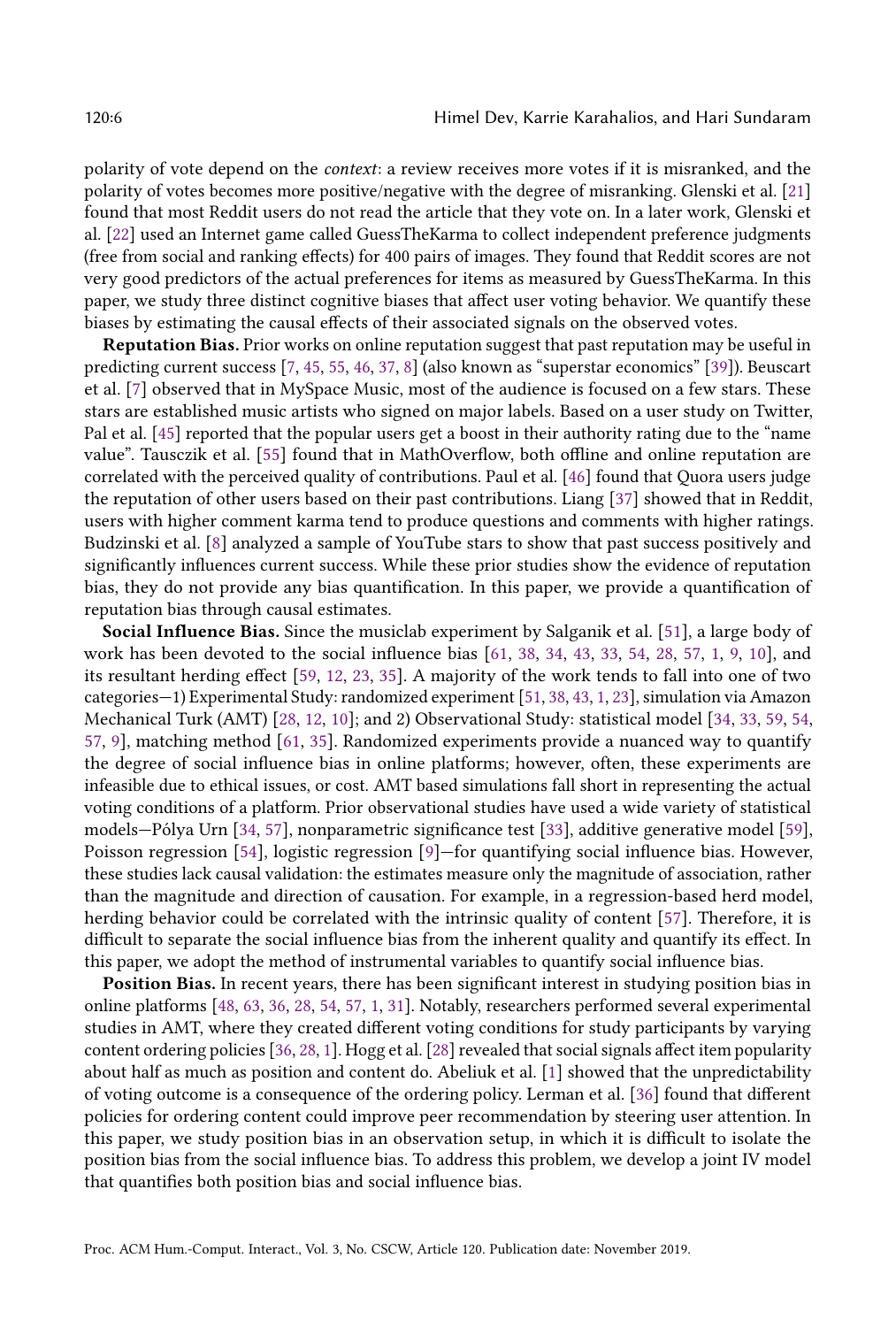### <span id="page-6-0"></span>4 DATA AND VARIABLES

In this section, we first discuss the choice of our data source (Section [4.1\)](#page-6-1), then describe the datasets that we use in this study (Section [4.2\)](#page-6-2); and finally present the variables that we accumulate from the datasets (Section [4.3\)](#page-7-0).

# <span id="page-6-1"></span>4.1 Choice of Data Source

We seek online platforms that satisfy the following criteria: content is user-generated and integral to the platform's success, the position of content and reputation of the contributing user depend upon votes, and the user interface contains various impression signals that may influence the votes. Content-based online platforms such as Quora, Reddit, and Stack Exchange satisfy these criteria. Among them, Reddit and Stack Exchange have publicly available datasets.

We selected the Stack Exchange dataset over Reddit for the following reasons: 1) the Stack Exchange dataset is a complete archive with no missing data (prior work [\[17\]](#page-25-19) indicates that the Reddit dataset is not complete), which prevents potential selection bias; 2) the governing rules are the same for all Stack Exchange sites (in contrast, subreddits can have different governing rules), which allows us to compare the results across different Stack Exchanges; and 3) the incentives in Stack Exchange sites have been designed for getting to a "correct" answer to a question rather than invoking a discussion as is sometimes the case in Reddit, which makes the Stack Exchange content more focused.

# <span id="page-6-2"></span>4.2 Stack Exchange Dataset

<span id="page-6-3"></span>Stack Exchange is a network of community question answering websites, where millions of users regularly ask and answer questions on a variety of topics. In addition to asking and answering questions, users can also evaluate answers by voting for them. The votes, in aggregate, reflect the community's feedback about the quality of content and are used by Stack Exchange to recognize the most helpful answers.

| Site      | Category   | # Users | # Questions | # Answers |
|-----------|------------|---------|-------------|-----------|
| English   | Culture    | 169,037 | 87,679      | 210,338   |
| Superuser | Technology | 547.175 | 356,866     | 529.214   |
| Math      | Science    | 356,699 | 822.059     | 1,160,697 |

Table 2. Descriptive statistics for the selected Stack Exchange sites.

Use of Published Data. We obtained Stack Exchange data from [https://archive.org/details/](https://archive.org/details/stackexchange) [stackexchange](https://archive.org/details/stackexchange) on September 2017 (published by Stack Exchange under the CC BY-SA 3.0 license). This snapshot is a complete archive of user-contributed content on the Stack Exchange network. In this paper, we analyze three Stack Exchange sites: ENGLISH, SUPERUSER, and MATH.

Inclusion Criteria. We select the above-mentioned sites for several reasons. First, the three sites represent the three major themes or categories in Stack Exchange: culture [ENGLISH], technology [Superuser], and science [Math]. Second, apart from Superuser, the remaining two sites are the largest in their category in terms of the number of answers. Superuser is the second largest site in its category, followed by STACKOVERFLOW; we discard STACKOVERFLOW due to its massive scale difference in comparison to the remaining sites. Third, the sites vary in terms of their susceptibility to voter biases, owing to content that requires interpretation. For example, the quality of answers in English is a lot more subjective compared to the quality of answers in Math. Table [2](#page-6-3) presents descriptive statistics for the three sites analyzed in this paper.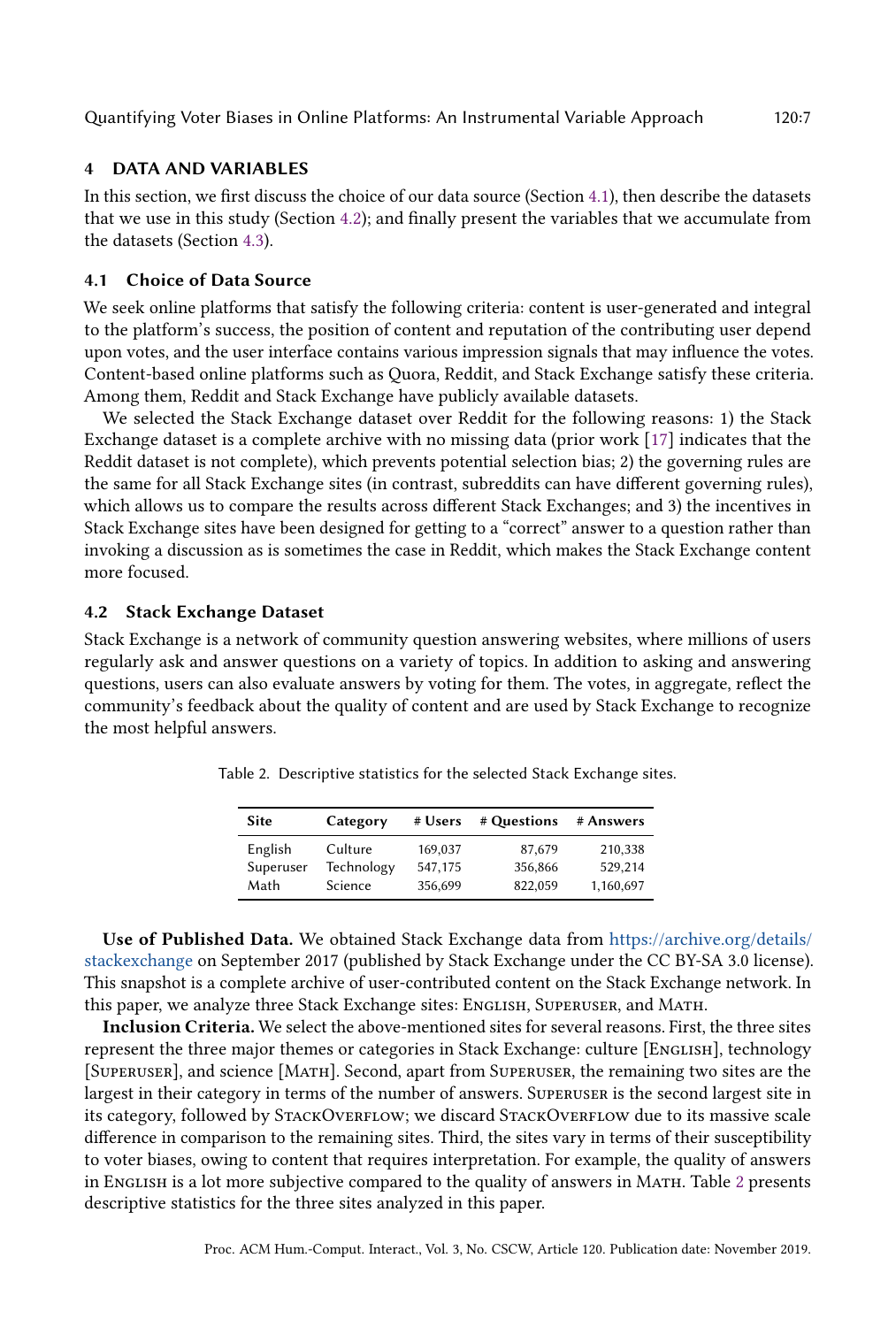<span id="page-7-1"></span>Table 3. The description of variables used in this study. The variables fall into four groups based on the following constructs: site (the Stack Exchange site), question (the question that has been addressed by the answer), answer (the answer in consideration), and answerer (the user who created the answer).

| ID        | Variable                      | Description                                                                 |
|-----------|-------------------------------|-----------------------------------------------------------------------------|
| $V_{1}$   | Site                          | The Stack Exchange site in consideration                                    |
| $V_2$     | T                             | The limiting time of bias formation specific to the question                |
| $V_3$     | QuestionViewCount             | Number of users who viewed the question                                     |
| $V_4$     | QuestionFavoriteCount         | Number of users who favorited the question                                  |
| $V_5$     | QuestionScore                 | Aggregate vote (total upvotes - total downvotes) on the question            |
| $V_6$     | QuestionScoreT-               | Aggregate vote on the question before time T                                |
| V7        | QuestionScoreT+               | Aggregate vote on the question after time T                                 |
| $\rm V_8$ | QuestionCommentCount          | Number of comments on the question                                          |
| V9        | QuestionCommentCountT-        | Number of comments on the question before time T                            |
| $V_{10}$  | QuestionCommentCountT+        | Number of comments on the question after time T                             |
| $V_{11}$  | QuestionAnswerCount           | Number of answers to the question                                           |
| $V_{12}$  | QuestionAnswerCountT-         | Number of answers to the question before time T                             |
| $V_{13}$  | QuestionAnswerCountT+         | Number of answers to the question after time T                              |
| $V_{14}$  | AnswerDayOfWeek               | The day of answer creation                                                  |
| $V_{15}$  | AnswerTimeOfDay               | The time of answer creation                                                 |
| $V_{16}$  | AnswerEpoch                   | Time gap between between the 1st post in site and the answer                |
| $V_{17}$  | AnswerTimeliness              | Time gap between the question and the answer                                |
| $V_{18}$  | AnswerOrder                   | Chronological order of the answer                                           |
| $V_{19}$  | AnswerScore                   | Aggregate vote on the answer                                                |
| $V_{20}$  | AnswerScoreT-                 | Aggregate vote on the answer before time T                                  |
| $V_{21}$  | AnswerScoreT+                 | Aggregate vote on the answer after time T                                   |
| $V_{22}$  | AnswerPosition                | Position of the answer based on the aggregate vote                          |
| $V_{23}$  | AnswerPositionT-              | Position of the answer based on the aggregate vote before time T            |
| $V_{24}$  | AnswerPositionT+              | Position of the answer based on the aggregate vote after time T             |
| $V_{25}$  | AnswerCommentCount            | Number of comments on the answer                                            |
| $V_{26}$  | AnswerCommentCountT-          | Number of comments on the answer before time T                              |
| $V_{27}$  | AnswerCommentCountT+          | Number of comments on the answer after time T                               |
| $V_{28}$  | AnswererPostCount             | Number of posts (questions and answers) written by the answerer             |
| $V_{29}$  | AnswererAnswerCount           | Number of answers written by the answerer                                   |
| $V_{30}$  | AnswererActiveAge             | Time gap between between the answerer's 1st post and the answer             |
| $V_{31}$  | AnswererReputation            | Total score of questions and answers written by the answerer                |
| $V_{32}$  | AnswererReputationViaAnswer   | Total score of answers written by the answerer                              |
| $V_{33}$  | AnswererGoldCount             | Number of gold badges acquired by the answerer                              |
| $V_{34}$  | AnswererSilverCount           | Number of silver badges acquired by the answerer                            |
| $V_{35}$  | AnswererBronzeCount           | Number of bronze badges acquired by the answerer                            |
| $V_{36}$  | AnswererBadgeDistrribution    | [AnswererGoldCount, AnswererSilverCount, AnswererBronzeCount]               |
| $V_{37}$  | AnsweredQuestionViewTotal     | Total number of users who viewed past questions answered by the answerer    |
| $V_{38}$  | AnsweredQuestionFavoriteTotal | Total number of users who favorited past questions answered by the answerer |
| $V_{39}$  | AnsweredQuestionScoreTotal    | Total score of past questions answered by the answerer                      |
| $V_{40}$  | AnsweredQuestionCommentTotal  | Total number of comments on past questions answered by the answerer         |
| $V_{41}$  | AnsweredQuestionAnswerTotal   | Total number of answers to past questions answered by the answerer          |

# <span id="page-7-0"></span>4.3 Variables

In Stack Exchange sites, questions and answers are the primary content. Answer quality is especially important for these platforms as they thrive to provide answers. For this reason, we analyze the votes on answers. We compile a wide range of variables to capture the voter biases, the factors related to these biases, and the potential effects of these biases. Table [3](#page-7-1) describes the variables used in this study.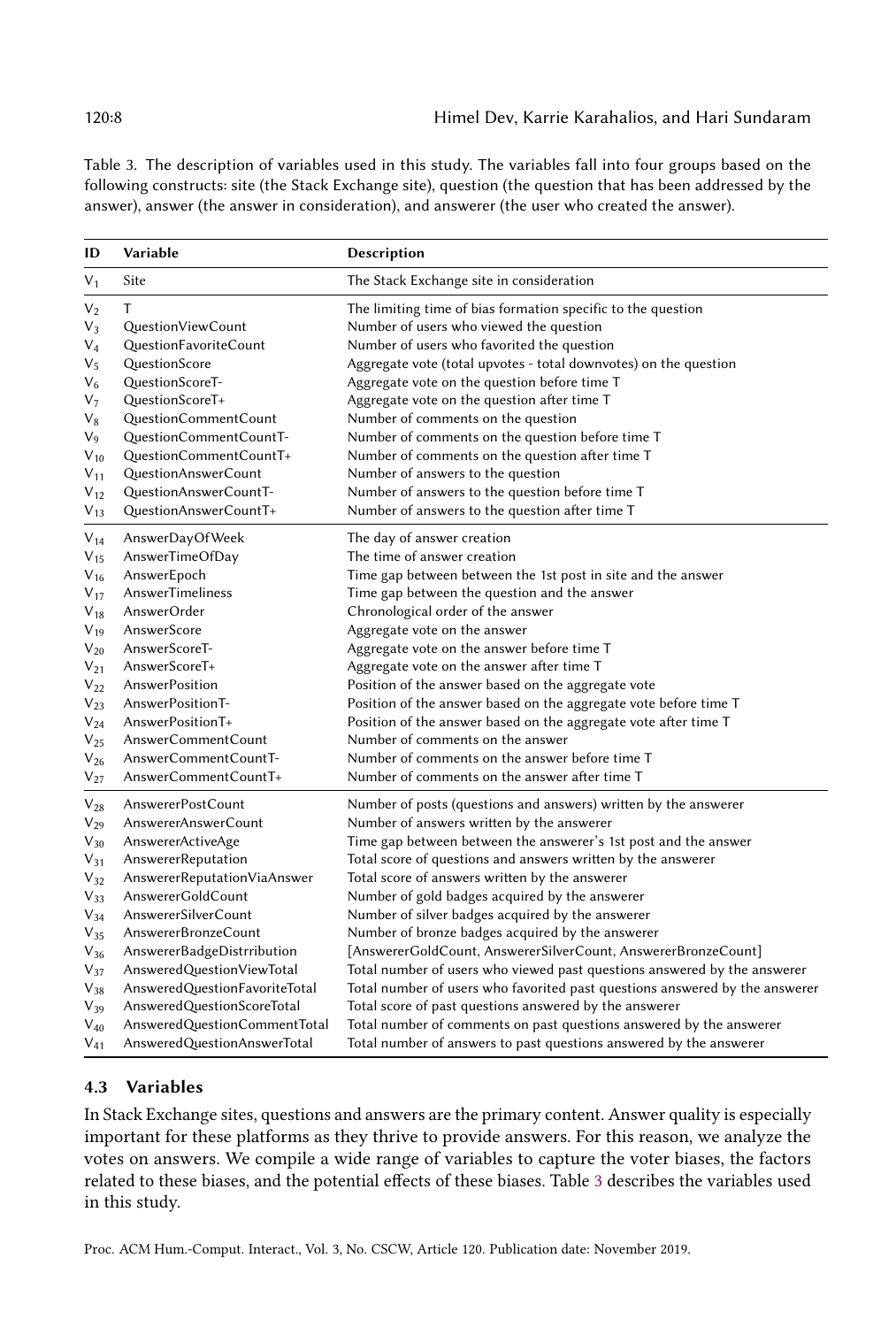# <span id="page-8-0"></span>5 METHOD

In this section, we first discuss our choice of method for voter bias quantification (Section [5.1\)](#page-8-1), then explain the fundamentals of the chosen method (Section [5.2\)](#page-9-0); and finally present our models for quantifying voter bias (Section [5.3](#page-10-0) and [5.4\)](#page-12-0)

# <span id="page-8-1"></span>5.1 Choice of Method

The goal of this paper is to quantify the degree of voter biases in online platforms. To determine these biases, we need to estimate the causal effects of different impression signals on the observed votes. Estimating causal effects from observational data is exceptionally challenging [\[60\]](#page-26-19). The main reason is that there may exist hidden confounders that affect both independent (say impression signal) and dependent (observed votes) variables. A hidden confounder may explain the degree of association between the variables, which prevents standard regressions methods from providing causal estimates [\[60,](#page-26-19) [5\]](#page-24-6). We observe that our voter bias quantification problem is susceptible to several hidden confounders, such as the quality of the content (from the perspective of voters) and the ability of users (to generate high-quality content). These confounders (e.g., the ability of users) may affect both the impression signals (e.g., the reputation of the contributing user) and the observed votes. Ergo, we need to eliminate the effects of these confounders for estimating the causal effect.

The instrumental variable (IV) approach has been successfully used in the social sciences [\[11,](#page-24-5) [18,](#page-25-9) [32\]](#page-25-10) to estimate causal effects (e.g., how education affects earning [\[11\]](#page-24-5), how campaign spending affects senate selection [\[18\]](#page-25-9), and how income inequality affects corruption [\[32\]](#page-25-10)) from observational data. The IV method is especially useful for estimating effects in the presence of hidden confounders [\[5,](#page-24-6) [27\]](#page-25-11). The technique requires identifying candidate instruments that are correlated with the independent variable of interest. It then relies on careful argumentation (thought experiments) to eliminate the candidate instruments that may affect the hidden confounders. This process implies that the remaining instruments co-vary only with the independent variable, and cannot influence the dependent variable through a hidden confounder. As such, instrumental variables allow us to estimate causal effects, even in the presence of hidden confounders.

Prior research on voter biases regress aggregate vote on impression signals using ordinary least squares (OLS) and interpret the regression coefficients as effects. However, OLS only captures the correlation among variables; the resultant estimates are non-causal. For instance, a positive OLS estimate corresponding to an impression signal does not imply that the signal has a positive effect on the aggregate vote; the effect could be zero or even negative. This argument is especially applicable in the presence of hidden confounders. In fact, in such a case, the OLS estimate is biased [\[5\]](#page-24-6).

|  | Table 4. The parallels between voter bias quantification and instrumental variable method. |  |  |  |
|--|--------------------------------------------------------------------------------------------|--|--|--|
|--|--------------------------------------------------------------------------------------------|--|--|--|

<span id="page-8-2"></span>

| <b>IV Terminology</b>         | <b>Bias Terminology</b> | Example                                                           |
|-------------------------------|-------------------------|-------------------------------------------------------------------|
| Outcome                       |                         | Aggregate Feedback Mean of votes on content                       |
| Exposure                      | Impression Signal       | Reputation of the contributing user                               |
| Confounder                    | Unobserved Quality      | What a voter assesses the quality of the content to be            |
| <b>Regression Coefficient</b> | Voter Bias              | How the reputation of the contributing user affects the mean vote |

The key conceptual difference between the IV and OLS is: IV relies on argumentation to reason about the underlying causal structure. If all we have access to is observational data, then careful argumentation is necessary to establish the causal structure. As pointed out by Judea Pearl, "behind every causal conclusion there must lie some causal assumption that is not testable in observational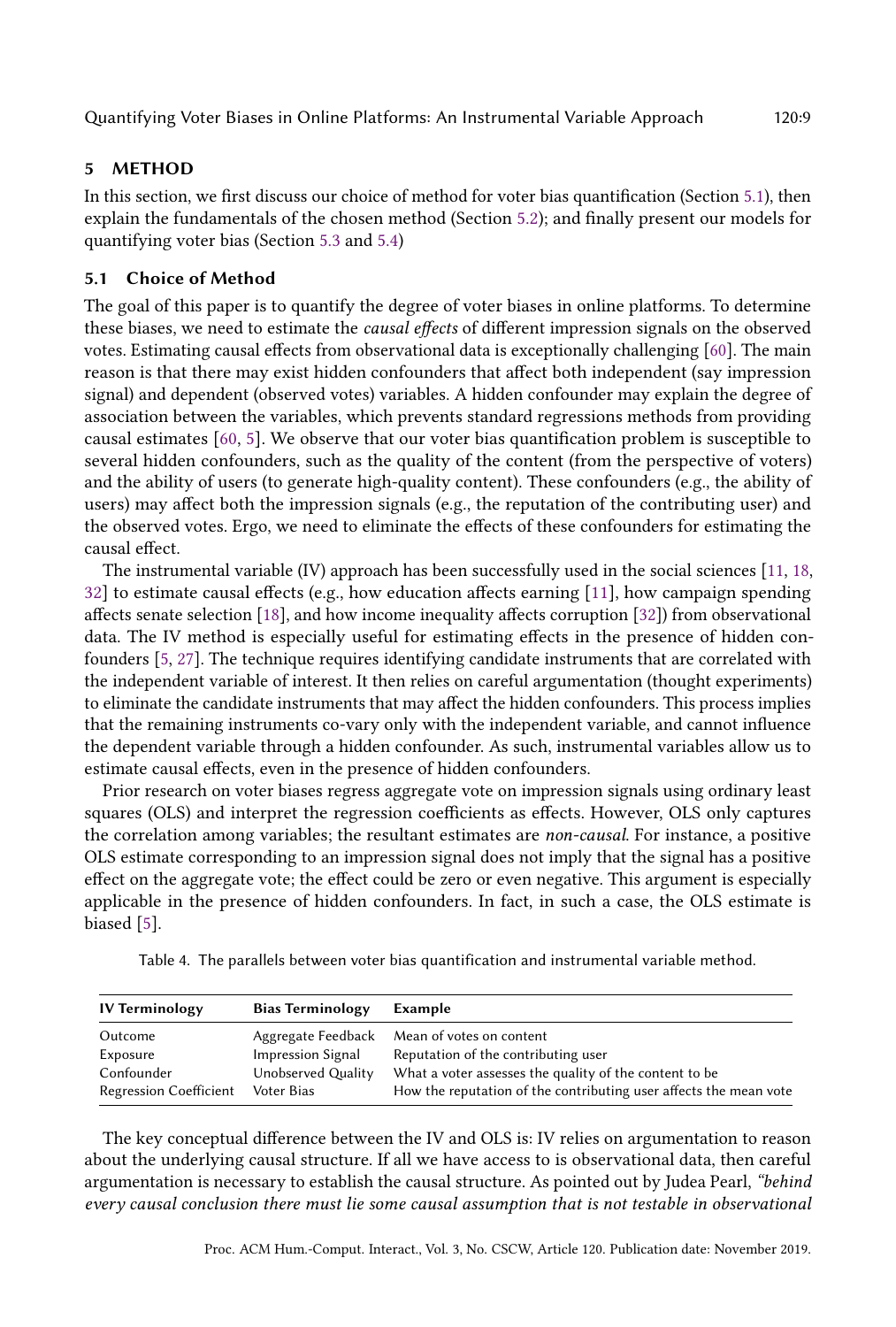studies" [\[47\]](#page-26-20). As we can not conduct randomized control trials on the actual platforms, and only have access to the observational data, IV is a reasonable approach for estimating causal effects. Further, our problem aligns well with the use case of IV: estimating causal effect in the presence of hidden confounders (In Table [4,](#page-8-2) we show the parallels between our problem and IV). For these reasons, we adopt the IV method to quantify voter biases.

#### <span id="page-9-0"></span>5.2 Instrumental Variable Estimation

To motivate the use of IVs, we now explain a classic well-understood example: the causal effect of education on earnings [\[11\]](#page-24-5). In general, education enables individuals to earn more money, say through employment that is reserved for college graduates. One can estimate the return to education by simply regressing the earnings of individuals on their education level. However, this simplistic approach has a major limitation in the form of omitted variable—the unobserved ability of individuals. Unobserved ability (confounder) might be correlated with the level of education that an individual attains (exposure), and the wage he/she receives (outcome). Specifically, higher intellectual ability increases the probability of graduating from college, and individuals with more ability also tend to earn higher wages. This complication is popularly known as the "ability bias" [\[11\]](#page-24-5). The ability bias suggests that standard regression (OLS) coefficient would be a biased estimate of the causal effect of education on earnings.

Over the past decades, researchers have attempted to solve the problem of "ability bias" in a number of ways. Notably, a number of studies controlled for the effect of ability bias directly by including measures of ability such as IQ and other test scores within the regression model [\[14\]](#page-24-11). However, there are concerns over whether these types of variables are a good proxy for wageearning ability. An alternative strategy which has been the focus of much of the literature is to identify one or more variables which affect education but do not affect earnings either directly or indirectly through some other aspect. If such variables can be found, they can be used as instrumental variables to derive a consistent estimate of the return to education. A large body of literature has been devoted to identifying proper instruments for estimating the causal effect of education on earnings. Some notable instruments include—differences in education owing to the—proximity to college, quarter-of-birth, and state variation when children have to commence compulsory schooling. A consistent finding across IV studies is that the estimated return to education is 20-40% above the corresponding OLS estimate [\[11\]](#page-24-5). These IV studies motivate the question: could we use IV for quantifying voter bias in Stack Exchange?



<span id="page-9-1"></span>Fig. 2. General structure of an instrumental variable model. The paths from  $U$  to  $X$ , and  $U$  to  $Y$  introduces confounding in estimating the causal effect of  $X$  on  $Y$ . For a valid instrument  $Z$ , the pathways from  $Z$  to  $X$ , and  $X$  to  $Y$  must exist; whereas the pathways from  $Z$  to  $U$ , and  $Z$  to  $Y$  must cease to exist.

Figure [2](#page-9-1) depicts the general structure of an IV model. Designing an IV model requires identifying a valid instrument Z—a variable to eliminate the effects of confounders—that must satisfy the following conditions [\[27\]](#page-25-11):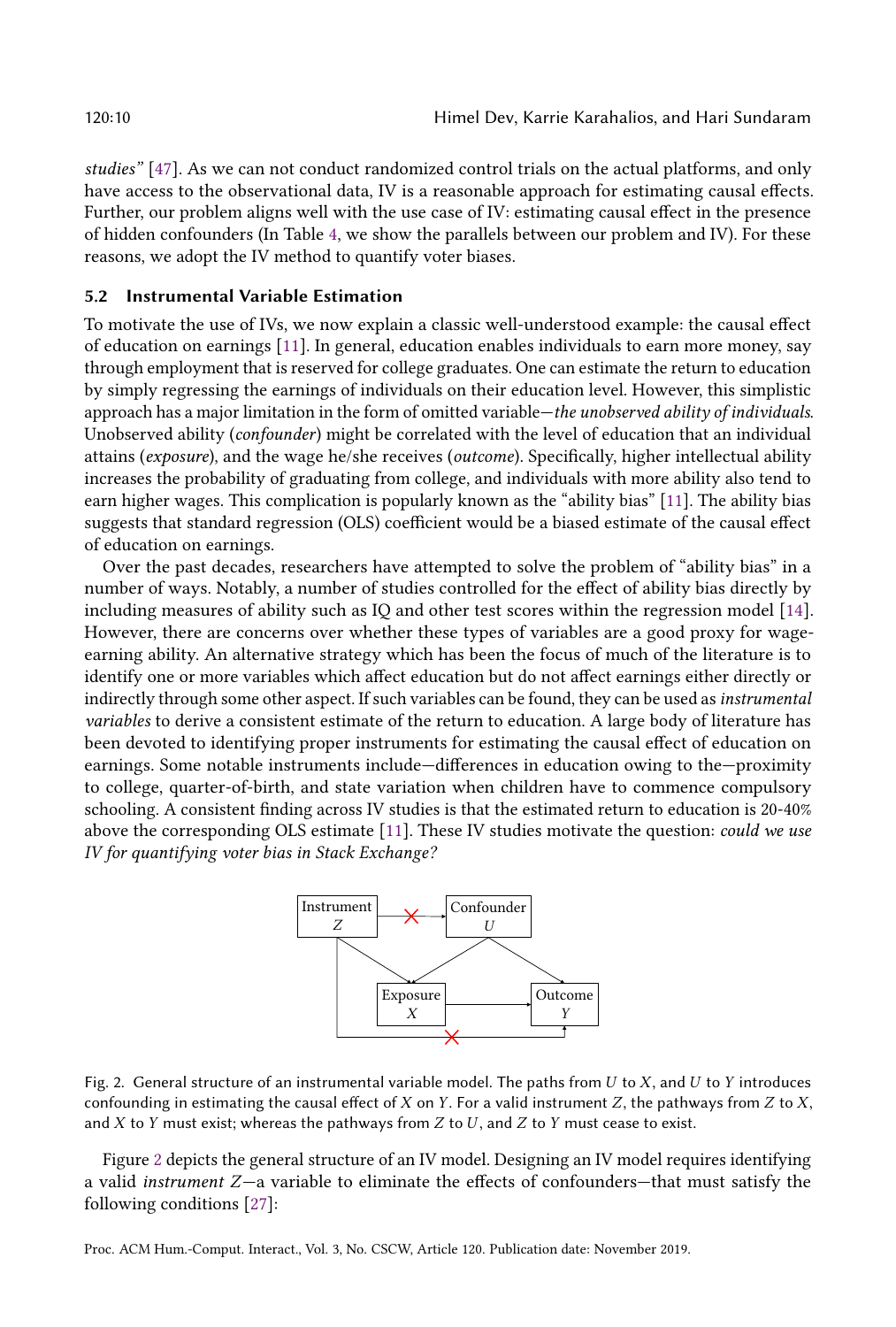- (1) Relevance Condition: The instrument  $Z$  is correlated with the exposure  $X$ . For example, while estimating the causal effect of education on earnings, proximity to college (Z) is correlated with college education  $(X)$ .
- (2) Exclusion Restriction: The instrument Z does not affect the outcome Y directly, except through its potential effect on the exposure  $X$ . This independence can be conditional upon other covariates. For example, proximity to college  $(Z)$  should not affect earnings  $(Y)$ , except through its effect on college education  $(X)$ . One can argue that—for people who work at college but are not college graduate themselves—the independence of proximity to college from earnings depends on the job.
- (3) Marginal Exchangeability: The instrument  $Z$  and the outcome  $Y$  do not share causes. For example, no common factor influences both proximity to college  $(Z)$  and earnings  $(Y)$ .

Of the three instrumental conditions mentioned above, only the relevance condition is empirically verifiable [\[27\]](#page-25-11). Therefore, in an observational study such as ours, we can not test if a proposed instrument is a valid instrument. The best we can do is to use our subject matter knowledge to build a case for why a proposed instrument may be reasonably assumed to meet the exclusion restriction and marginal exchangeability.

In IV literature, if the correlation between the instrument  $Z$  and the exposure  $X$  is strong, then Z is called a strong instrument; otherwise, it is called a weak instrument. A weak instrument has three major limitations. First, a weak instrument yields parameter estimates with a wide confidence interval. Second, any inconsistency from a small violation of the exclusion restriction gets magnified by the weak instrument. Third, a weak instrument may introduce bias in the estimation process and provide misleading inferences about parameter estimates and standard errors. In this paper, we seek a strong instrument for quantifying each of the three voter biases.

In the remaining subsections, we develop IV models for reputation bias, social influence bias, and position bias. For each voter bias, we operationalize the IV components (outcome, exposure, instrument, and control) using our compiled variables (Table 1).

### <span id="page-10-0"></span>5.3 IV Model for Reputation Bias

We develop an IV model for quantifying reputation bias in Stack Exchange sites. We estimate the causal effect of the reputation of the user who contributes an answer (exposure) on the aggregate of votes on that answer (outcome). To this end, we operationalize the four IV components (outcome, exposure, instrument, and control) as follows.

Outcome. Our outcome of interest is the aggregate vote on the answer. We represent this outcome via variable AnswerScore  $\langle V_{19} \rangle$  $\langle V_{19} \rangle$  $\langle V_{19} \rangle$   $^1$ .

Exposure. Our exposure of interest is the reputation of the answerer. To represent this exposure, we compute several reputation measures for the answerer, based on the reputation and badge system in Stack Exchange. In Stack Exchange sites, the primary means to gain reputation and badges is to post good questions and useful answers. We compute the reputation measures for each answerer, per answer, based on the answerer's achievements prior to creating the current answer. Our reputation measures are as follows: AnswererReputation  $\langle V_{31} \rangle$ , AnswererReputationViaAnswer  $\langle V_{32} \rangle$ , AnswererGoldCount  $\langle V_{33} \rangle$ , AnswererSilverCount  $\langle V_{34} \rangle$ , and AnswererBronzeCount  $\langle V_{35} \rangle$ .

Note that, for a given answer, different voters may observe different reputation score and badges for the answerer, depending on their time of voting. The voters who participate later typically observe higher reputation score and badges, as the answerer may acquire more upvotes on other answers. Our dataset does not provide the exact state of reputation score and badges of the answerer

<span id="page-10-1"></span><sup>&</sup>lt;sup>1</sup>We shall use this syntax consistently throughout this paper. The first term is variable name and the second term is variable id in Table [3.](#page-7-1) Please see Table [3](#page-7-1) for the description of variables.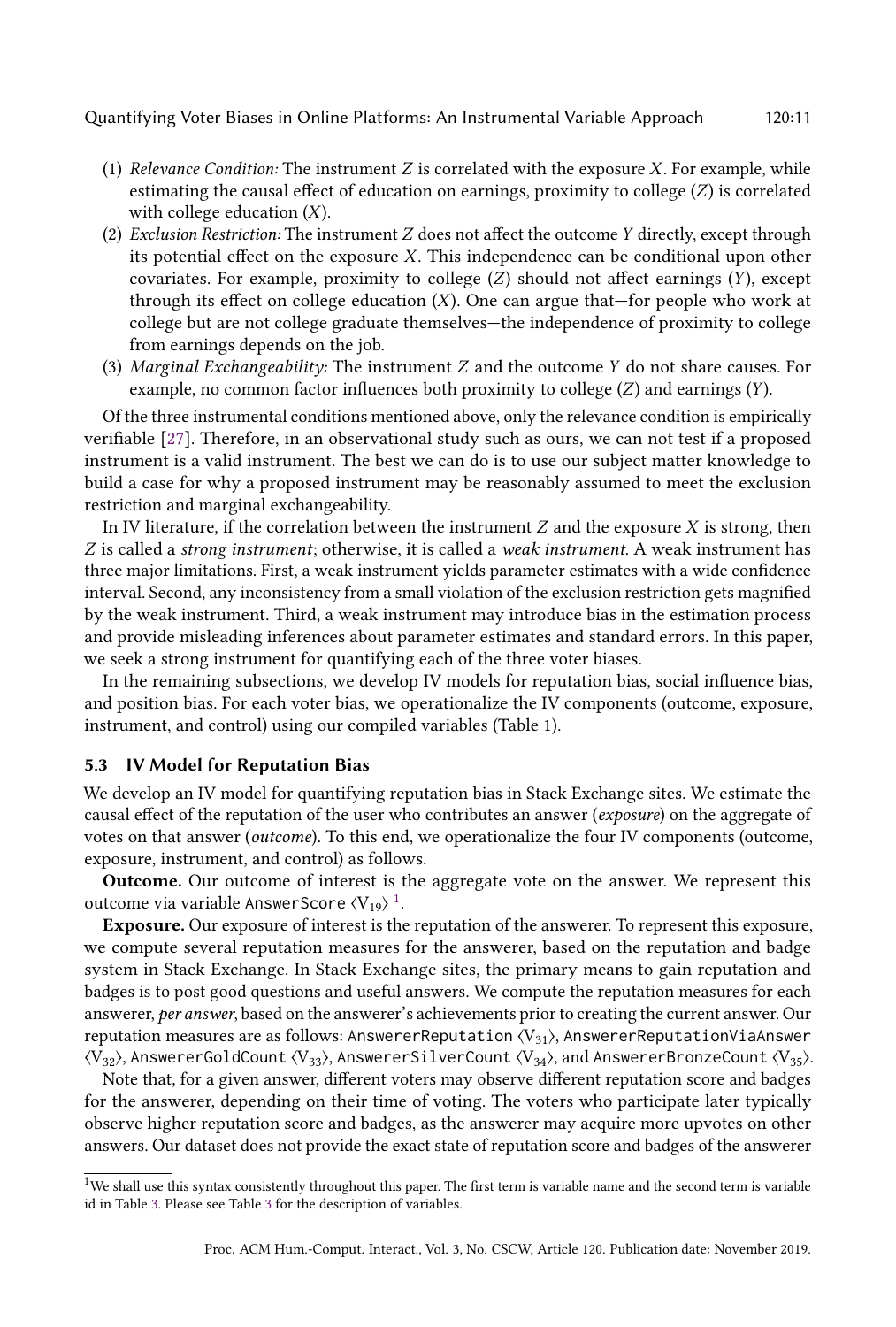for a particular vote. To get around this problem, we assume that all voters observe the same state of reputation: the reputation score and badges acquired by the answerer before creating the current answer. In general, reputation increases monotonically; therefore, our assumption is conservative.

Notice that, both our outcome (aggregate votes on the answer) and exposure (reputation of the answerer) of interest can be influenced by the *unobserved ability of the answerer*. Specifically, an answerer with high-ability is expected to generate high-quality answers that would receive many upvotes, increasing his/her reputation. The unobserved ability of the answerer and associated unobserved quality of answers prevent us from distilling the effect of the answerer's reputation on observed votes. We need instruments to eliminate the confounding effect of the answerer's ability.

Instrument. Now, how can we find instruments to uncover the effect of an impression signal (exposure) on the aggregate vote (outcome)? In the social science literature that employs IV's [\[18,](#page-25-9) [32\]](#page-25-10), researchers use domain knowledge to identify variables that are likely to influence the exposure and thus satisfy the relevance condition (these are candidate instruments). Then for each candidate instrument, they use argumentation to determine if it meets the remaining IV conditions—exclusion restriction and marginal exchangeability.

Motivated by the social science approach to IV, we seek candidate instruments that contribute to an answerer's reputation. Based on our literature review, we identify two such factors: 1) answerer's activity level (number of posts, especially answers contributed by the answerer) [\[42\]](#page-26-8), and 2) popularity of the answered questions (number of views, comments, and answers attracted by the questions) [\[3\]](#page-24-12). Note that an answerer's reputation increases with the volume of his/her activities. Also, a popular question allows contributing answerers to obtain more reputation by attracting more views (voters). To capture these two factors, we compute several measures for each answerer, per answer—namely, AnswererPostCount  $\langle V_{28} \rangle$ , AnswererAnswerCount  $\langle V_{29} \rangle$ , AnswererActiveAge  $\langle V_{30} \rangle$ , AnsweredQuestionViewTotal  $\langle V_{37} \rangle$ , AnsweredQuestionFavoriteTotal  $\langle V_{38} \rangle$ , Answered QuestionScoreTotal  $\langle V_{39} \rangle$ , AnsweredQuestionCommentTotal  $\langle V_{40} \rangle$ , and AnsweredQuestion AnswerTotal  $\langle V_{41} \rangle$ . We use these variables as are our candidate instruments.

We now scrutinize the candidate instruments to reason about their ability to meet the three instrumental conditions described in Section [5.2.](#page-9-0) Note that, all three conditions must be met for a candidate instrument to be valid. We divide the candidate instruments into two groups for qualitative reasoning: A) answerer's activity level [AnswererPostCount  $\langle V_{28} \rangle$ , AnswererAnswerCount  $\langle V_{29} \rangle$ , AnswererActiveAge  $\langle V_{30} \rangle$ ]; and B) popularity of past questions responded to by the answerer [AnsweredQuestionViewTotal  $\langle V_{37} \rangle$ , AnsweredQuestionFavoriteTotal  $\langle V_{38} \rangle$ , AnsweredQuestion ScoreTotal  $\langle V_{39} \rangle$ , AnsweredQuestionCommentTotal  $\langle V_{40} \rangle$ , AnsweredQuestionAnswerTotal  $\langle V_{41} \rangle$ ]. Both groups of candidate instruments empirically satisfy the relevance condition. Therefore, we concentrate on the remaining two IV conditions: exclusion restriction, and marginal exchangeability. In other words, we aim to identify instruments that affect the obtained reputation of the answerer (exposure) without affecting the votes on current answer (outcome), either directly or through the ability of the answerer (confounder).

Notice that the first group of candidate instruments—based on the answerer's activity level—may contribute to the ability of the answerer (confounder), which in turn may affect the quality of the answer and resultant votes on the answer (outcome). For example, a user who posted many answers may learn from experience to provide better quality answers in the future. Thus, the first group of candidate instruments may violate marginal exchangeability. In contrast, the second group of candidate instruments—based on the popularity of past questions responded to by the answerer—may affect the votes on the current answer (outcome) only through the answerer's reputation (exposure). These candidate instruments do not inform us about the ability of answerer (confounder). The second group of candidate instruments satisfies both exclusion restriction and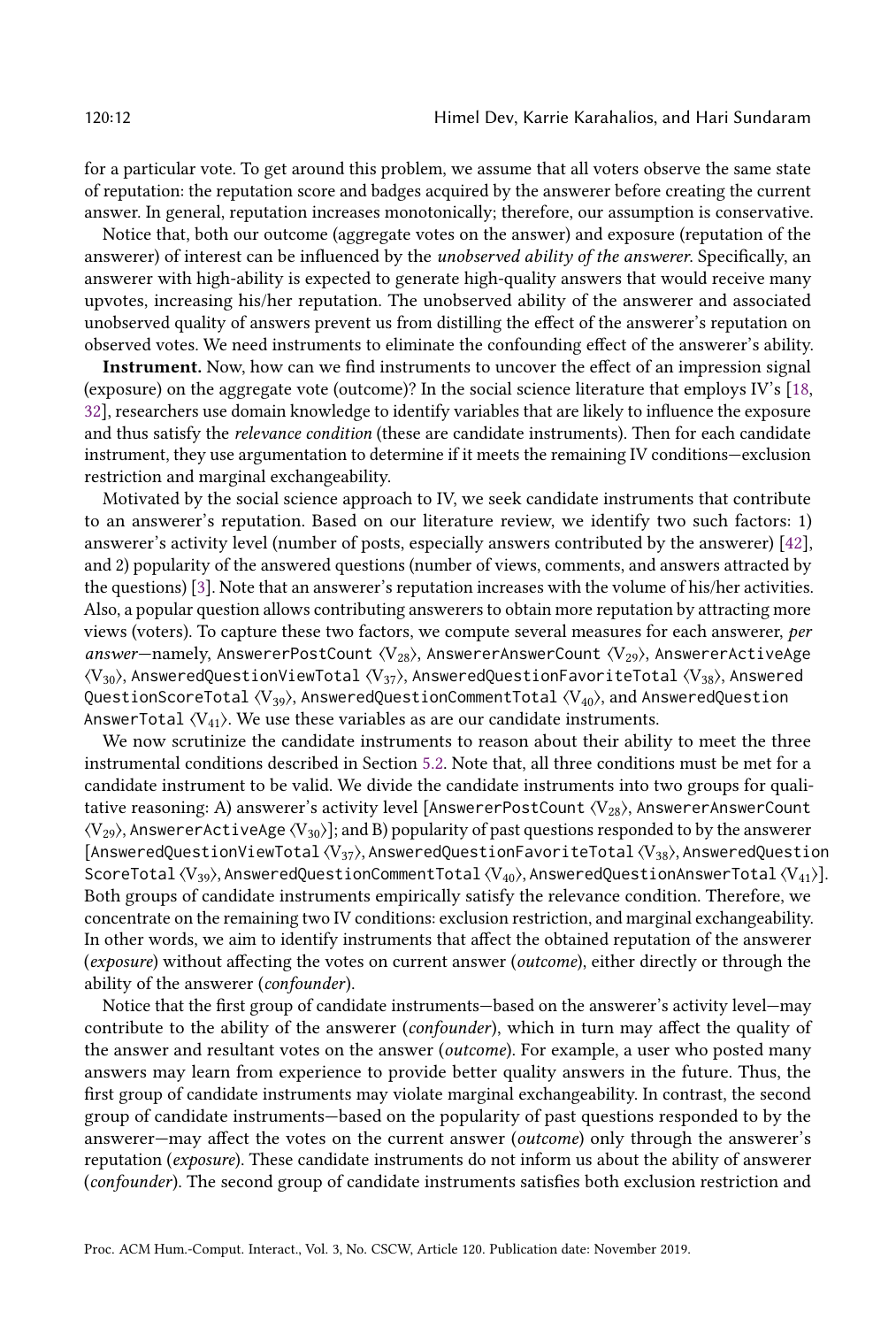Based on the IV components mentioned above—exposure (reputation of the answerer), outcome (votes on the answer), confounder (the ability of the answerer to create high-quality answers), and instrument (popularity of the past questions)—we present the causal diagram of our model in Figure [3.](#page-12-1) Please note that our causal diagram follows the general structure of the instrumental variable framework (in Figure 2).

<span id="page-12-1"></span>



Control. While our claimed instruments (based on the popularity of past questions responded to by the answerer) are unlikely to affect the outcome (votes on current answer), we take further precautions in the form of controls, to establish the conditional independence of proposed instruments from the outcome. To this end, we propose the following controls in our IV specifiction: Site  $\langle V_1 \rangle$ , QuestionViewCount  $\langle V_3 \rangle$ , QuestionFavoriteCount  $\langle V_4 \rangle$ , QuestionScore  $\langle V_5 \rangle$ , QuestionCommentCount  $\langle V_8 \rangle$ , and QuestionAnswerCount  $\langle V_{11} \rangle$ .

Each Stack Exchange site accommodates a distinct audience, who may exhibit a distinct voting behavior; ergo, we control for Site  $\langle V_1 \rangle$  via stratification. The remaining controls capture the popularity of current question, which establish the conditional independence of proposed instruments from the outcome. Specifically, given the popularity of current question, the popularity of past questions responded to by the answerer should not affect the votes on current answer. We incorporate these control variables into our model as regressors. For the outcome (AnswerScore  $\langle V_{19} \rangle$ ) and exposure of interest (e.g., AnswererReputationViaAnswer  $\langle V_{32} \rangle$ ), we can select one or more instrumental variables (say AnsweredQuestionViewTotal  $\langle V_{37} \rangle$ ), and appropriate controls (Site and QuestionViewCount  $\langle V_3 \rangle$ ) to estimate the causal effect of the exposure on the outcome.

# <span id="page-12-0"></span>5.4 Joint IV Model for Social Influence Bias and Position Bias

In Stack Exchange sites, the default presentation order of answers is the aggregate vote thus far. This ordering scheme imposes a critical challenge in isolating the effect of position bias from the social influence bias, as the two biases vary together. To address this challenge, we develop a joint IV model to quantify social influence bias and position bias in the same model. We estimate the causal effects of initial votes and resultant position on subsequent votes by specifying the IV components as follows.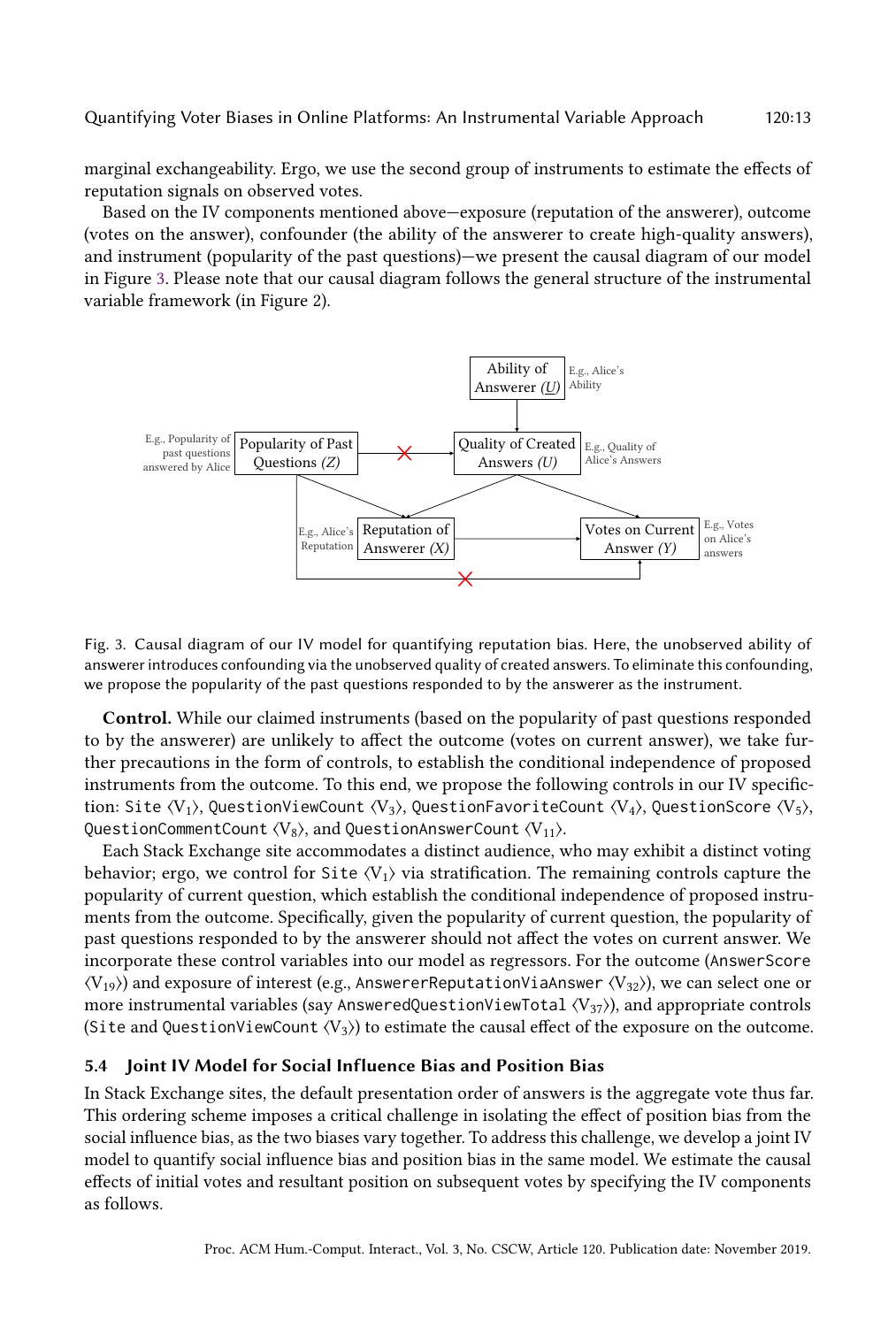Outcome. Our outcome of interest is the aggregate vote on the answer after an initial bias formation period—the time required for social influence signal (initial votes) and position signal (answer position) to come into effect. We represent this outcome via AnswerScoreT+  $\langle V_{21} \rangle$ : a response variable that captures the aggregate vote on the answer based on the votes after time T, where  $T$  is the limiting time of bias formation specific to the question.

Exposure. We have two exposures of interest corresponding to the initial votes and resultant position of the answer. To represent these exposures, we compute the aggregate vote and resultant position of answer at the limiting time of bias formation T. Our exposures are as follows: (1) AnswerScoreT- $\langle V_{20} \rangle$  captures the aggregate vote on answer based on the votes before time T; (2) AnswerPositionT- $\langle V_{23} \rangle$  captures the position of answer based on the aggregate vote before time T.

<span id="page-13-0"></span>

Fig. 4. An illustration of the bias formation period to quantify our outcome (AnswerScoreT+ ⟨V21⟩) and exposures (AnswerScoreT- $\langle V_{20} \rangle$  and AnswerPositionT- $\langle V_{23} \rangle$ ). The creation of question Q marks the beginning of our observation period. Then, three answers  $A_1$ ,  $A_2$ , and  $A_3$  that refer to Q arrive after time  $t_1$ ,  $t_2$ , and  $t_3$  respectively. Finally,  $T_E$  marks the end of our observation period (the time of data collection). Notice that, a total of 30 votes (20 upvotes, 10 downvotes) are casted on  $A_1$ ,  $A_2$ , and  $A_3$  by time  $T_F$ . We consider the time by which P% of total votes are casted on on  $A_1$ ,  $A_2$ , and  $A_3$  as the bias formation period;  $T_P$  marks the limiting time of this bias formation period. In this example, the value of P is <sup>30</sup>.

We define a bias formation period to quantify our outcome and exposures. We define this period based on the dynamics of votes on the answers to each question. Specifically, we define the bias formation period of a question as the time by which  $P\%$  of total votes on its answers are cast. Figure [4](#page-13-0) shows an illustration of bias formation period, and how we use this period to quantify our outcome and exposures. The creation of question  $Q$  marks the beginning of our observation period. Then, three answers  $A_1$ ,  $A_2$ , and  $A_3$  that refer to Q arrive after time  $t_1$ ,  $t_2$ , and  $t_3$  respectively. Finally,  $T_E$  marks the end of our observation period (the time of data collection). Notice that, a total of 30 votes (20 upvotes, 10 downvotes) are casted on  $A_1$ ,  $A_2$ , and  $A_3$  by time  $T_E$ . We consider the time by which P% of total votes are cast on  $A_1$ ,  $A_2$ , and  $A_3$  as the bias formation period;  $T_P$  marks the limiting time of this bias formation period. In this example, the value of  $P$  is 30 (in our experiments, we use different values of P ranging from 5 to 30). The aggregate vote on answer before time  $T_P$  is quantified as AnswerScoreT- $\langle V_{20} \rangle$ , and the resultant position as AnswerPositionT- $\langle V_{23} \rangle$ . The values of AnswerScoreT-  $\langle V_{20} \rangle$  for answer  $A_1, A_2, A_3$  in Figure [4](#page-13-0) are +4, -1, 0 respectively. The resultant values of AnswerPositionT- $\langle V_{23} \rangle$  for  $A_1, A_2, A_3$  are 1, 3, 2 respectively. The aggregate vote on answer from Time  $T_P$  to time  $T_E$  is quantified as AnswerScoreT+  $\langle V_{21} \rangle$ . The values of AnswerScoreT+  $\langle V_{21} \rangle$  for  $A_1$ ,  $A_2$ ,  $A_3$  are +6, -1, +2 respectively.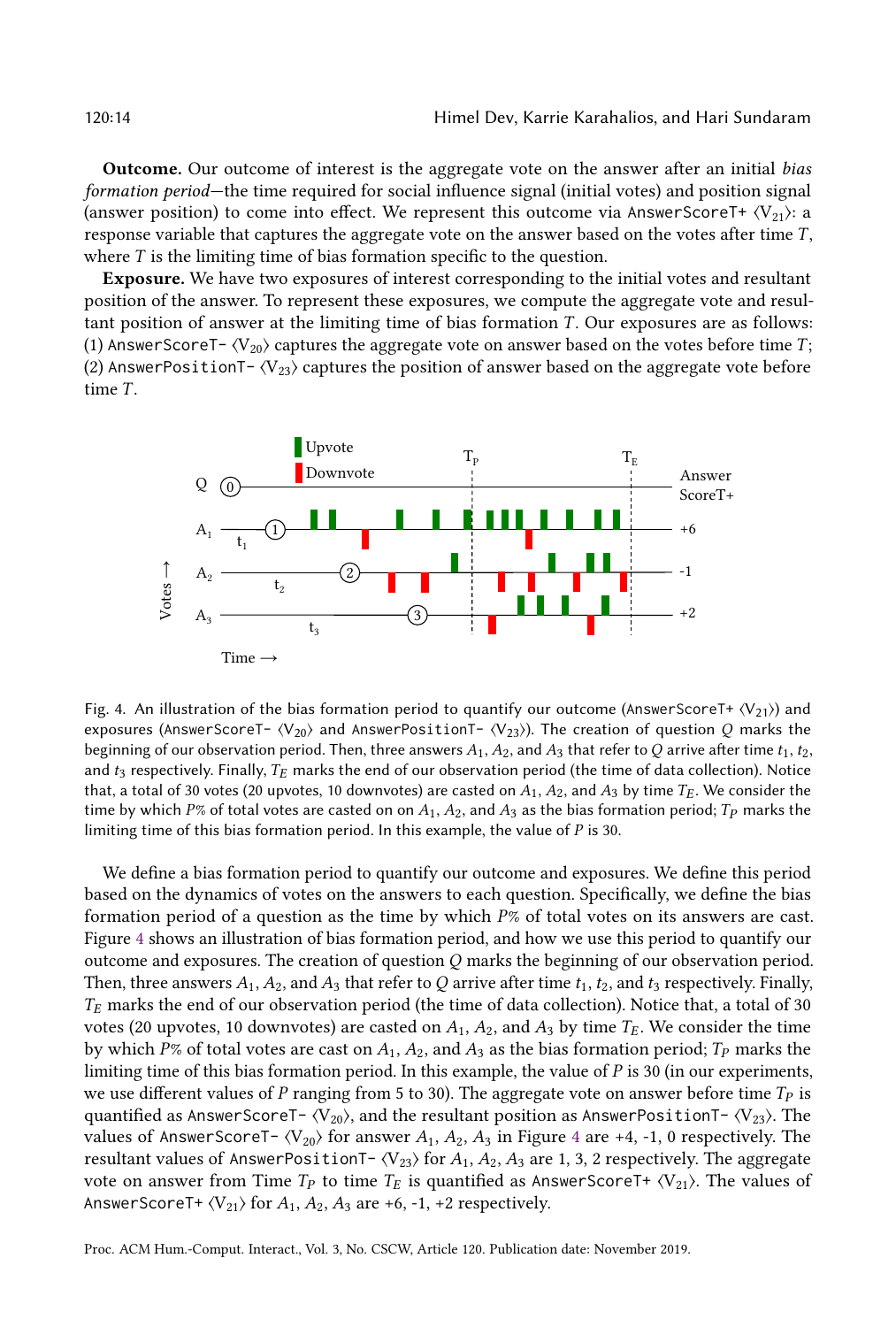Notice that, both our exposures and outcome of interest can be influenced by the unobserved quality of the answer. We seek instruments to eliminate the confounding effect of answer quality.

Instrument. We seek candidate instruments that can uncover the effects of initial votes and position on subsequent votes. Same as before, we identify factors that contribute to the initial votes and position, thereby likely to satisfy the relevance condition. For the time being, we do not focus on the remaining IV conditions, exclusion restriction and marginal exchangeability. Prior work on voting behavior in Stack Exchange suggest several factors that contribute to initial votes, notably, activities on the question (number of views, comments, and answers attracted by the question) [\[3\]](#page-24-12), time of answer (day of the week, hour of the day) [\[9\]](#page-24-1), and timeliness of answer (time gap between question and answer) [\[54\]](#page-26-5). To capture these factors, we compute several measures namely, QuestionScoreT-  $\langle V_6 \rangle$ , QuestionCommentCountT-  $\langle V_9 \rangle$ , QuestionAnswerCountT-  $\langle V_{12} \rangle$ , AnswerDayOfWeek  $\langle V_{14} \rangle$ , AnswerTimeOfDay  $\langle V_{15} \rangle$ , AnswerEpoch, AnswerTimeliness  $\langle V_{17} \rangle$ , and AnswerOrder  $\langle V_{18} \rangle$ . These variables are our candidate instruments.

We now scrutinize the candidate instruments to reason about their ability to meet the three instrumental conditions described in Section [5.2.](#page-9-0) Recall that, all three conditions must be met for a candidate instrument to be valid. We divide the candidate instruments into three groups for qualitative reasoning: A) activities on the question within the bias formation period [QuestionScoreT-  $\langle V_6 \rangle$ , QuestionCommentCountT- $\langle V_9 \rangle$ , QuestionAnswerCountT- $\langle V_{12} \rangle$ ]; B) actual time of answer [AnswerDayOfWeek  $\langle V_{14} \rangle$ , AnswerTimeOfDay  $\langle V_{15} \rangle$ , AnswerEpoch  $\langle V_{16} \rangle$ ]; and C) relative timeliness of answer [AnswerTimeliness  $\langle V_{17} \rangle$ , AnswerOrder  $\langle V_{18} \rangle$ ]. All three groups of candidate instruments satisfy the relevance condition. The activities on a question within the bias formation period positively influence the votes on its answers within that period. The actual time of answer creation affects the initial votes due to the varying amount of voter activity across time.The timeliness of an answer affects its initial votes due to the amount time available for voting. Therefore, we concentrate on the remaining two IV conditions: exclusion restriction, and marginal exchangeability. In other words, we aim to identify the instruments that affect the initial votes or position (exposure) without affecting the subsequent votes (*outcome*), either directly or through the quality of the answer (confounder).

Notice that the first group of candidate instruments—based on the activities on the question within the bias formation period—may be influenced by the popularity of question (*confounder*), which in turn may contribute to both initial votes (exposure) and subsequent votes on the answer (outcome). For example, a popular question may induce a high amount of activity both within and beyond the bias formation period. The popularity of the question may also explain the initial and subsequent votes on the answer. Thus, the first group of candidate instruments may violate marginal exchangeability. In contrast, the second group of candidate instruments—based on the actual time of answer—may directly influence both initial votes (exposure) and subsequent votes on the answer (outcome). Thus, the second group of candidate instruments may violate exclusion restriction. Finally, the third group of candidate instruments—based on the relative timeliness of answer—affect the subsequent votes primarily through the initial votes and position. For example, if Bob posts the 2nd answer to a particular question, then his initial votes within the bias formation period will be affected by the fact that he is the 2nd answerer. However, the subsequent votes after the bias formation period will not be affected by the same fact. Note that, the timeliness of an answer may be affected by the answerer's expertise. The answerer's expertise may also affect the outcome (subsequent votes on the answer) [\[62\]](#page-26-21). We address this issue by incorporating the answerer's expertise as a control variable in our IV model. Notice that, the third group of candidate instruments does not inform us about the quality of the answer (confounder) and help us avoid the primary confounder. These candidate instruments are reasonably assumed to satisfy both exclusion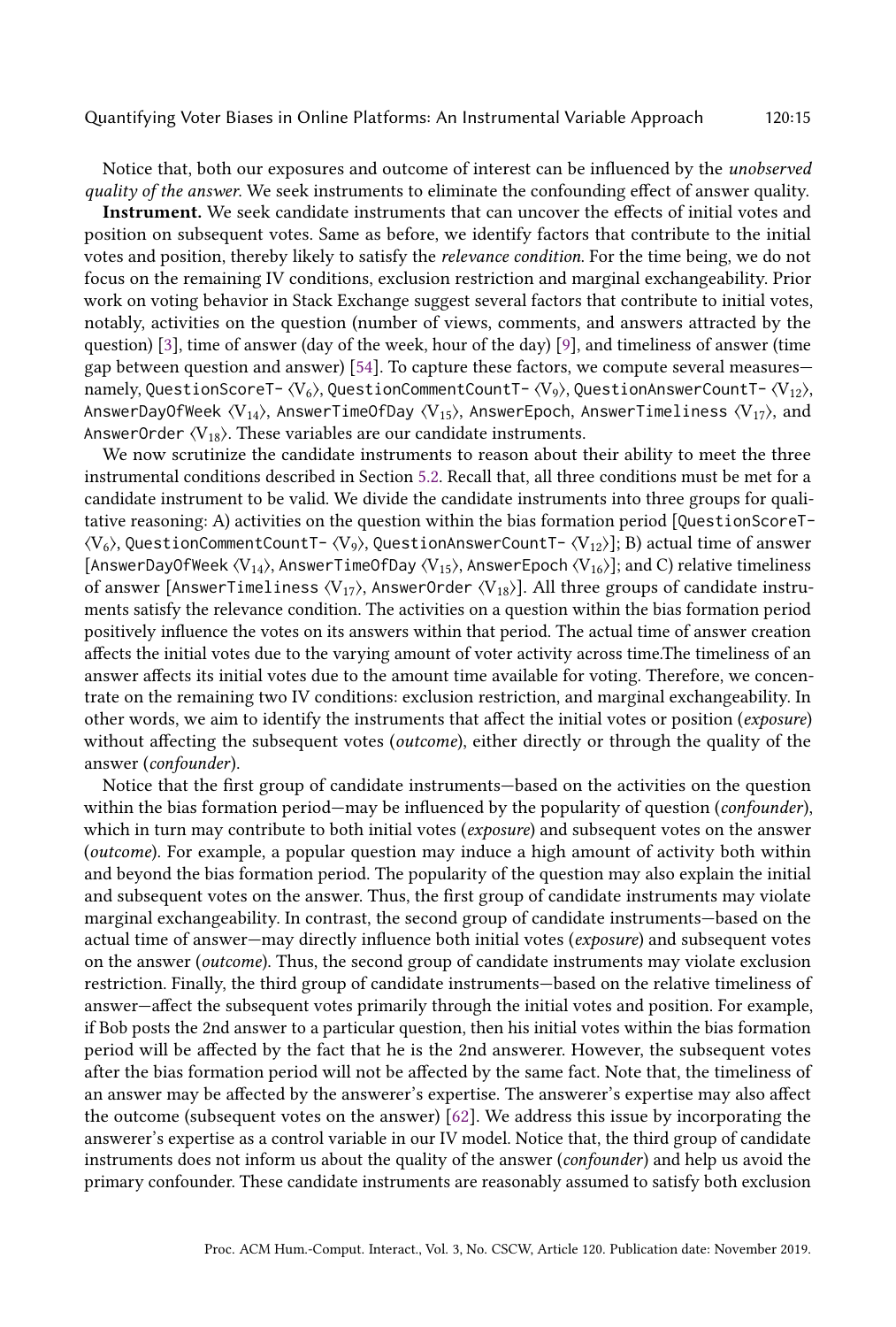restriction and marginal exchangeability. Ergo, we use the third group of instruments to estimate the effects of initial votes and position on subsequent votes.

Based on the IV components mentioned above—exposure (initial votes and position of the answer), outcome (subsequent votes on the answer), confounder (quality of answer), and instrument (timeliness of answer)—we present the causal diagram of our model in Figure [5.](#page-15-1)

<span id="page-15-1"></span>

Fig. 5. Causal diagram of our IV model for quantifying social influence bias and position bias. Here, the unobserved quality of answer act as a confounder. To eliminate this confounder, we propose the timeliness of answer as the instrument.

Control. While our claimed instruments (based on the relative timeliness of answer) are unlikely to affect the outcome (votes on answer after the bias formation period), we take further precautions in the form of controls, to establish the conditional independence of proposed instruments from the outcome. To this end, we propose the following controls in our IV specifiction: Site  $\langle V_1 \rangle$  and AnswererReputationViaAnswer $\langle V_{32} \rangle$ .

In the joint IV model, we control for Site  $\langle V_1 \rangle$  (via stratification) to account for the distinct audience in each Stack Exchange site. We also control for AnswererReputationViaAnswer  $\langle V_{32} \rangle$ (via regression) as a proxy for the answerer's expertise. Recall that, our claimed instrument (the timeliness of an answer) may be affected by the answerer's expertise. The answerer's expertise may also affect our outcome (subsequent votes on the answer). While we acknowledge that AnswererReputationViaAnswer  $\langle V_{32} \rangle$  is not a proxy for the answerer's expertise, it helps us to reduce the degree of bias in causal estimation.

In this section, we explain how to measure the effects of different impression signals on observed votes through the instrumental variable method. We identify instruments that co-vary only with the impression signals and do not influence the observed through a hidden confounder. These instruments allow us to estimate the causal effect of impression signals on votes.

#### <span id="page-15-0"></span>6 RESULTS

In this section, we report the results of our study<sup>[2](#page-15-2)</sup>. We begin by presenting the two-stage least squares (2SLS) method for implementing IV models. We then present our bias estimates for Stack Exchange sites—reputation bias (Section [6.1\)](#page-16-0), social influence bias and position bias (Section [6.2\)](#page-16-1).

Two-Stage Least Squares (2SLS) Method. Two-stage least squares (2SLS) is a popular method for computing IV estimates. The 2SLS method consists of two successive stages of linear regression. In the first stage, we regress each exposure variable on all instrumental and control variables in the model and obtain the predicted values from the regressions. In the second stage, we regress the outcome variable on the predicted exposures from the first stage, along with the control variables. The resultant regression coefficients corresponding to the predicted exposures in second stage yield the IV estimates. More details can be found in the supplementary material.

<span id="page-15-2"></span><sup>&</sup>lt;sup>2</sup>The source code is available at [https://github.com/CrowdDynamicsLab/Quantifying\\_Voter\\_Biases](https://github.com/CrowdDynamicsLab/Quantifying_Voter_Biases)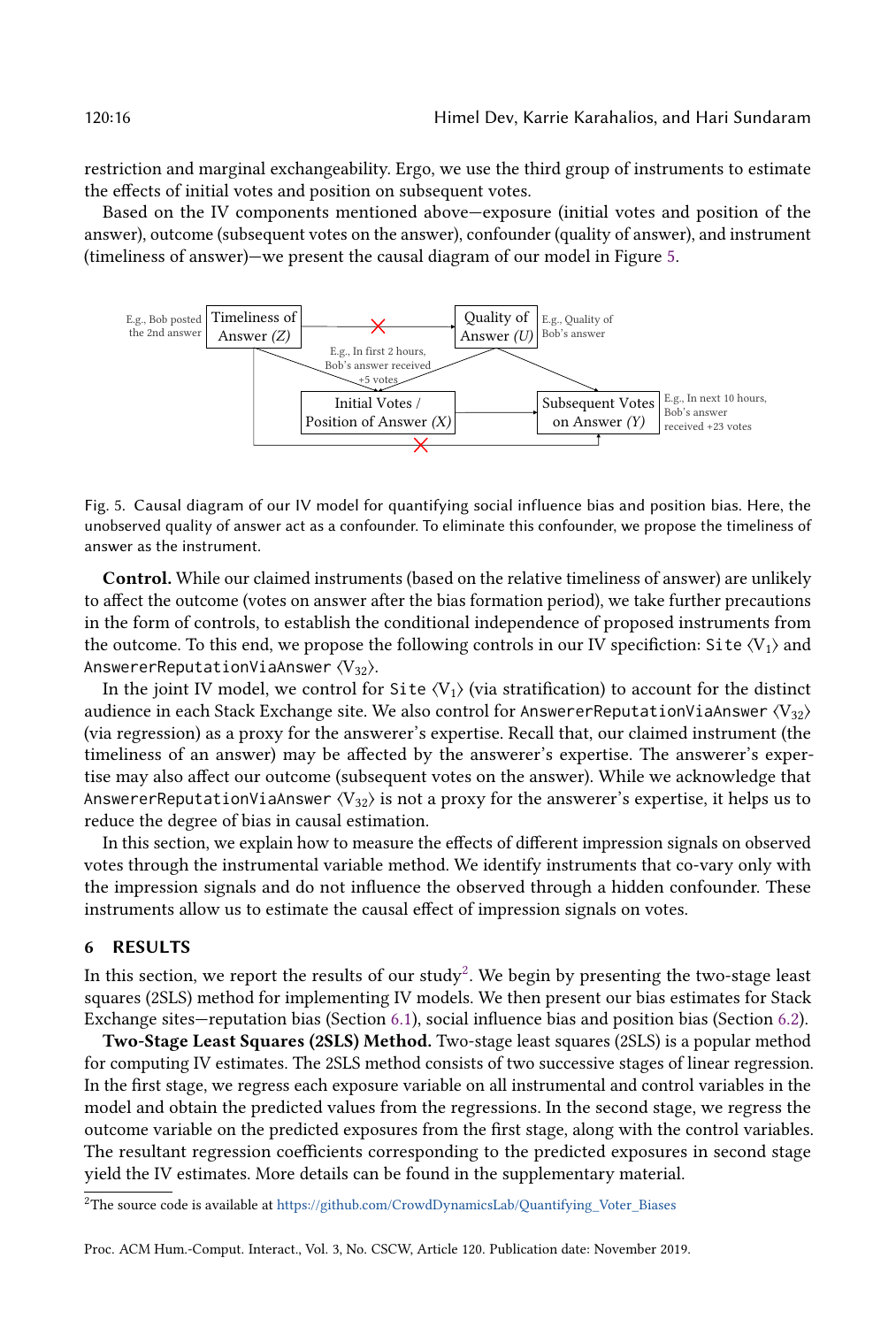# <span id="page-16-0"></span>6.1 Quantifying Reputation Bias

We quantify reputation bias by estimating the causal effects of reputation score and badges on the aggregate vote. We have one outcome variable  $(V_{19})$ , five exposure variables  $(V_{31}, V_{32}, V_{33}, V_{34}, V_{35})$ , five instrumental variables ( $V_{37}$ ,  $V_{38}$ ,  $V_{39}$ ,  $V_{40}$ ,  $V_{41}$ ), and six control variables ( $V_1$ ,  $V_3$ ,  $V_4$ ,  $V_5$ ,  $V_8$ ,  $V_{11}$ ). We use Site  $\langle V_1 \rangle$  to stratify the data based on Stack Exhchange site. We incorporate the remaining variables into 2SLS regression framework to develop our IV models. We develop 10 IV models [5 (exposure)  $\times$  2 (with or without control)] that use all instruments, two for each exposure (with or without control). We develop another 50 IV models [5 (exposure)  $\times$  5 (instrument)  $\times$  2 (with or without control)] to analyze the performance of individual instrument. We also develop a baseline OLS model for each IV model. We perform log modulus transformation  $[L(x) = sign(x)*log(|x|+1>)]$ of variables before using them in regression; this is required to linearize the relationship among variables. The use of log transformation in IV models is well-established [\[6\]](#page-24-13).

We compare the performance of OLS and IV models by examining their estimates (regression coefficients). Table [5,](#page-17-0) [6,](#page-18-0) and [7](#page-19-0) present the OLS and IV estimates for quantifying the causal effects of reputation score and badges on the aggregate vote, for English, Math, and Superuser respectively. We make the following observations from these estimates.

- Relevance Condition. The final instruments for estimating the causal effects of reputation score and badges on the aggregate vote satisfy the relevance condition (stated in Section [5.2\)](#page-9-0). For all IV estimates reported in Table [5](#page-17-0)[–7,](#page-19-0) we observe low  $p$ -values and high t-statistics in the first stage of 2SLS. We do not report these numbers for brevity. Notice that the IV estimates in Table [5](#page-17-0)[–7](#page-19-0) have a small confidence interval, which is a byproduct of identifying strong instruments.
- Causal Effect of Reputation Score. Prior research would interpret the regression coefficients from OLS in a causal way. In this paper, we interpret the IV estimates as causal effects. For all three sites, the causal effect of reputation score on the aggregate vote is small. While OLS and IV provide similar estimates for quantifying the effect of reputation score, OLS assigns a slightly higher weight to the reputation score. Control variables rectify the estimates from both OLS and IV by increasing weights.
- Causal Effects of Badges. For all three sites, the causal effects of badges on the aggregate vote is significant. The effects vary across the level of badges: high effect for gold badges, a moderate effect for silver badges, and low effect for bronze badges. This finding is consistent with the rarity of these badges. Stack Exchange sites grant a few gold badges, some silver badges, and lots of bronze badges to their users. OLS and IV differ a lot in quantifying the effects of badges. OLS tends to assign equal weights to all badges, whereas IV assigns more weight to gold badges (1.6–2.2x of OLS weights). In other words, OLS underestimates the causal effect of gold badges significantly. Control variables rectify the estimates from both OLS and IV by increasing weights.

# <span id="page-16-1"></span>6.2 Quantifying Social Influence Bias and Position Bias

We quantify social influence bias and position bias by jointly estimating the causal effects of initial votes and position on the subsequent votes. We have one outcome variable  $(V_{21})$ , two exposure variables (V<sub>20</sub>, V<sub>23</sub>), two instrumental variables (V<sub>17</sub>, V<sub>18</sub>), and two control variables (V<sub>1</sub>, V<sub>32</sub>). We use Site  $\langle V_1 \rangle$  to stratify the data based on Stack Exchange site. We incorporate the remaining variables into 2SLS regression framework to develop one comprehensive IV model. Note that, we need all instruments and controls to develop our IV model, as there are multiple exposure variables and confounders. For this reason, we can not study the effect of an individual instrument.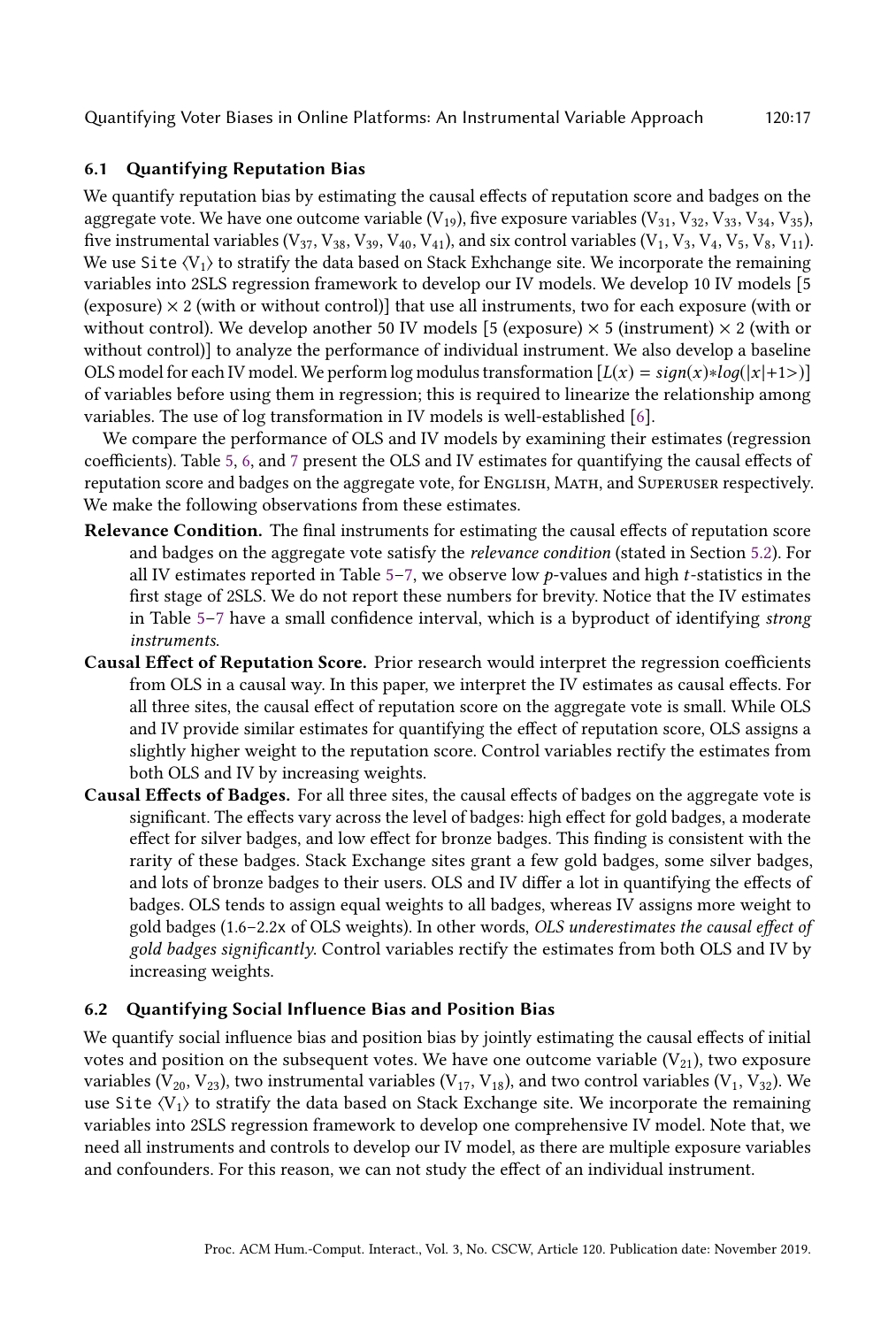<span id="page-17-0"></span>

| Table 5. Causal effects (regression coefficients) of answerer's reputation score and badges on the aggregate vote in Enclist. All results presented in this table      |
|------------------------------------------------------------------------------------------------------------------------------------------------------------------------|
| ne statistically significant–validated via two-tailed t-tests–with $p < 0.001$ . The results suggest that OLS and IV provide similar estimates for reputation score,   |
| hereas they differ a lot in estimating the effects of badges. Notably, OLS <i>tends to assign equal weights to all badges, whereas IV assigns more weights to gold</i> |
| aages.                                                                                                                                                                 |
|                                                                                                                                                                        |

|         |                                          | Instrument and Control                                                                                                                                                                                                                                                                                                                                                                                                                                                                                                                                                                                                                                                                                                                                                                                                                                    |                                                                                                                                                                                                                                                                                      |                                                                                                                                                                                                                                                                                              |                                                                                                                                                                                                                                                                                          | $Y =$ AnswerScore $\langle V_{19} \rangle$                                                                                                                                                                                                                                                       |                                                                                                                                                                                                                                                                                            |                                                                                                                                                                                                                                                                                              |
|---------|------------------------------------------|-----------------------------------------------------------------------------------------------------------------------------------------------------------------------------------------------------------------------------------------------------------------------------------------------------------------------------------------------------------------------------------------------------------------------------------------------------------------------------------------------------------------------------------------------------------------------------------------------------------------------------------------------------------------------------------------------------------------------------------------------------------------------------------------------------------------------------------------------------------|--------------------------------------------------------------------------------------------------------------------------------------------------------------------------------------------------------------------------------------------------------------------------------------|----------------------------------------------------------------------------------------------------------------------------------------------------------------------------------------------------------------------------------------------------------------------------------------------|------------------------------------------------------------------------------------------------------------------------------------------------------------------------------------------------------------------------------------------------------------------------------------------|--------------------------------------------------------------------------------------------------------------------------------------------------------------------------------------------------------------------------------------------------------------------------------------------------|--------------------------------------------------------------------------------------------------------------------------------------------------------------------------------------------------------------------------------------------------------------------------------------------|----------------------------------------------------------------------------------------------------------------------------------------------------------------------------------------------------------------------------------------------------------------------------------------------|
|         |                                          | (for estimating the effect of Exposure)                                                                                                                                                                                                                                                                                                                                                                                                                                                                                                                                                                                                                                                                                                                                                                                                                   |                                                                                                                                                                                                                                                                                      | $X =$ Answerer<br>Reputation $\langle V_{31} \rangle$                                                                                                                                                                                                                                        |                                                                                                                                                                                                                                                                                          |                                                                                                                                                                                                                                                                                                  | $X =$ AnswererReputationViaAnswer $\langle V_{32} \rangle$                                                                                                                                                                                                                                 |                                                                                                                                                                                                                                                                                              |
|         | Site                                     | $Z + C$                                                                                                                                                                                                                                                                                                                                                                                                                                                                                                                                                                                                                                                                                                                                                                                                                                                   |                                                                                                                                                                                                                                                                                      | STO                                                                                                                                                                                                                                                                                          | ≥                                                                                                                                                                                                                                                                                        | <b>CIS</b>                                                                                                                                                                                                                                                                                       | $\geq$                                                                                                                                                                                                                                                                                     |                                                                                                                                                                                                                                                                                              |
|         | English                                  | $V_{41}$ + Question<br>AnswerCount $\langle V_{11} \rangle$<br>$V_{35}$ , $V_{38}$ , $V_{39}$ , $V_{40}$ , $V_{41}$<br>$V_{37}$ , $V_{38}$ , $V_{39}$ , $V_{40}$ , $V_{41}$ + $V_{3}$ , $V_{4}$ , $V_{5}$ , $V_{6}$ , $V_{11}$<br>AnsweredQuestionCommentTotal <v<sub>40&gt;<br/>AnsweredQuestionFavoriteTotal<math>\langle V_{38} \rangle</math><br/>AnsweredQuestionAnswerTotal <v<sub>41&gt;<br/><math>V_{40}</math> + QuestionCommentCount <math>\langle V_8 \rangle</math><br/>AnsweredQuestionScoreTotal (V<sub>39</sub>)<br/>AnsweredQuestionViewTotal <math>\langle V_{37} \rangle</math><br/><math>V_{38}</math> + QuestionFavoriteCount <math>\langle V_4 \rangle</math><br/><math>V_{37}</math> + QuestionViewCount <math>\langle V_3 \rangle</math><br/><math>V_{39}</math> + QusestionScore <math>\langle V_5 \rangle</math></v<sub></v<sub> |                                                                                                                                                                                                                                                                                      | $0.092 (\pm 0.001)$<br>$0.101 (\pm 0.002)$<br>$0.092 (\pm 0.001)$<br>$0.101 (\pm 0.002)$<br>$0.092 \ (\pm 0.001)$<br>$0.098 \ (\pm 0.002)$<br>$0.100 \ (\pm 0.001)$<br>$0.092 (\pm 0.001)$<br>$0.093 \ (\pm 0.001)$<br>$0.092 \ (\pm 0.001)$<br>$0.100 \ (\pm 0.001)$<br>$0.092 (\pm 0.001)$ | $0.081 (\pm 0.001)$<br>$0.098 \ (\pm 0.001)$<br>$0.093 \ (\pm 0.001)$<br>$0.086 (\pm 0.002)$<br>$0.092 (\pm 0.001)$<br>$0.070 (\pm 0.002)$<br>$0.076 (\pm 0.001)$<br>$0.087 (\pm 0.001)$<br>$0.089 (\pm 0.001)$<br>$0.088 \ (\pm 0.002)$<br>$0.070 (\pm 0.001)$<br>$0.084 (\pm 0.001)$   | $0.090 \ (\pm 0.002)$<br>$0.099 \ (\pm 0.001)$<br>$0.090 \ (\pm 0.002)$<br>$0.099 (= 0.002)$<br>$0.090 \ (\pm 0.002)$<br>$0.096 (\pm 0.001)$<br>$0.090 \ (\pm 0.002)$<br>$0.099 \ (\pm 0.002)$<br>$0.090 \ (\pm 0.002)$<br>$0.091 (\pm 0.002)$<br>$0.090 \ (\pm 0.002)$<br>$0.098 \ (\pm 0.001)$ | $0.097 (\pm 0.002)$<br>$0.086 (\pm 0.001)$<br>$0.092 (\pm 0.002)$<br>$0.088 \ (\pm 0.002)$<br>$0.084 (\pm 0.001)$<br>$0.000 \pm 0.001$<br>$0.068 (\pm 0.001)$<br>$0.069 (\pm 0.002)$<br>$0.075 \ (\pm 0.002)$<br>$0.083 (\pm 0.002)$<br>$0.079 \ (\pm 0.002)$<br>$0.085 (\pm 0.001)$       |                                                                                                                                                                                                                                                                                              |
|         | Instrument and Control                   |                                                                                                                                                                                                                                                                                                                                                                                                                                                                                                                                                                                                                                                                                                                                                                                                                                                           |                                                                                                                                                                                                                                                                                      |                                                                                                                                                                                                                                                                                              |                                                                                                                                                                                                                                                                                          | $Y =$ AnswerScore $\langle V_{19} \rangle$                                                                                                                                                                                                                                                       |                                                                                                                                                                                                                                                                                            |                                                                                                                                                                                                                                                                                              |
|         | (for estimating the ef                   | fect of Exposure)                                                                                                                                                                                                                                                                                                                                                                                                                                                                                                                                                                                                                                                                                                                                                                                                                                         |                                                                                                                                                                                                                                                                                      | $X =$ AnswererGoldCount $\langle V_{33} \rangle$                                                                                                                                                                                                                                             |                                                                                                                                                                                                                                                                                          | $X =$ AnswererSilverCount $\langle V_{34} \rangle$                                                                                                                                                                                                                                               |                                                                                                                                                                                                                                                                                            | $X = \text{AnswererBronzeCount} \langle V_{35} \rangle$                                                                                                                                                                                                                                      |
| Site    | $Z + C$                                  |                                                                                                                                                                                                                                                                                                                                                                                                                                                                                                                                                                                                                                                                                                                                                                                                                                                           | <b>OLS</b>                                                                                                                                                                                                                                                                           | $\geq$                                                                                                                                                                                                                                                                                       | <b>OLS</b>                                                                                                                                                                                                                                                                               | $\geq$                                                                                                                                                                                                                                                                                           | STO                                                                                                                                                                                                                                                                                        | $\geq$                                                                                                                                                                                                                                                                                       |
| English | $V_{37}, V_{38}, V_{39}, V_{40}, V_{41}$ | $V_{37}, V_{38}, V_{39}, V_{40}, V_{41} + V_{3}, V_{4}, V_{5}, V_{8}, V_{11}$<br>AnsweredQuestionCommentTotal <v40><br/>AnsweredQuestionFavoriteTotal <v<sub>38&gt;<br/>AnsweredQuestionAnswerTotal <v41><br/><math>V_{40}</math> + QuestionCommentCount <math>\langle V_8 \rangle</math><br/>AnsweredQuestionScoreTotal <v39><br/>AnsweredQuestionViewTotal<math>\langle V_{37} \rangle</math><br/><math>V_{41}</math> + Question Answer Count <math>\langle V_{11} \rangle</math><br/><math>V_{38}</math> + QuestionFavoriteCount <math>\langle V_4 \rangle</math><br/><math>V_{37}</math> + Question View Count <math>\langle V_3 \rangle</math><br/><math display="inline">\mathsf{V}_{39}</math> + Qusestion<br/>Score <math display="inline">\langle \mathsf{V}_{5} \rangle</math></v39></v41></v<sub></v40>                                        | $0.184 (\pm 0.006)$<br>$0.219 \ (\pm 0.005)$<br>$0.184 (\pm 0.006)$<br>$0.206 (\pm 0.006)$<br>$0.184 (\pm 0.006)$<br>$0.184 (\pm 0.006)$<br>$0.183 (\pm 0.006)$<br>$0.184 (\pm 0.006)$<br>$0.201 (\pm 0.006)$<br>$0.184 (\pm 0.006)$<br>$0.195 (\pm 0.005)$<br>$0.199 \ (\pm 0.005)$ | $0.447 (\pm 0.010)$<br>$0.448 (\pm 0.010)$<br>$0.500 (\pm 0.011)$<br>$0.712 (\pm 0.014)$<br>$0.794 \ (\pm 0.014)$<br>$0.543 (\pm 0.009)$<br>$0.613 (\pm 0.010)$<br>$0.551 (\pm 0.010)$<br>$0.338 (\pm 0.009)$<br>$0.579 \ (\pm 0.010)$<br>$0.570 (\pm 0.010)$<br>$0.382 (\pm 0.008)$         | $0.138 (\pm 0.003)$<br>$0.138 (\pm 0.003)$<br>$0.158 \ (\pm 0.003)$<br>$0.138 (\pm 0.003)$<br>$0.138 \ (\pm 0.003)$<br>$0.151 (\pm 0.003)$<br>$0.138 (\pm 0.003)$<br>$0.138 (\pm 0.003)$<br>$0.150 \ (\pm 0.003)$<br>$0.138 (\pm 0.003)$<br>$0.149 \ (\pm 0.003)$<br>$0.153 (\pm 0.002)$ | $0.225 (\pm 0.004)$<br>$0.250 (\pm 0.004)$<br>$0.154 \ (\pm 0.004)$<br>$0.187 (\pm 0.003)$<br>$0.200 \ (\pm 0.003)$<br>$0.192 (\pm 0.003)$<br>$0.207 (\pm 0.003)$<br>$0.153 (\pm 0.003)$<br>$0.170 \ (\pm 0.003)$<br>$0.188 \ (\pm 0.004)$<br>$0.143 (\pm 0.003)$<br>$0.157 (\pm 0.003)$         | $0.176 (\pm 0.003)$<br>$0.183 \ (\pm 0.002)$<br>$0.157 (\pm 0.003)$<br>$0.157 (\pm 0.003)$<br>$0.157 (\pm 0.003)$<br>$0.157 (\pm 0.003)$<br>$0.176 \ (\pm 0.003)$<br>$0.157 \ (\pm 0.003)$<br>$0.177 \ (\pm 0.003)$<br>$0.157 (\pm 0.002)$<br>$0.157 (\pm 0.003)$<br>$0.173 \ (\pm 0.003)$ | $0.178 \ (\pm 0.003)$<br>$0.170 \ (\pm 0.003)$<br>$0.183 (\pm 0.003)$<br>$0.135 \ (\pm 0.003)$<br>$0.136 (\pm 0.003)$<br>$0.149 \ (\pm 0.003)$<br>$0.165 (\pm 0.003)$<br>$0.145 (\pm 0.003)$<br>$0.167 (\pm 0.003)$<br>$0.198 \ (\pm 0.003)$<br>$0.175 \ (\pm 0.003)$<br>$0.186 (\pm 0.003)$ |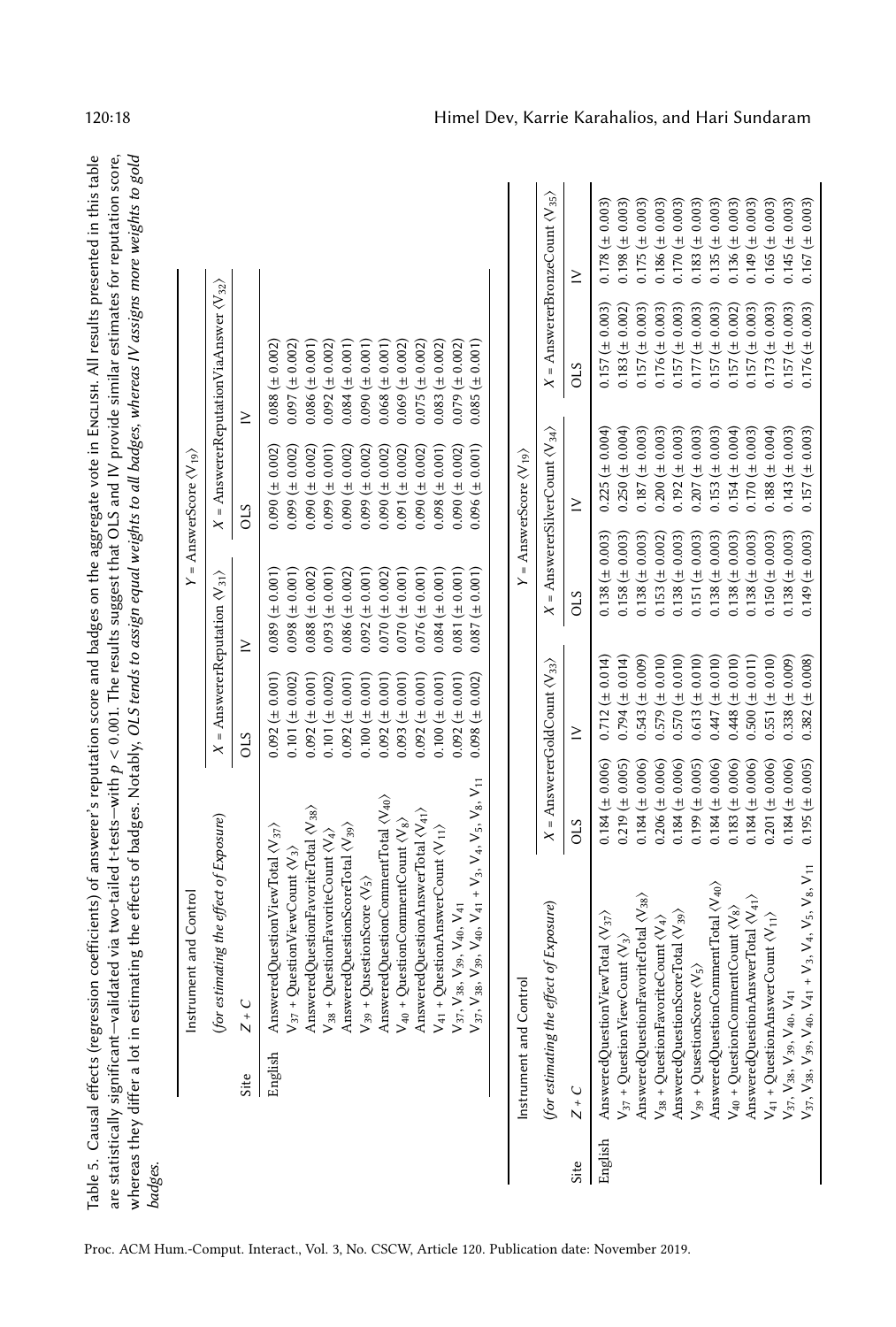|      |                                                                                         | Instrument and Contro                                                                                            |                       |                                                  |                                                       | $Y = \text{AnswerScore} \langle V_{19} \rangle$    |                                                            |                                                        |
|------|-----------------------------------------------------------------------------------------|------------------------------------------------------------------------------------------------------------------|-----------------------|--------------------------------------------------|-------------------------------------------------------|----------------------------------------------------|------------------------------------------------------------|--------------------------------------------------------|
|      |                                                                                         | (for estimating the effect of Exposure)                                                                          |                       |                                                  | $X =$ Answerer<br>Reputation $\langle V_{31} \rangle$ |                                                    | $X =$ AnswererReputationViaAnswer $\langle V_{32} \rangle$ |                                                        |
|      | Site                                                                                    | $Z + C$                                                                                                          |                       | <b>CIS</b>                                       | ≥                                                     | STO                                                | $\geq$                                                     |                                                        |
|      | Math                                                                                    | AnsweredQuestionViewTotal $\langle V_{37} \rangle$                                                               |                       | $0.056 (\pm 0.001)$                              | $0.055 (\pm 0.001)$                                   | $0.053 (\pm 0.001)$                                | $0.051 (\pm 0.001)$                                        |                                                        |
|      |                                                                                         | $V_{37}$ + QuestionViewCount $\langle V_3 \rangle$                                                               |                       | $0.067 (\pm 0.001)$                              | $0.061 (\pm 0.001)$                                   | $0.063 \ (\pm 0.001)$                              | $0.057 (\pm 0.001)$                                        |                                                        |
|      |                                                                                         | AnsweredQuestionFavoriteTotal $\langle V_{38} \rangle$<br>$V_{38}$ + QuestionFavoriteCount $\langle V_4 \rangle$ |                       | $0.061 (\pm 0.001)$<br>$0.056 (\pm 0.001)$       | $0.057 (\pm 0.001)$<br>$0.057 (\pm 0.001)$            | $0.058 \ (\pm 0.001)$<br>$0.053 (\pm 0.001)$       | $0.053 (\pm 0.001)$<br>$0.053 (\pm 0.001)$                 |                                                        |
|      |                                                                                         | AnsweredQuestionScoreTotal <v<sub>39&gt;</v<sub>                                                                 |                       | $0.056 (\pm 0.001)$                              | $0.055 (\pm 0.001)$                                   | $0.053 (\pm 0.001)$                                | $0.051 (\pm 0.001)$                                        |                                                        |
|      |                                                                                         | $V_{39}$ + Qusestion<br>Score $\langle V_5 \rangle$                                                              |                       | $0.058 \ (\pm 0.001)$                            | $0.053 (\pm 0.001)$                                   | $0.055 (\pm 0.001)$                                | $0.049 \ (\pm 0.001)$                                      |                                                        |
|      |                                                                                         | AnsweredQuestionCommentTotal<br>$\langle V_{40} \rangle$                                                         |                       | $0.056 (\pm 0.001)$                              | $0.040 (\pm 0.001)$                                   | $0.053 (\pm 0.001)$                                | $0.037 (\pm 0.001)$                                        |                                                        |
|      |                                                                                         | $V_{40}$ + QuestionCommentCount $\langle V_8 \rangle$                                                            |                       | $0.057 (\pm 0.001)$                              | $0.041 (\pm 0.001)$                                   | $0.054 (\pm 0.001)$                                | $0.038 (\pm 0.001)$                                        |                                                        |
|      |                                                                                         | AnsweredQuestionAnswerTotal $\langle V_{41} \rangle$                                                             |                       | $0.056 (\pm 0.001)$                              | $0.040 (\pm 0.001)$                                   | $0.053 (\pm 0.001)$                                | $0.037 (\pm 0.001)$                                        |                                                        |
|      |                                                                                         | $V_{41}$ + QuestionAnswerCount $\langle V_{11} \rangle$                                                          |                       | $0.060 \ (\pm 0.001)$                            | $0.043 (\pm 0.001)$                                   | $0.057 (\pm 0.001)$                                | $(10000 \pm 0.001)$                                        |                                                        |
|      |                                                                                         | V <sub>37</sub> , V <sub>38</sub> , V <sub>39</sub> , V <sub>40</sub> , V <sub>41</sub>                          |                       | $0.056 (\pm 0.001)$                              | $0.048 (\pm 0.001)$                                   | $0.053 (\pm 0.001)$                                | $0.043 (\pm 0.001)$                                        |                                                        |
|      |                                                                                         | $V_{39}$ , $V_{40}$ , $V_{41}$ + $V_{3}$ , $V_{4}$ , $V_{5}$ , $V_{8}$ , $V_{11}$<br>$V_{37}$ , $V_{38}$ ,       |                       | 0.001<br>$0.062 (\pm$                            | 0.001<br>$\overline{+}$<br>0.055                      | 0.001<br>$\overline{a}$<br>0.059                   | 0.001<br>$0.050 (\pm$                                      |                                                        |
|      | Instrument and Control                                                                  |                                                                                                                  |                       |                                                  |                                                       | = AnswerScore $\langle V_{19} \rangle$             |                                                            |                                                        |
|      |                                                                                         | of Exposure)<br>(for estimating the effect                                                                       |                       | $X =$ AnswererGoldCount $\langle V_{33} \rangle$ |                                                       | $X =$ AnswererSilverCount $\langle V_{34} \rangle$ |                                                            | $X =$ Answerer<br>BronzeCount $\langle V_{35} \rangle$ |
| Site | $Z + C$                                                                                 |                                                                                                                  | STO                   | $\geq$                                           | <b>OLS</b>                                            | ≥                                                  | <b>CIS</b>                                                 | ≥                                                      |
| Math |                                                                                         | AnsweredQuestionViewTotal $\langle V_{37} \rangle$                                                               | $0.086 (\pm 0.001)$   | $0.234 (\pm 0.002)$                              | $0.076 \ (\pm 0.001)$                                 | $0.104 (\pm 0.001)$                                | $0.090 (\pm 0.001)$                                        | $0.112 (\pm 0.001)$                                    |
|      |                                                                                         | $V_{37}$ + QuestionViewCount $\langle V_3 \rangle$                                                               | $0.122 (\pm 0.002)$   | $0.262 (\pm 0.003)$                              | $0.094 (\pm 0.001)$                                   | $0.116 (\pm 0.001)$                                | $0.117 (\pm 0.001)$                                        | $0.125 (\pm 0.001)$                                    |
|      |                                                                                         | AnsweredQuestionFavoriteTotal (V <sub>38</sub> )                                                                 | $0.086 (\pm 0.001)$   | $0.217 (\pm 0.002)$                              | $0.076 (\pm 0.001)$                                   | $0.099 \ (\pm 0.001)$                              | $0.090 \ (\pm 0.001)$                                      | $0.115 (\pm 0.001)$                                    |
|      |                                                                                         | $V_{38}$ + QuestionFavoriteCount $\langle V_4 \rangle$                                                           | $0.105 (\pm 0.002)$   | $0.218 \ (\pm 0.002)$                            | $0.083 (\pm 0.001)$                                   | $(1000 \pm 0.001)$                                 | $0.103 \ (\pm 0.001)$                                      | $0.115 (\pm 0.001)$                                    |
|      |                                                                                         | AnsweredQuestionScoreTotal $\langle V_{39} \rangle$                                                              | $0.086 (\pm 0.001)$   | $0.214 (\pm 0.002)$                              | $0.076 (\pm 0.001)$                                   | $(10010 \pm 0.0001)$                               | $0.090 (\pm 0.001)$                                        | $0.112 \ (\pm 0.001)$                                  |
|      |                                                                                         | $V_{39}$ + QusestionScore $\langle V_5 \rangle$                                                                  | $0.100 \ (\pm 0.001)$ | $0.206 (\pm 0.002)$                              | $0.078 \ (\pm 0.001)$                                 | $(1001)$ $\pm$ 0.001)                              | $0.098 \ (\pm 0.001)$                                      | $0.107 (\pm 0.001)$                                    |
|      |                                                                                         | AnsweredQuestionCommentTotal $\langle V_{40} \rangle$                                                            | $0.086 (\pm 0.001)$   | $0.154 \ (\pm 0.002)$                            | $0.076 \ (\pm 0.001)$                                 | $0.072 (\pm 0.001)$                                | $0.090 \ (\pm 0.001)$                                      | $0.081 (\pm 0.001)$                                    |
|      |                                                                                         | $V_{40}$ + QuestionCommentCount $\langle V_8 \rangle$                                                            | $0.089 \ (\pm 0.002)$ | $0.157 (\pm 0.002)$                              | $(10001)$ ( $\pm 0.001$ )                             | $0.073 \ (\pm 0.001)$                              | $0.092 (\pm 0.001)$                                        | $0.083 \ (\pm 0.001)$                                  |
|      |                                                                                         | AnsweredQuestionAnswerTotal $\langle V_{41} \rangle$                                                             | $0.086 (\pm 0.001)$   | $0.153 (\pm 0.002)$                              | $0.076 \ (\pm 0.001)$                                 | $0.072 (\pm 0.001)$                                | $0.090 (\pm 0.001)$                                        | $0.081 (\pm 0.001)$                                    |
|      | $V_{41}$ + QuestionAnswerC                                                              | $\langle V_{11} \rangle$                                                                                         | $0.094 (\pm 0.001)$   | $0.165 (\pm 0.002)$                              | $0.081 (\pm 0.001)$                                   | $0.077 (\pm 0.001)$                                | $0.098 \ (\pm 0.001)$                                      | $0.087 (\pm 0.001)$                                    |
|      | V <sub>37</sub> , V <sub>38</sub> , V <sub>39</sub> , V <sub>40</sub> , V <sub>41</sub> |                                                                                                                  | $0.086 (\pm 0.001)$   | $0.133 (\pm 0.002)$                              | $0.076 \ (\pm 0.001)$                                 | $(10000 \pm 0.0001)$                               | $0.090 (\pm 0.001)$                                        | $0.092 \ (\pm 0.001)$                                  |
|      | $V_{37}, V_{38}, V_{39}, V_{40}, V_{41}$ +                                              | $V_3, V_4, V_5, V_8, V_{11}$                                                                                     | $0.113 (\pm 0.002)$   | $0.179 \ (\pm 0.002)$                            | $0.085 (\pm 0.001)$                                   | $(1000 \pm 0.001)$                                 | $0.108 (\pm 0.001)$                                        | $0.110 \ (\pm 0.001)$                                  |

<span id="page-18-0"></span>Table 6. Causal effects (regression coefficients) of answerer's reputation score and badges on the aggregate vote in MATH. All results presented in this table are

Quantifying Voter Biases in Online Platforms: An Instrumental Variable Approach 120:19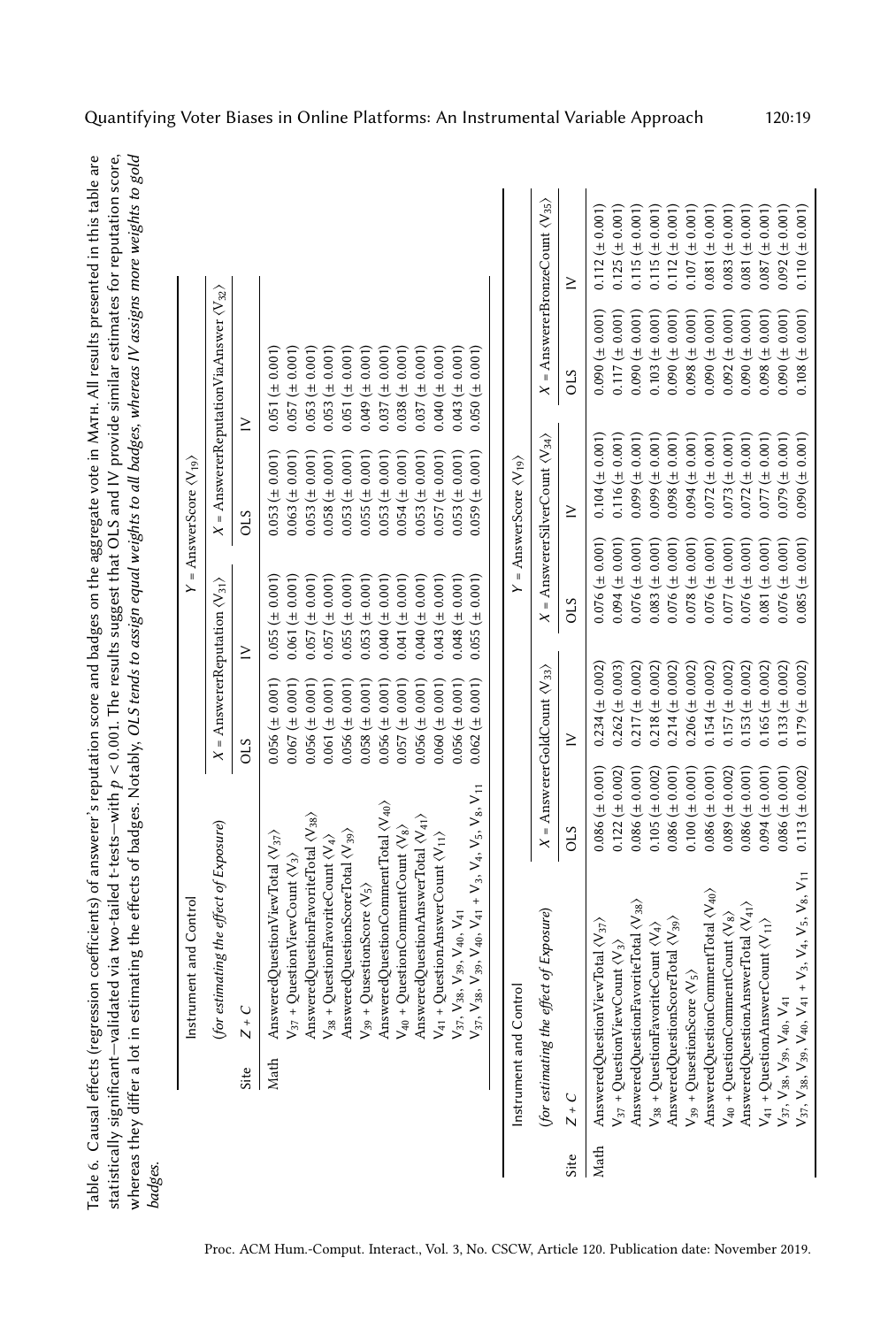<span id="page-19-0"></span>

| Table 7. Causal effects (regression<br>gold badges. |                                                                                                 |                                                                                        | score, whereas they differ a lot in estimating the effects of badges. Notably, OLS tends to assign equal weights to all badges, whereas IV assigns more weights to<br>coefficients) of answerer's reputation score and badges on the aggregate vote in SupERUSER. All results presented in this<br>table are statistically significant—validated via two-tailed t-tests—with $p < 0.001$ . The results suggest that OLS and IV provide similar estimates for reputation |
|-----------------------------------------------------|-------------------------------------------------------------------------------------------------|----------------------------------------------------------------------------------------|-------------------------------------------------------------------------------------------------------------------------------------------------------------------------------------------------------------------------------------------------------------------------------------------------------------------------------------------------------------------------------------------------------------------------------------------------------------------------|
|                                                     | nstrument and Control                                                                           |                                                                                        | $Y =$ AnswerScore $\langle V_{19} \rangle$                                                                                                                                                                                                                                                                                                                                                                                                                              |
|                                                     | (for estimating the effect of Exposure)                                                         | $X =$ Answerer<br>Reputation $\langle V_{31} \rangle$                                  | $X =$ AnswererReputationViaAnswer $\langle V_{32} \rangle$                                                                                                                                                                                                                                                                                                                                                                                                              |
| Site                                                | $Z + C$                                                                                         | 2TO                                                                                    | OLS                                                                                                                                                                                                                                                                                                                                                                                                                                                                     |
|                                                     | Superuser AnsweredQuestionViewTotal (V37)<br>$V_{37}$ + QuestionViewCount $\langle V_3 \rangle$ | $0.054 \ (\pm 0.001)$ $0.045 \ (\pm 0.001)$<br>$0.067 (\pm 0.001)$ $0.062 (\pm 0.001)$ | $0.052 \ (\pm 0.001)$ $0.043 \ (\pm 0.001)$<br>$(10000 \pm 0.0001)$ 0.060 ( $\pm$ 0.001)                                                                                                                                                                                                                                                                                                                                                                                |

|           | Site                                     |                                                                                                                                                                                                                                                                                                                                                                                                                                                                                                                                                                                                                                                                                                                                                                                                                                            |                                            | ŝ                                                                                                                                                                                                                                                                                | $\geq$                                                                                                                                                                                                                                                                               | ŝ                                                                                                                                                                                                                                                                                  | $\geq$                                                                                                                                                                                                                                                                               |                                                    |
|-----------|------------------------------------------|--------------------------------------------------------------------------------------------------------------------------------------------------------------------------------------------------------------------------------------------------------------------------------------------------------------------------------------------------------------------------------------------------------------------------------------------------------------------------------------------------------------------------------------------------------------------------------------------------------------------------------------------------------------------------------------------------------------------------------------------------------------------------------------------------------------------------------------------|--------------------------------------------|----------------------------------------------------------------------------------------------------------------------------------------------------------------------------------------------------------------------------------------------------------------------------------|--------------------------------------------------------------------------------------------------------------------------------------------------------------------------------------------------------------------------------------------------------------------------------------|------------------------------------------------------------------------------------------------------------------------------------------------------------------------------------------------------------------------------------------------------------------------------------|--------------------------------------------------------------------------------------------------------------------------------------------------------------------------------------------------------------------------------------------------------------------------------------|----------------------------------------------------|
|           | Superuser                                | $V_{38}, V_{39}, V_{40}, V_{41} + V_{3}, V_{4}, V_{5}, V_{8}, V_{11}$<br>AnsweredQuestionCommentTotal <v40><br/>AnsweredQuestionFavoriteTotal <v<sub>38&gt;<br/>AnsweredQuestionAnswerTotal <v<sub>41&gt;<br/><math>V_{40}</math> + QuestionCommentCount <math>\langle V_8 \rangle</math><br/>AnsweredQuestionScoreTotal (V<sub>39</sub>)<br/>AnsweredQuestionViewTotal <v37>&gt;&gt;<br/><math>V_{41}</math> + QuestionAnswerCount <math>\langle V_{11} \rangle</math><br/><math>V_{38} + QuestionFavoriteCount \langle V_4 \rangle</math><br/><math>V_{37}</math> + QuestionViewCount <math>\langle V_3 \rangle</math><br/><math>V_{39}</math> + QusestionScore <math>\langle V_5 \rangle</math><br/>V<sub>37</sub>, V<sub>38</sub>, V<sub>39</sub>, V<sub>40</sub>, V<sub>41</sub><br/><math>V_{37}</math>,</v37></v<sub></v<sub></v40> |                                            | $0.067 (\pm 0.001)$<br>$0.054 (\pm 0.001)$<br>$0.054 (\pm 0.001)$<br>$0.054 (\pm 0.001)$<br>$0.063 (\pm 0.001)$<br>$0.054 (\pm 0.001)$<br>$0.054 (\pm 0.001)$<br>$0.062 (\pm 0.001)$<br>$0.065 (\pm 0.001)$<br>$0.065 (\pm 0.001)$<br>$0.054 (\pm 0.001)$<br>$0.054 (\pm 0.001)$ | $0.054 (\pm 0.001)$<br>$0.053 (\pm 0.001)$<br>$0.062 (\pm 0.001)$<br>$0.052 (\pm 0.001)$<br>$0.038 \ (\pm 0.001)$<br>$0.038 \ (\pm 0.001)$<br>$0.060 (\pm 0.001)$<br>$0.045 (\pm 0.001)$<br>$0.062 (\pm 0.001)$<br>$0.061 (\pm 0.001)$<br>$0.045 (\pm 0.001)$<br>$0.048 (\pm 0.001)$ | $0.065 (\pm 0.001)$<br>$0.052 (\pm 0.001)$<br>$0.052 \ (\pm 0.001)$<br>$0.060 (\pm 0.001)$<br>$0.052 (\pm 0.001)$<br>$0.062 (\pm 0.001)$<br>$0.064 (\pm 0.001)$<br>$0.052 (\pm 0.001)$<br>$0.052 (\pm 0.001)$<br>$0.052 (\pm 0.001)$<br>$0.063 (\pm 0.001)$<br>$0.052 (\pm 0.001)$ | $0.060 (\pm 0.001)$<br>$0.052 (\pm 0.001)$<br>$0.059 \ (\pm 0.001)$<br>$0.050 (\pm 0.001)$<br>$0.036 (\pm 0.001)$<br>$0.036 (\pm 0.001)$<br>$0.052 (\pm 0.001)$<br>$0.043 (\pm 0.001)$<br>$0.060 \ (\pm 0.001)$<br>$0.044 (\pm 0.001)$<br>$0.046 (\pm 0.001)$<br>$0.057 (\pm 0.001)$ |                                                    |
|           | Instrument and Control                   |                                                                                                                                                                                                                                                                                                                                                                                                                                                                                                                                                                                                                                                                                                                                                                                                                                            |                                            |                                                                                                                                                                                                                                                                                  |                                                                                                                                                                                                                                                                                      | $Y =$ AnswerScore $\langle V_{19} \rangle$                                                                                                                                                                                                                                         |                                                                                                                                                                                                                                                                                      |                                                    |
|           |                                          | (for estimating the effect of Exposure)                                                                                                                                                                                                                                                                                                                                                                                                                                                                                                                                                                                                                                                                                                                                                                                                    |                                            | $X =$ AnswererGoldCount $\langle V_{33} \rangle$                                                                                                                                                                                                                                 |                                                                                                                                                                                                                                                                                      | $X =$ AnswererSilverCount $\langle V_{34} \rangle$                                                                                                                                                                                                                                 |                                                                                                                                                                                                                                                                                      | $X =$ AnswererBronzeCount $\langle V_{35} \rangle$ |
| Site      | $Z + C$                                  |                                                                                                                                                                                                                                                                                                                                                                                                                                                                                                                                                                                                                                                                                                                                                                                                                                            | STO                                        | $\geq$                                                                                                                                                                                                                                                                           | STO                                                                                                                                                                                                                                                                                  | $\geq$                                                                                                                                                                                                                                                                             | STO                                                                                                                                                                                                                                                                                  | ≥                                                  |
| Superuser |                                          | AnsweredQuestionViewTotal <v<sub>37&gt;&gt;<br/><math>V_{37}</math> + Question View Count <math>\langle V_3 \rangle</math></v<sub>                                                                                                                                                                                                                                                                                                                                                                                                                                                                                                                                                                                                                                                                                                         | $0.106 (\pm 0.004)$<br>$0.175 (\pm 0.004)$ | $0.414 (\pm 0.009)$<br>$0.591 (\pm 0.009)$                                                                                                                                                                                                                                       | $0.081 (\pm 0.002)$<br>$0.116 (\pm 0.002)$                                                                                                                                                                                                                                           | $0.139 \ (\pm 0.003)$<br>$0.196 (\pm 0.003)$                                                                                                                                                                                                                                       | $0.082 (\pm 0.002)$<br>$0.123 (\pm 0.001)$                                                                                                                                                                                                                                           | $0.097 (\pm 0.002)$<br>$0.137 (\pm 0.002)$         |
|           |                                          | Answered<br>QuestionFavoriteTotal $\langle V_{38} \rangle$                                                                                                                                                                                                                                                                                                                                                                                                                                                                                                                                                                                                                                                                                                                                                                                 | $0.106 (\pm 0.004)$                        | $0.399 \ (\pm 0.007)$                                                                                                                                                                                                                                                            | $0.081 (\pm 0.002)$                                                                                                                                                                                                                                                                  | $0.143 (\pm 0.002)$                                                                                                                                                                                                                                                                | $0.082 (\pm 0.002)$                                                                                                                                                                                                                                                                  | $0.123 (\pm 0.002)$                                |
|           |                                          | $V_{38}$ + QuestionFavoriteCount $\langle V_4 \rangle$                                                                                                                                                                                                                                                                                                                                                                                                                                                                                                                                                                                                                                                                                                                                                                                     | $0.147 (\pm 0.004)$                        | $0.459 \ (\pm 0.006)$                                                                                                                                                                                                                                                            | $0.103 (\pm 0.001)$                                                                                                                                                                                                                                                                  | $0.165 (\pm 0.002)$                                                                                                                                                                                                                                                                | $0.110 \ (\pm 0.002)$                                                                                                                                                                                                                                                                | $0.142 \ (\pm 0.002)$                              |
|           |                                          | AnsweredQuestionScoreTotal <v39>&gt;</v39>                                                                                                                                                                                                                                                                                                                                                                                                                                                                                                                                                                                                                                                                                                                                                                                                 | $0.106 (\pm 0.004)$                        | $0.481 (\pm 0.006)$<br>$0.406 (\pm 0.007)$                                                                                                                                                                                                                                       | $0.081 (\pm 0.002)$<br>$0.109 \ (\pm 0.001)$                                                                                                                                                                                                                                         | $0.144 (\pm 0.005)$                                                                                                                                                                                                                                                                | $0.082 (\pm 0.002)$                                                                                                                                                                                                                                                                  | $0.117 (\pm 0.002)$                                |
|           |                                          | AnsweredQuestionCommentTotal <v40><br/><math>V_{39}</math> + QusestionScore <math>\langle V_5 \rangle</math></v40>                                                                                                                                                                                                                                                                                                                                                                                                                                                                                                                                                                                                                                                                                                                         | $0.162 (\pm 0.003)$<br>$0.106 (\pm 0.004)$ | $0.266 (\pm 0.006)$                                                                                                                                                                                                                                                              | $0.081 (\pm 0.002)$                                                                                                                                                                                                                                                                  | $0.170 \ (\pm 0.002)$<br>$(500.099)(\pm 0.003)$                                                                                                                                                                                                                                    | $0.116 (\pm 0.002)$<br>$0.082 (\pm 0.002)$                                                                                                                                                                                                                                           | $0.139 \ (\pm 0.002)$<br>$0.082 (\pm 0.002)$       |
|           |                                          | $V_{40}$ + Question Comment Count $\langle V_8 \rangle$                                                                                                                                                                                                                                                                                                                                                                                                                                                                                                                                                                                                                                                                                                                                                                                    | $0.106 (\pm 0.004)$                        | $0.266 (\pm 0.007)$                                                                                                                                                                                                                                                              | $0.081 (\pm 0.002)$                                                                                                                                                                                                                                                                  | $0.099 \ (\pm 0.003)$                                                                                                                                                                                                                                                              | $0.081 (\pm 0.001)$                                                                                                                                                                                                                                                                  | $0.082 (\pm 0.002)$                                |
|           |                                          | AnsweredQuestionAnswerTotal <v41></v41>                                                                                                                                                                                                                                                                                                                                                                                                                                                                                                                                                                                                                                                                                                                                                                                                    | $0.106 (\pm 0.004)$                        | $0.349 (\pm 0.007)$                                                                                                                                                                                                                                                              | $0.081 (\pm 0.002)$                                                                                                                                                                                                                                                                  | $0.124 (\pm 0.002)$                                                                                                                                                                                                                                                                | $0.082 (\pm 0.002)$                                                                                                                                                                                                                                                                  | $0.100 \ (\pm 0.002)$                              |
|           |                                          | $V_{41}$ + Question Answer Count $\langle V_{11} \rangle$                                                                                                                                                                                                                                                                                                                                                                                                                                                                                                                                                                                                                                                                                                                                                                                  | $0.144 (\pm 0.003)$                        | $0.419 \ (\pm 0.007)$                                                                                                                                                                                                                                                            | $0.102 \ (\pm 0.002)$                                                                                                                                                                                                                                                                | $0.148 \ (\pm 0.002)$                                                                                                                                                                                                                                                              | $0.105 (\pm 0.002)$                                                                                                                                                                                                                                                                  | $0.120 \ (\pm 0.002)$                              |
|           | $V_{37}, V_{38}, V_{39}, V_{40}, V_{41}$ |                                                                                                                                                                                                                                                                                                                                                                                                                                                                                                                                                                                                                                                                                                                                                                                                                                            | $0.106 (\pm 0.004)$                        | $0.244 (\pm 0.006)$                                                                                                                                                                                                                                                              | $0.081 (\pm 0.002)$                                                                                                                                                                                                                                                                  | $0.110 \ (\pm 0.002)$                                                                                                                                                                                                                                                              | $0.082 (\pm 0.002)$                                                                                                                                                                                                                                                                  | $0.093 \ (\pm 0.002)$                              |
|           | $V_{37}, V_{38}, V_{39}, V_{40},$        | $V_{41} + V_{3}$ , $V_{4}$ , $V_{5}$ , $V_{8}$ , $V_{11}$                                                                                                                                                                                                                                                                                                                                                                                                                                                                                                                                                                                                                                                                                                                                                                                  | $0.152 (\pm 0.003)$                        | $0.337 (\pm 0.005)$                                                                                                                                                                                                                                                              | $0.105 (\pm 0.002)$                                                                                                                                                                                                                                                                  | $0.141 (\pm 0.002)$                                                                                                                                                                                                                                                                | $0.113 (\pm 0.002)$                                                                                                                                                                                                                                                                  | $0.131 (\pm 0.002)$                                |

120:20 Himel Dev, Karrie Karahalios, and Hari Sundaram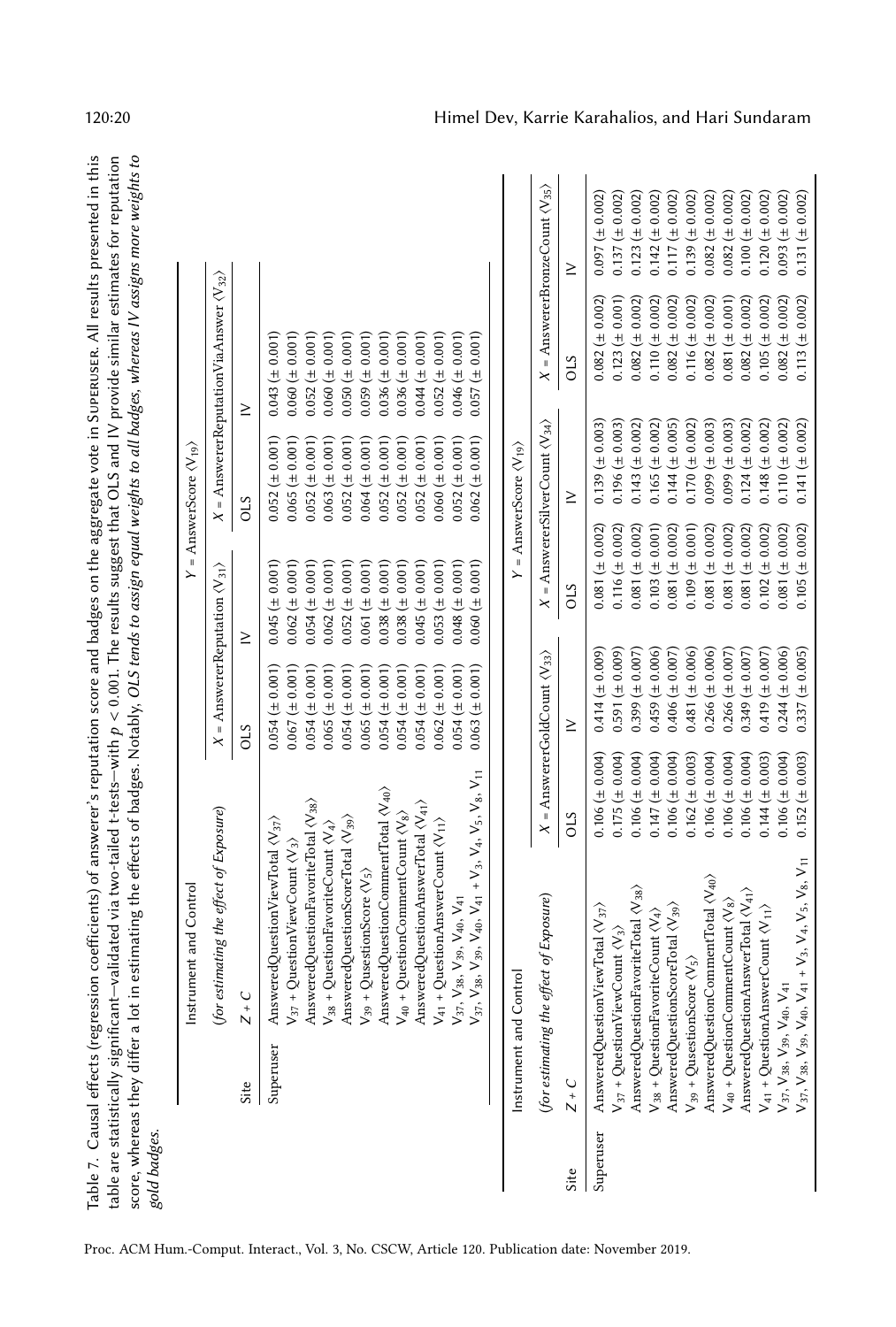The measurement of variables in this model relies on the specification of the bias formation period, T. We define the bias formation period of a question as the time by which  $P\%$  of total votes on its answers are cast. We vary the value of  $P$  from 5 to 30, with an increment of 5, to create six different instances of this model. We also develop a baseline OLS instance for each IV instance.

<span id="page-20-0"></span>Table 8. The causal effects (IV estimates) of initial votes and position on subsequent votes in English, Superuser and Math. All results presented in this table are statistically significant—validated via two-tailed t-tests—with  $p < 0.001$ . The results suggest that OLS and IV differ a lot in quantifying the effects of initial votes and position. Notably, OLS underestimates reputation bias and overestimates social influence bias significantly.

|           |                  |                       |                                                |                       | Y = AnswerScoreT+ $\langle V_{21} \rangle$ , $Z_1$ = AnswerTimeliness $\langle V_{17} \rangle$ , $Z_2$ = AnswerOrder $\langle V_{18} \rangle$ |
|-----------|------------------|-----------------------|------------------------------------------------|-----------------------|-----------------------------------------------------------------------------------------------------------------------------------------------|
|           |                  |                       | $X_1$ = AnswerScoreT- $\langle V_{20} \rangle$ |                       | $X_2$ = AnswerPositionT- $\langle V_{23} \rangle$                                                                                             |
| Site      | $\boldsymbol{T}$ | <b>OLS</b>            | IV                                             | <b>OLS</b>            | IV                                                                                                                                            |
| English   | $T_{0.05}$       | $0.803 (\pm 0.007)$   | $0.442 \ (\pm 0.087)$                          | $0.215 (\pm 0.014)$   | $0.401 (\pm 0.037)$                                                                                                                           |
|           | $T_{0.10}$       | $0.821 (\pm 0.006)$   | $0.403 \ (\pm 0.080)$                          | $0.205 (\pm 0.012)$   | $0.337 \ (\pm 0.030)$                                                                                                                         |
|           | $T_{0.15}$       | $0.819 \ (\pm 0.005)$ | $0.385 \ (\pm 0.073)$                          | $0.184 \ (\pm 0.010)$ | $0.300 \ (\pm 0.025)$                                                                                                                         |
|           | $T_{0.20}$       | $0.791 (\pm 0.005)$   | $0.354 \ (\pm 0.067)$                          | $0.161 (\pm 0.009)$   | $0.270 \ (\pm 0.022)$                                                                                                                         |
|           | $T_{0.25}$       | $0.752 \ (\pm 0.004)$ | $0.323 \ (\pm 0.061)$                          | $0.126 \ (\pm 0.008)$ | $0.230 \ (\pm 0.018)$                                                                                                                         |
|           | $T_{0.30}$       | $0.699 \ (\pm 0.004)$ | $0.289 \ (\pm 0.057)$                          | $0.100 \ (\pm 0.008)$ | $0.204 \ (\pm 0.016)$                                                                                                                         |
| Math      | $T_{0.05}$       | $0.802 \ (\pm 0.003)$ | $0.359 \ (\pm 0.037)$                          | $0.470 \ (\pm 0.007)$ | $0.483 \ (\pm 0.010)$                                                                                                                         |
|           | $T_{0.10}$       | $0.880 (\pm 0.003)$   | $0.355 \ (\pm 0.036)$                          | $0.446 \ (\pm 0.005)$ | $0.445 \ (\pm 0.009)$                                                                                                                         |
|           | $T_{0.15}$       | $0.920 \ (\pm 0.003)$ | $0.352 \ (\pm 0.035)$                          | $0.380 \ (\pm 0.005)$ | $0.399 \ (\pm 0.008)$                                                                                                                         |
|           | $T_{0.20}$       | $0.921 (\pm 0.003)$   | $0.342 \ (\pm 0.034)$                          | $0.339 \ (\pm 0.004)$ | $0.373 \ (\pm 0.007)$                                                                                                                         |
|           | $T_{0.25}$       | $0.885 (\pm 0.002)$   | $0.331 (\pm 0.034)$                            | $0.284 \ (\pm 0.004)$ | $0.343 \ (\pm 0.007)$                                                                                                                         |
|           | $T_{0.30}$       | $0.833 \ (\pm 0.002)$ | $0.324 \ (\pm 0.033)$                          | $0.240 \ (\pm 0.003)$ | $0.319 \ (\pm 0.006)$                                                                                                                         |
| Superuser | $T_{0.05}$       | $1.814 \ (\pm 0.010)$ | $0.800 (\pm 0.122)$                            | $0.842 \ (\pm 0.025)$ | $1.209 \ (\pm 0.058)$                                                                                                                         |
|           | $T_{0.10}$       | $1.939 \ (\pm 0.008)$ | $0.742 \ (\pm 0.108)$                          | $0.784 \ (\pm 0.021)$ | $1.018 (\pm 0.045)$                                                                                                                           |
|           | $T_{0.15}$       | $1.983 \ (\pm 0.007)$ | $0.689 \ (\pm 0.097)$                          | $0.705 (\pm 0.017)$   | $0.899 \ (\pm 0.037)$                                                                                                                         |
|           | $T_{0.20}$       | $1.888 \ (\pm 0.005)$ | $0.633 \ (\pm 0.087)$                          | $0.594 \ (\pm 0.014)$ | $0.793 \ (\pm 0.030)$                                                                                                                         |
|           | $T_{0.25}$       | $1.633 \ (\pm 0.004)$ | $0.583 \ (\pm 0.076)$                          | $0.463 (\pm 0.012)$   | $0.712 \ (\pm 0.025)$                                                                                                                         |
|           | $T_{0.30}$       | $1.477 \ (\pm 0.003)$ | $0.526 \ (\pm 0.067)$                          | $0.363 \ (\pm 0.009)$ | $0.630 \ (\pm 0.021)$                                                                                                                         |

We compare the performance of OLS and IV models by examining their estimates (regression coefficients). Table [8](#page-20-0) presents the OLS and IV estimates for quantifying the causal effects of initial votes and position on the subsequent votes, for English, Math, and Superuser. We make the following observations from these estimates.

- Relevance Condition. The final instruments for estimating the causal effects of initial votes and position on the subsequent votes satisfy the relevance condition. For all IV estimates reported in Table [8,](#page-20-0) we observe low  $p$ -values and high  $t$ -statistics in the first stage of 2SLS. We do not report these numbers for brevity. Notice that the IV estimates in Table [8](#page-20-0) have a small confidence interval, which is a byproduct of identifying strong instruments.
- Causal Effect of Initial Votes. For all three sites, the causal effect of initial votes on subsequent votes is significant. OLS and IV differ a lot in quantifying the effect of initial votes. OLS assigns high weights to initial votes, 1.8–2.3x of IV weights (based on initial 5% votes). In other words, OLS overestimates the causal effect of initial votes significantly.
- Causal Effect of Initial Position. For all three sites, the causal effect of initial position on subsequent votes is significant. OLS and IV differ a lot in quantifying the effect of initial position. IV assigns high weights to initial position, at times 1.9x of OLS weights (based on initial 5% votes). In other words, OLS underestimates the causal effect of initial position significantly.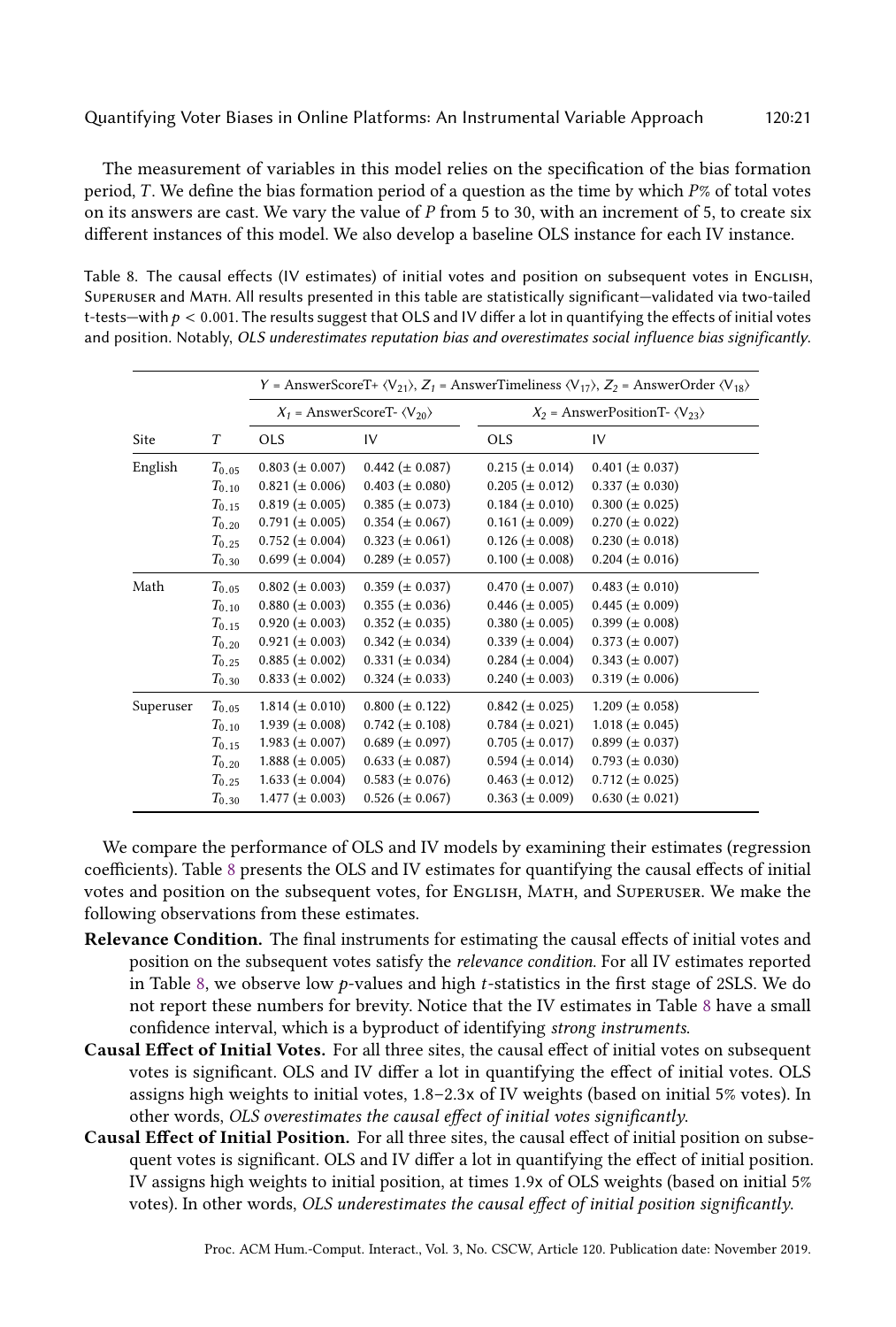**Effect of Bias Formation Period.** For all three sites, increasing the bias formation period  $T$  leads to a decrease in causal effects for both initial votes and position. This finding implies that the first few votes significantly skew the subsequent votes.

In addition to the above-mentioned definition of bias formation period, we also define it based on the day of question creation. Specifically, we use the votes on answers during the day of question creation for computing AnswerScoreT-  $\langle V_{20} \rangle$  and AnswerPositionT-  $\langle V_{23} \rangle$ . We use the votes on subsequent days for computing AnswerScoreT+  $\langle V_{21} \rangle$ . The results are available in the supplementary material.

### <span id="page-21-0"></span>7 DISCUSSION

In the presented work, we quantify the degree of voter biases in online platforms. To derive these bias estimates, we make a methodological contribution in the paper: how to measure the effects of different impression signals on observed votes through a novel application of instrumental variables. Our findings have implications for studying online voting behavior, making changes to the platforms' interface, changes to the policy, and broader research within the CSCW community.

### 7.1 Implications for Online Voting Behavior

Our work has provided some of the first causal insights into online voting behavior.

- How Community Type Affects Voting. Our results show that the effects of impression signals on votes widely vary across Stack Exchange sites. For example, the effect of gold badges in English is twice as high as in Math. Again, the effect of content position in Superuser is twice as high as in Math. This finding implies that what impression signals voters pay attention to and what cognitive heuristics they use to transform the signals into up- and downvotes may vary based upon the community type. For instance, ENGLISH, SUPERUSER, and Math belong to different themes—culture, technology, and science—which cater to different subsets of participants. On the one hand, different themes induce a varying degree of content interpretation, e.g., content interpretation in ENGLISH is perhaps more subjective compared to content interpretation in Math [\[20\]](#page-25-0). On the other hand, users who are interested in different themes may be driven by different factors to contribute [\[9\]](#page-24-1). Overall, the communities appropriate the platforms in different ways as they deal with different themes and define their own understanding of what is good content or what signals competent users. Our finding, coupled with the above-mentioned corollaries suggest that voter bias may vary as a function of community type. We follow up on the design implications of these insights in Section [7.3.](#page-22-0)
- On Social Prestige of Badges. Our results show that different reputation signals have varying effects on votes. While both badges and reputation score are indicative of user reputation, badges exhibit higher influence on votes compared to reputation score. An interpretation of this finding is that badges are perhaps deemed more "prestigious" than reputation score by voters. Recent work by Merchant et al. [\[40\]](#page-25-20) investigated the role of reputation score and badges in characterizing social qualities. By adopting a regression approach, they found that reputation score and badges positively correlate with popularity and impact. Our finding, in contrast, provides causal evidence in favor of the social prestige of badges [\[25\]](#page-25-21), over reputation score. This evidence, coupled with growing concerns about user engagement in online platforms [\[13\]](#page-24-14) suggest that badge systems may put newcomers at a significant disadvantage. Our results also reveal the relationship between the prestige of badges and their exclusivity. Gold badges are the rarest among the three types of badges, and their effect is two to three times higher compared to that of silver and bronze badges.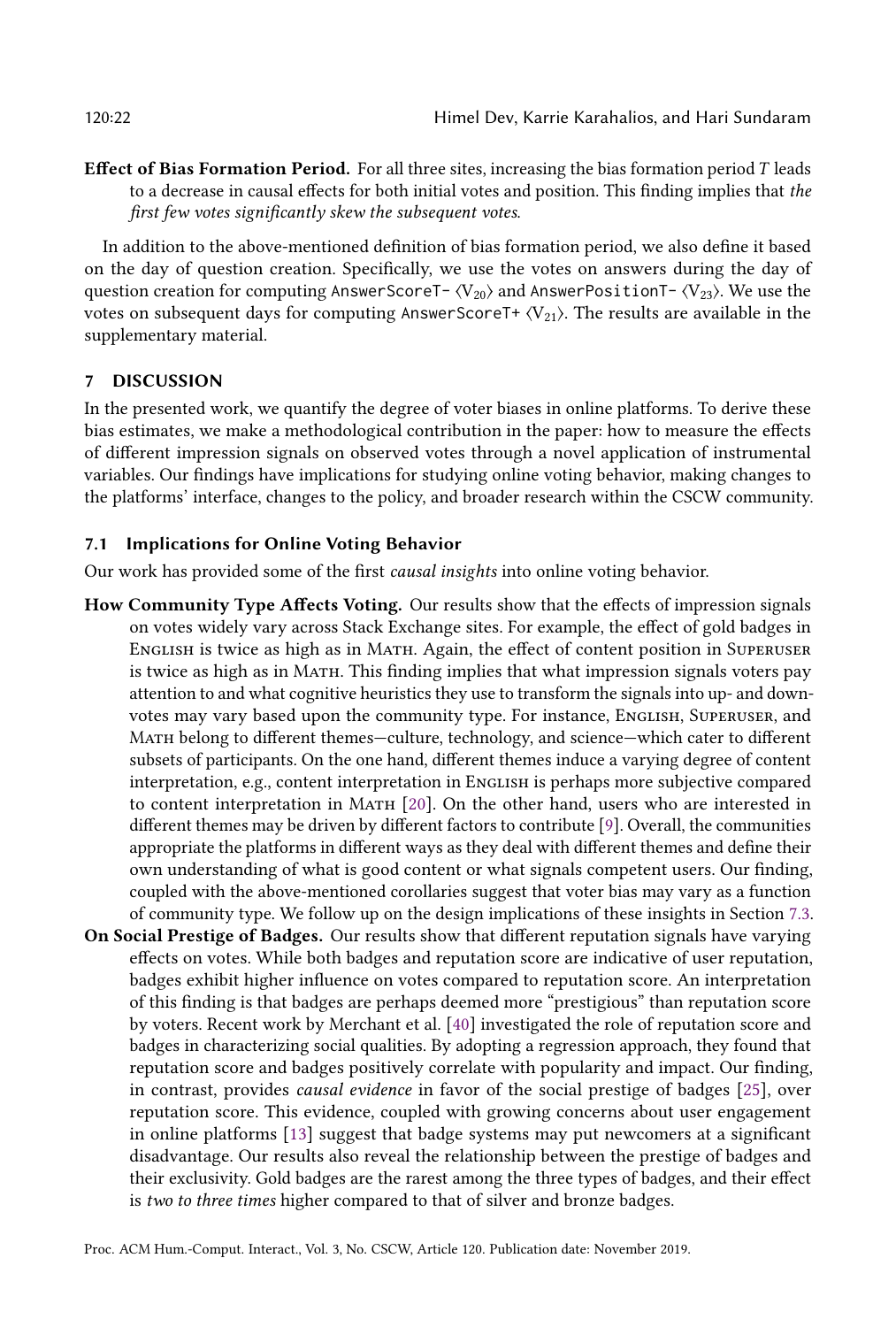# 7.2 Implications for User Interface Design

Our research reveals how impression signals in user interface affect the votes and lead to biases. These findings have the potential to inform interface design to avoid biases.

- Conceal Impression Signals. Our results show that impression signals, such as prior votes and badges, heavily influence voting behavior. An interface design implication of this finding is to conceal these signals from voters. Online platforms may adopt different interface design techniques to conceal impression signals from voters. For example, impression signals can be moved from the immediate vicinity of content; these signals may appear in other places, e.g., badges may still appear in the profile pages of the contributing users. Alternatively, impression signals can be concealed from voters till vote casting; a voter may access the signals only after casting his/her vote. The concept of concealing impression signals has been explored in another context: Grosser et al. [\[24\]](#page-25-22) prescribed removing impression metrics (e.g., number of followers, likes, retweets, etc.) from social media feed to prevent users from feeling compulsive, competitive, and anxious. Note that, while concealing impression signals may eliminate the influence of these signals on voters, it is hard to anticipate how voters will react in the absence of such signals. For instance, voters may then rely on other factors, such as the offline reputation of the contributing user, to make voting decisions. Further, the interface changes may also impact the contributing users, who may adopt new strategic behaviors to maintain their online reputation.
- Delay the Votes. Recall that, to uncover the effects of prior votes and position on subsequent votes; we use the timeliness of answers as the instrument. The main motivation of our chosen instrument is that early-arriving answers get more time to acquire votes. A design implication of this finding is to prevent the early arriving answer(s) from accumulating higher initial votes. Platforms could withhold the provision of voting for a fixed amount of time to achieve this. The withholding period could be decided based on the historical time gap between the arrival time of questions and answers.
- Randomize Presentation Order. Our results show that the position of content also exhibits a strong influence on voters. As the position of content cannot be concealed in a webpage, the design implication is to eliminate position bias via other means. Platforms may randomize the order of answers for each voter and thus prevent any answer from gaining a position advantage (on average). Lerman et al. [\[36\]](#page-25-4) studied the effects of different ranking policies on votes, including the randomized ordering policy. They found that random policy is best for unbiased estimates of preferences. However, since a small fraction of user-generated content is interesting, users will mainly see uninteresting content under the random policy.

# <span id="page-22-0"></span>7.3 Informing Policy Design

Our research could also inform policy design to mitigate biases.

De-biasing Votes. What can a platform operator do to mitigate voting biases? A natural remedy is to de-bias the feedback scores *post-hoc*. Our research provides a major step in this regard by providing accurate bias estimates using the IV approach. Apart from such a remedial approach, platform operators could also use a preventive approach, including adopting more evolved aggregation mechanisms to combine individual feedback from voters. Such complex aggregation already occurs on some websites. For example, Amazon no longer displays the voter average for each product but instead uses a proprietary Machine Learning algorithm to compute the aggregate ratings [\[15\]](#page-25-23). The aggregation policy for votes may account for potential biases, say by weighting the votes based on their arrival time (later votes are more susceptible to herding behavior), history of the voter (differentiating novice voters from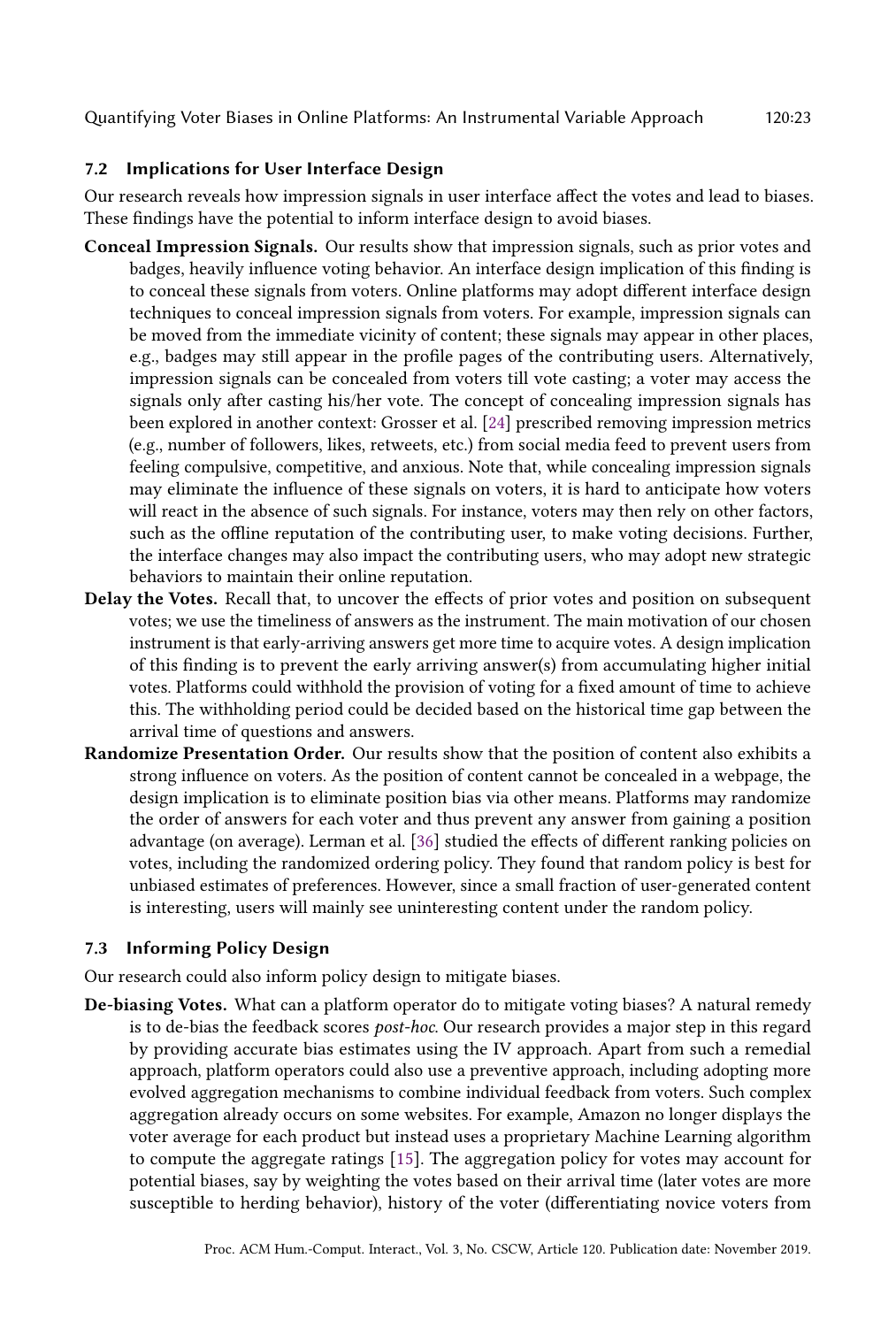the more experienced voters), and content type. While prior work has considered weighted voting—to identify the answer that received most of the votes when most of the answers were already posted [\[50\]](#page-26-22)—the weighting mechanism for bias mitigation merits further investigation. It's especially important to understand the effects of weighted voting on participation bias, as different weighting mechanisms may attract different subsets of the voter population to participate. For instance, any weighted voting policy where all votes are not equal is likely to dissuade the disadvantaged voters from participation.

Community Dependent Policy Design. Our research revealed how community type could affect the degree of voter biases. A policy design implication of this finding is to design policies based on the type of community. Instead of using the same vote aggregation and content ranking function for all Stack Exchange sites, platform operators could use variants of the same function for different sites, accounting for the behavior of the underlying voter base. How variation in policy (across sites) may affect the users who participate in multiple communities is an interesting direction for future research.

#### 7.4 Impact on CSCW Research

We show how to estimate the degree to which a factor bias votes through an application of instrumental variables (IV) method. We believe that IV is a valuable tool for use in CSCW research, in particular, for researchers studying biases and online behavior.

IV for Studying Biases. The presented research concentrates on quantifying voter biases in the light of impression signals. However, online platforms also accommodate other more serious forms of biases, such as race and gender biases [\[58,](#page-26-23) [16,](#page-25-24) [26\]](#page-25-25). Jay Hanlon—the vice president of community growth at Stack Overflow—acknowledged the presence of race and gender biases in Stack Exchange: "Too many people experience Stack Overflow as a hostile or elitist place, especially newer coders, women, people of color, and others in marginalized groups." [\[26\]](#page-25-25). Vasilescu et al. [\[58\]](#page-26-23) revealed the gender representation in Drupal, WordPress, and StackOverflow: only 7-10% of the participants in these communities are women. Through semi-structured interviews and surveys, Ford et al. [\[16\]](#page-25-24) identified some of the barriers for female participation in Stack Overflow, such as lack of awareness about site features and selfdoubt about qualification. Estimating the causal effects of race and gender on the perceived community feedback could reveal the degree of race and gender biases in online platforms. We believe IV could be a valuable tool in this regard. The argumentation based underpinning of IV is well-suited for studying biases in observational setup; it prompts researchers to reason about the underlying causal process.

### <span id="page-23-0"></span>8 LIMITATIONS

The observational nature of our study imposes several constraints on our analysis, which requires us to make a number of assumptions. First, we assume that all voters observe the same state of reputation and badges for the answerer. In reality, voters arrive at different times, and the reputation score and badges of the answerer may change between the voter arrivals. Second, we assume that the voters who arrive after the bias formation period observe the same state of initial votes. However, due to the sequential nature of voting, the observed votes may change from one voter to the next. We also assume that the positions of answers do not change after the bias formation period. Third, we ignore the effects of external influence. For example, a voter may be influenced by Google search results or Twitter promotion to upvote an answer. Fourth, while the default presentation order of answers in Stack Exchange is to sort them by votes, we can not track the views that individuals used to make voting decisions. We assume that the default presentation order is the one that influences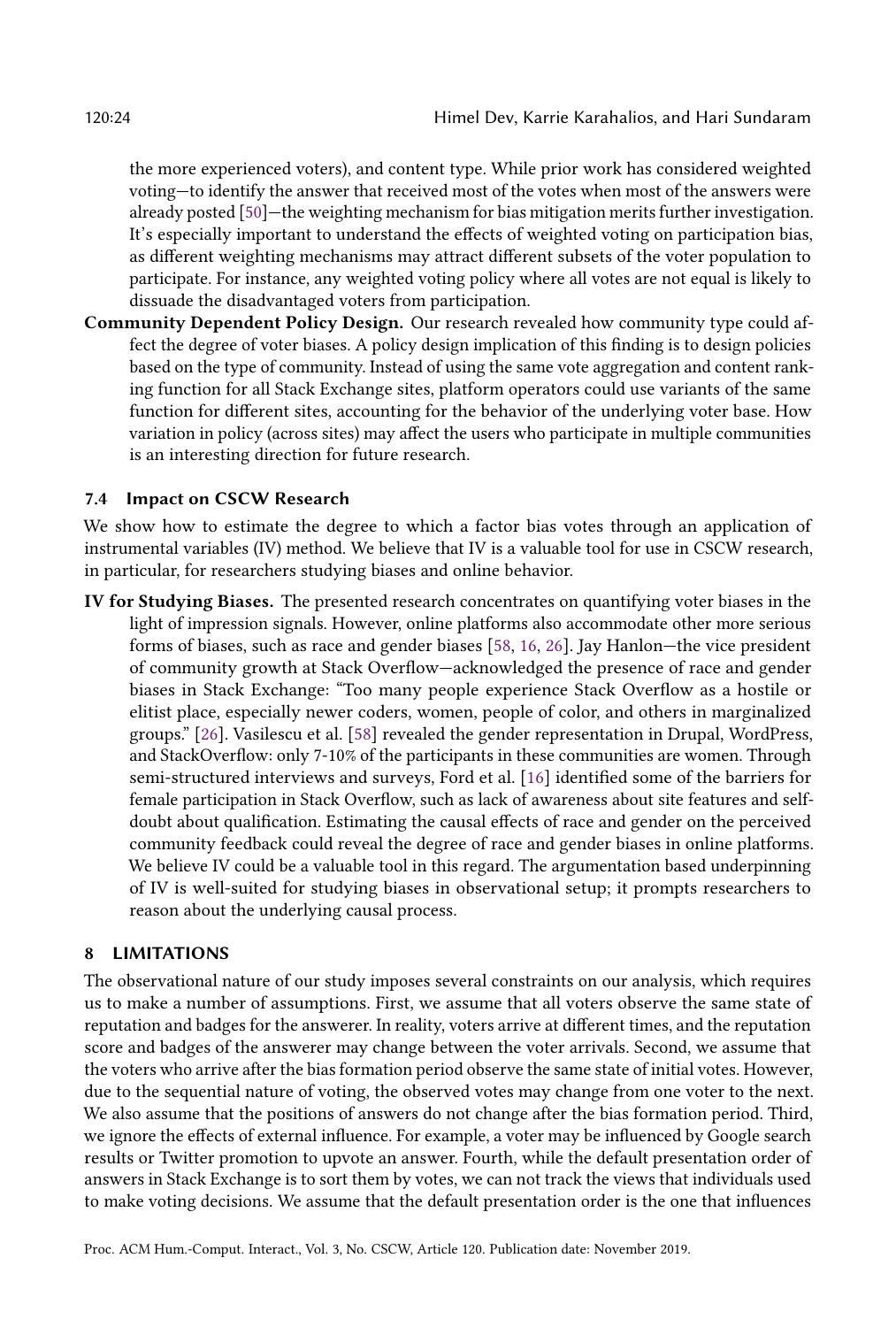voter judgment. Finally, we inherit the key limitation of the instrumental variables method, relying on two untestifiable assumptions: exclusion restriction and marginal exchangeability.

# <span id="page-24-7"></span>9 CONCLUSION

In content-based platforms, an aggregate of votes is commonly used as a proxy for content quality. However, empirical literature suggests that voters are susceptible to different biases. In this paper, we quantify the degree of voter biases in online platforms. We concentrate on three distinct biases: reputation bias, social influence bias, and position bias. The key idea of our approach is to formulate voter bias quantification using the instrumental variable (IV) framework. The IV framework consists of four components: outcome, exposure, instrument, and control. Using large-scale log data from Stack Exchange sites, we operationalize the IV components by employing impression signals as exposure and aggregate feedback as outcome. Then, we estimate the causal effect of exposure on outcome by using a set of carefully chosen instruments and controls. The resultant estimates quantify the voter biases. Our empirical study shows that the bias estimates from our IV approach differ from the bias estimates from the ordinary least squares (OLS) approach. The implications of our work include: redesigning user interface to avoid voter biases; making changes to platforms' policy to mitigate voter biases; detecting other forms of biases in online platforms.

# REFERENCES

- <span id="page-24-4"></span>[1] Andrés Abeliuk, Gerardo Berbeglia, Pascal Van Hentenryck, Tad Hogg, and Kristina Lerman. 2017. Taming the unpredictability of cultural markets with social influence. In Proceedings of the 26th International Conference on World Wide Web (WWW). ACM, 745–754.
- <span id="page-24-0"></span>[2] Eugene Agichtein, Carlos Castillo, Debora Donato, Aristides Gionis, and Gilad Mishne. 2008. Finding high-quality content in social media. In Proceedings of the First International Conference on Web Search and Data Mining (WSDM). ACM, 183–194.
- <span id="page-24-12"></span>[3] Ashton Anderson, Daniel Huttenlocher, Jon Kleinberg, and Jure Leskovec. 2012. Discovering value from community activity on focused question answering sites: a case study of stack overflow. In Proceedings of the 18th ACM SIGKDD International Conference on Knowledge Discovery and Data Mining (KDD). ACM, 850–858.
- <span id="page-24-8"></span>[4] Ashton Anderson, Daniel Huttenlocher, Jon Kleinberg, and Jure Leskovec. 2013. Steering user behavior with badges. In Proceedings of the 22nd International Conference on World Wide Web (WWW). ACM, 95–106.
- <span id="page-24-6"></span>[5] Joshua D Angrist and Jörn-Steffen Pischke. 2008. Mostly harmless econometrics: An empiricist's companion. Princeton university press. Part 4.
- <span id="page-24-13"></span>[6] Joshua D Angrist and Jörn-Steffen Pischke. 2010. The credibility revolution in empirical economics: how better research design is taking the con out of econometrics. Journal of Economic Perspectives, 24, 2, 3–30.
- <span id="page-24-3"></span>[7] Jean-Samuel Beuscart and Thomas Couronné. 2009. The distribution of online reputation: audience and influence of musicians on myspace. In Proceedings of the Third International AAAI Conference on Weblogs and Social Media (ICWSM).
- <span id="page-24-9"></span>[8] Oliver Budzinski and Sophia Gaenssle. 2018. The economics of social media stars: an empirical investigation of stardom, popularity, and success on youtube.
- <span id="page-24-1"></span>[9] Keith Burghardt, Emanuel F Alsina, Michelle Girvan, William Rand, and Kristina Lerman. 2017. The myopia of crowds: cognitive load and collective evaluation of answers on stack exchange. PLOS One, 12, 3, e0173610.
- <span id="page-24-2"></span>[10] Keith Burghardt, Tad Hogg, and Kristina Lerman. 2018. Quantifying the impact of cognitive biases in questionanswering systems. In Proceedings of the Twelfth International AAAI Conference on Web and Social Media (ICWSM).
- <span id="page-24-5"></span>[11] David Card. 1999. The causal effect of education on earnings. In Handbook of Labor Economics. Vol. 3. Elsevier, 1801–1863.
- <span id="page-24-10"></span>[12] L Elisa Celis, Peter M Krafft, and Nathan Kobe. 2016. Sequential voting promotes collective discovery in social recommendation systems. In Proceedings of the Tenth International AAAI Conference on Web and Social Media (ICWSM), 42–51.
- <span id="page-24-14"></span>[13] Himel Dev, Chase Geigle, Qingtao Hu, Jiahui Zheng, and Hari Sundaram. 2018. The size conundrum: why online knowledge markets can fail at scale. In Proceedings of the 2018 World Wide Web Conference (WWW). IW3C2, 65–75.
- <span id="page-24-11"></span>[14] Matt Dickson. 2013. The causal effect of education on wages revisited. Oxford Bulletin of Economics and Statistics, 75, 4, 477–498.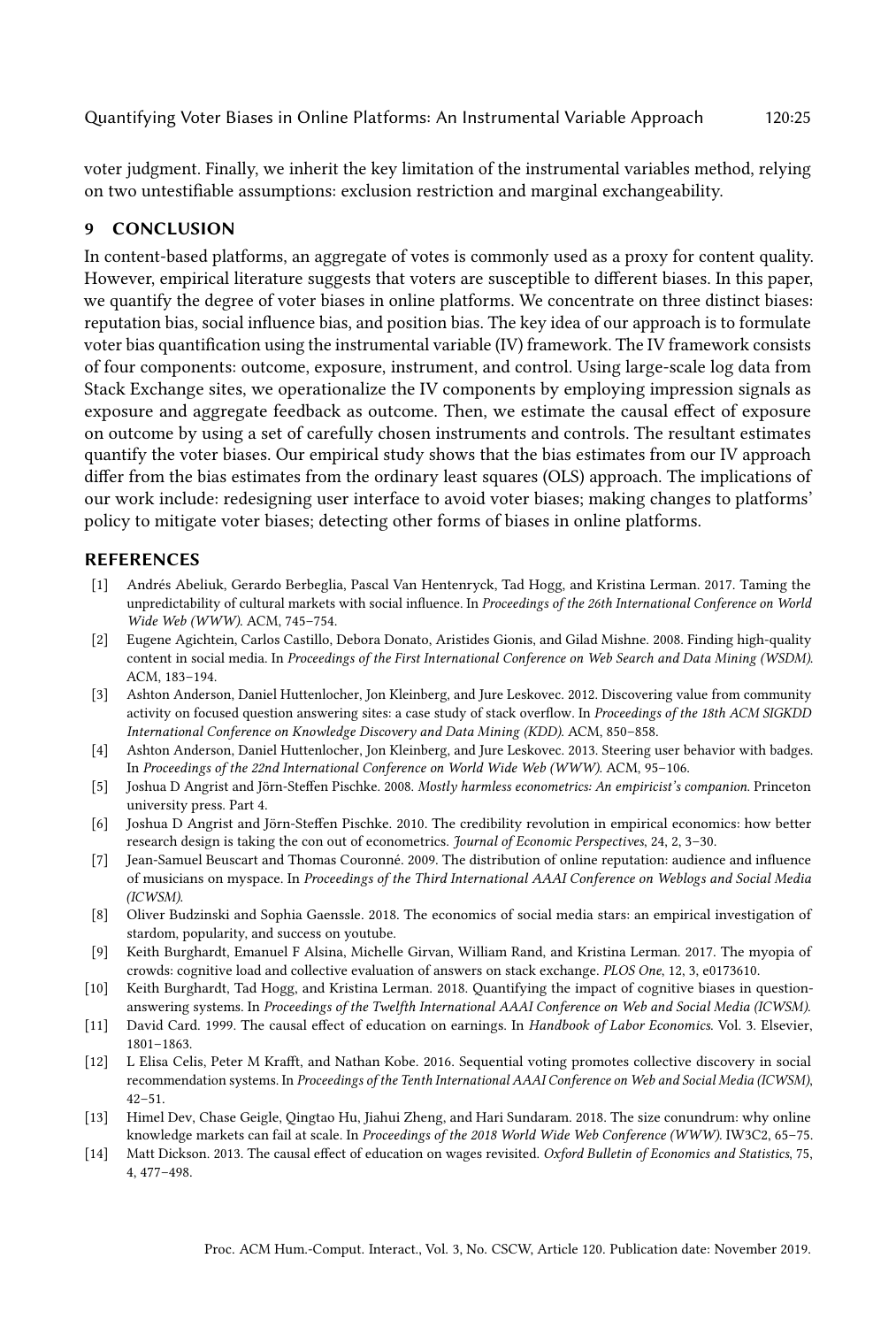#### 120:26 Himel Dev, Karrie Karahalios, and Hari Sundaram

- <span id="page-25-23"></span>[15] Motahhare Eslami, Sneha R Krishna Kumaran, Christian Sandvig, and Karrie Karahalios. 2018. Communicating algorithmic process in online behavioral advertising. In Proceedings of the 2018 CHI Conference on Human Factors in Computing Systems (CHI). ACM, 432.
- <span id="page-25-24"></span>[16] Denae Ford, Justin Smith, Philip J Guo, and Chris Parnin. 2016. Paradise unplugged: identifying barriers for female participation on stack overflow. In Proceedings of the 24th ACM SIGSOFT International Symposium on Foundations of Software Engineering (FSE). ACM, 846–857.
- <span id="page-25-19"></span>[17] Devin Gaffney and J Nathan Matias. 2018. Caveat emptor, computational social science: large-scale missing data in a widely-published reddit corpus. PLOS One, 13, 7, e0200162.
- <span id="page-25-9"></span>[18] Alan Gerber. 1998. Estimating the effect of campaign spending on senate election outcomes using instrumental variables. American Political Science Review, 92, 2, 401–411.
- <span id="page-25-15"></span>[19] Eric Gilbert. 2013. Widespread underprovision on reddit. In Proceedings of the 2013 Conference on Computer Supported Cooperative Work (CSCW). ACM, 803–808.
- <span id="page-25-0"></span>[20] George Gkotsis, Karen Stepanyan, Carlos Pedrinaci, John Domingue, and Maria Liakata. 2014. It's all in the content: state of the art best answer prediction based on discretisation of shallow linguistic features. In Proceedings of the 2014 ACM Conference on Web Science (WebSci). ACM, 202–210.
- <span id="page-25-16"></span>[21] Maria Glenski, Corey Pennycuff, and Tim Weninger. 2017. Consumers and curators: browsing and voting patterns on reddit. IEEE Transactions on Computational Social Systems, 4, 4, 196–206.
- <span id="page-25-17"></span>[22] Maria Glenski, Greg Stoddard, Paul Resnick, and Tim Weninger. 2018. Guessthekarma: a game to assess social rating systems. Proceedings of the ACM on Human-Computer Interaction, 2, CSCW, 59.
- <span id="page-25-8"></span>[23] Maria Glenski and Tim Weninger. 2017. Rating effects on social news posts and comments. ACM Transactions on Intelligent Systems and Technology (TIST), 8, 6, 78.
- <span id="page-25-22"></span>[24] Benjamin Grosser. 2014. What do metrics want? how quantification prescribes social interaction on facebook. Computational Culture.
- <span id="page-25-21"></span>[25] Alexander Halavais, K Hazel Kwon, Shannon Havener, and Jason Striker. 2014. Badges of friendship: social influence and badge acquisition on stack overflow. In 2014 47th Hawaii International Conference on System Sciences (HICSS). IEEE, 1607–1615.
- <span id="page-25-25"></span>[26] Jay Hanlon. 2019. Stack overflow isn't very welcoming. it's time for that to change. [https://stackoverflow.blog/2018/](https://stackoverflow.blog/2018/04/26/stack-overflow-isnt-very-welcoming-its-time-for-that-to-change/) [04/26/stack-overflow-isnt-very-welcoming-its-time-for-that-to-change/.](https://stackoverflow.blog/2018/04/26/stack-overflow-isnt-very-welcoming-its-time-for-that-to-change/) (2019).
- <span id="page-25-11"></span>[27] MA Hernán and JM Robins. 2019. Causal inference. In Chapman & Hall/CRC. Part 16.
- <span id="page-25-3"></span>[28] Tad Hogg and Kristina Lerman. 2015. Disentangling the effects of social signals. Human Computation, 2, 2.
- <span id="page-25-2"></span>[29] Lu Hong and Scott E Page. 2004. Groups of diverse problem solvers can outperform groups of high-ability problem solvers. Proceedings of the National Academy of Sciences (PNAS), 101, 46, 16385–16389.
- <span id="page-25-1"></span>[30] Jiwoon Jeon, W Bruce Croft, Joon Ho Lee, and Soyeon Park. 2006. A framework to predict the quality of answers with non-textual features. In Proceedings of the 29th International ACM SIGIR International Conference of Research and Development in Information Retrieval (SIGIR). ACM, 228–235.
- <span id="page-25-14"></span>[31] Thorsten Joachims, Adith Swaminathan, and Tobias Schnabel. 2017. Unbiased learning-to-rank with biased feedback. In Proceedings of the Tenth ACM International Conference on Web Search and Data Mining (WSDM). ACM, 781–789.
- <span id="page-25-10"></span>[32] You Jong-Sung and Sanjeev Khagram. 2005. A comparative study of inequality and corruption. American Sociological Review, 70, 1, 136–157.
- <span id="page-25-7"></span>[33] Sanjay Krishnan, Jay Patel, Michael J Franklin, and Ken Goldberg. 2014. A methodology for learning, analyzing, and mitigating social influence bias in recommender systems. In Proceedings of the 8th ACM Conference on Recommender systems (RecSys). ACM, 137–144.
- <span id="page-25-6"></span>[34] Coco Krumme, Manuel Cebrian, Galen Pickard, and Sandy Pentland. 2012. Quantifying social influence in an online cultural market. PLOS One, 7, 5, e33785.
- <span id="page-25-13"></span>[35] Gael Lederrey and Robert West. 2018. When sheep shop: measuring herding effects in product ratings with natural experiments. In Proceedings of the 2018 World Wide Web Conference (WWW). IW3C2, 793–802.
- <span id="page-25-4"></span>[36] Kristina Lerman and Tad Hogg. 2014. Leveraging position bias to improve peer recommendation. PLOS One, 9, 6, e98914.
- <span id="page-25-12"></span>[37] Yuyang Liang. 2017. Knowledge sharing in online discussion threads: what predicts the ratings? In Proceedings of the 2017 ACM Conference on Computer Supported Cooperative Work and Social Computing (CSCW). ACM, 146–154.
- <span id="page-25-5"></span>[38] Jan Lorenz, Heiko Rauhut, Frank Schweitzer, and Dirk Helbing. 2011. How social influence can undermine the wisdom of crowd effect. Proceedings of the National Academy of Sciences (PNAS), 108, 22, 9020–9025.
- <span id="page-25-18"></span>[39] Glenn M MacDonald. 1988. The economics of rising stars. The American Economic Review, 155–166.
- <span id="page-25-20"></span>[40] Arpit Merchant, Daksh Shah, Gurpreet Singh Bhatia, Anurag Ghosh, and Ponnurangam Kumaraguru. 2019. Signals matter: understanding popularity and impact of users on stack overflow. In The World Wide Web Conference (WWW). ACM, 3086–3092.